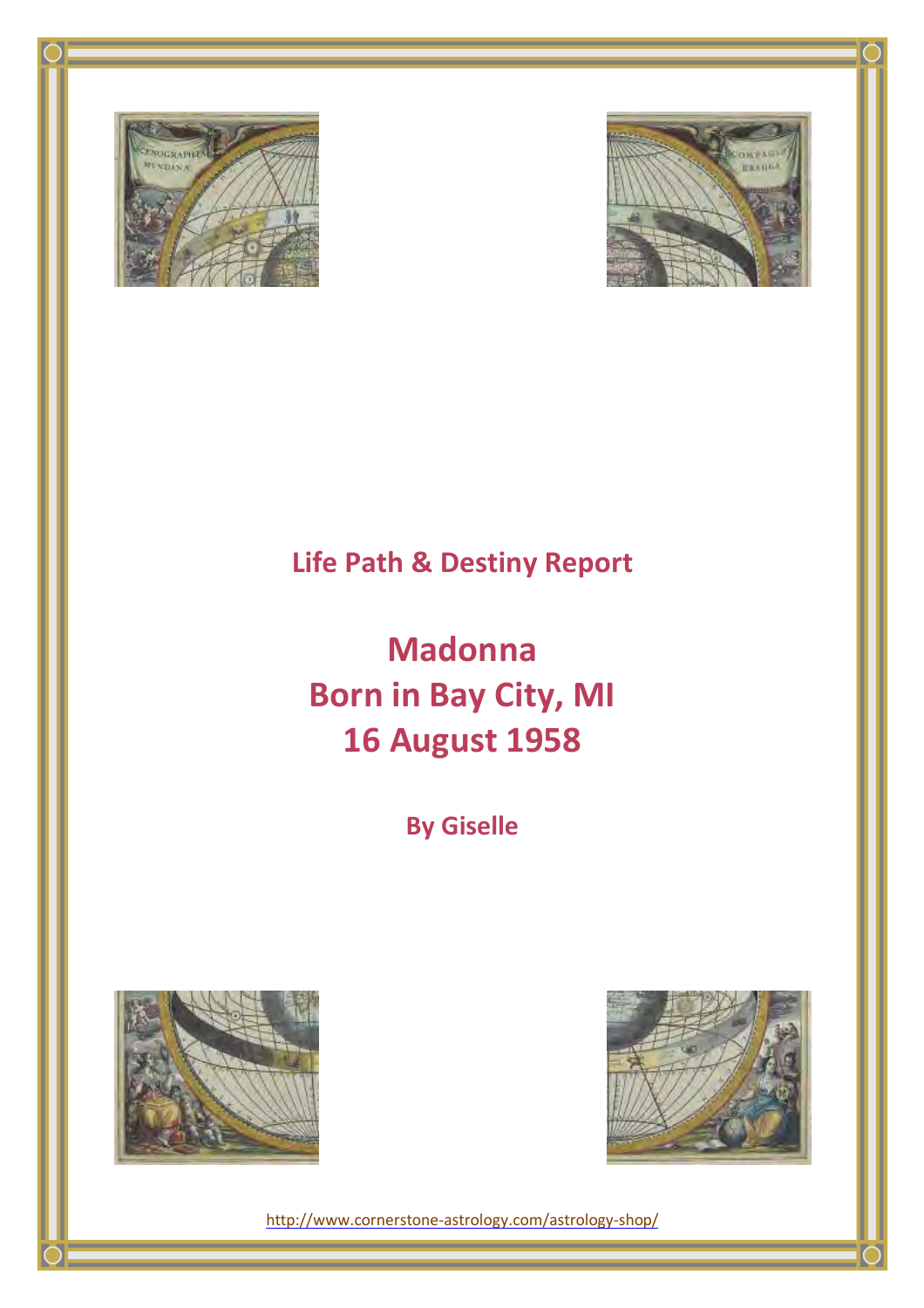### **Cornerstone Astrology**

**Table of Contents** 

### **Life Path & Destiny Report**

- **Your Astrological Chart Wheel**
- **I**utroduction
- **Planet Positions & House Cusps**
- **The Elements**
- **The Qualities**
- **Temperament & General Character (Governed by your Ascendant)**
- **Personality & Creative Expression (Governed by the Sun)**
- **Feelings & Ability to respond to everyday affairs (Governed by the Moon)**
- **Career & Social Status (Governed by the Midheaven)**
- **The Mind & Mental Abilities (Governed by Mercury)**
- **Social, Romantic & Artistic Abilities (Governed by Venus)**
- **Capacity for Action and Personal Desires (Governed by Mars)**
- **Social, Cultural & Educational Values (Governed by Jupiter)**
- **Capacity for Organization, Work, Self Discipline & Serious Issues (Saturn)**
- **Ability for Original Self Expression & the Search for New Experience (Governed by Uranus)**
- **Imaginative, Spiritual and Intuitive Faculties (Governed by Neptune)**
- **Change, Elimination & Renewal (Governed by Pluto)**
- **Life Path (Governed by the Moon's North Node)**
- **Challenges in Relationships (Governed by the Moon's South Node)**
- **Happiness (Governed by the Part of Fortune)**
- **Example 2** Signs on the Cusps
- **Houses Rulers in Houses**
- **Astrological Terms & Their Meanings**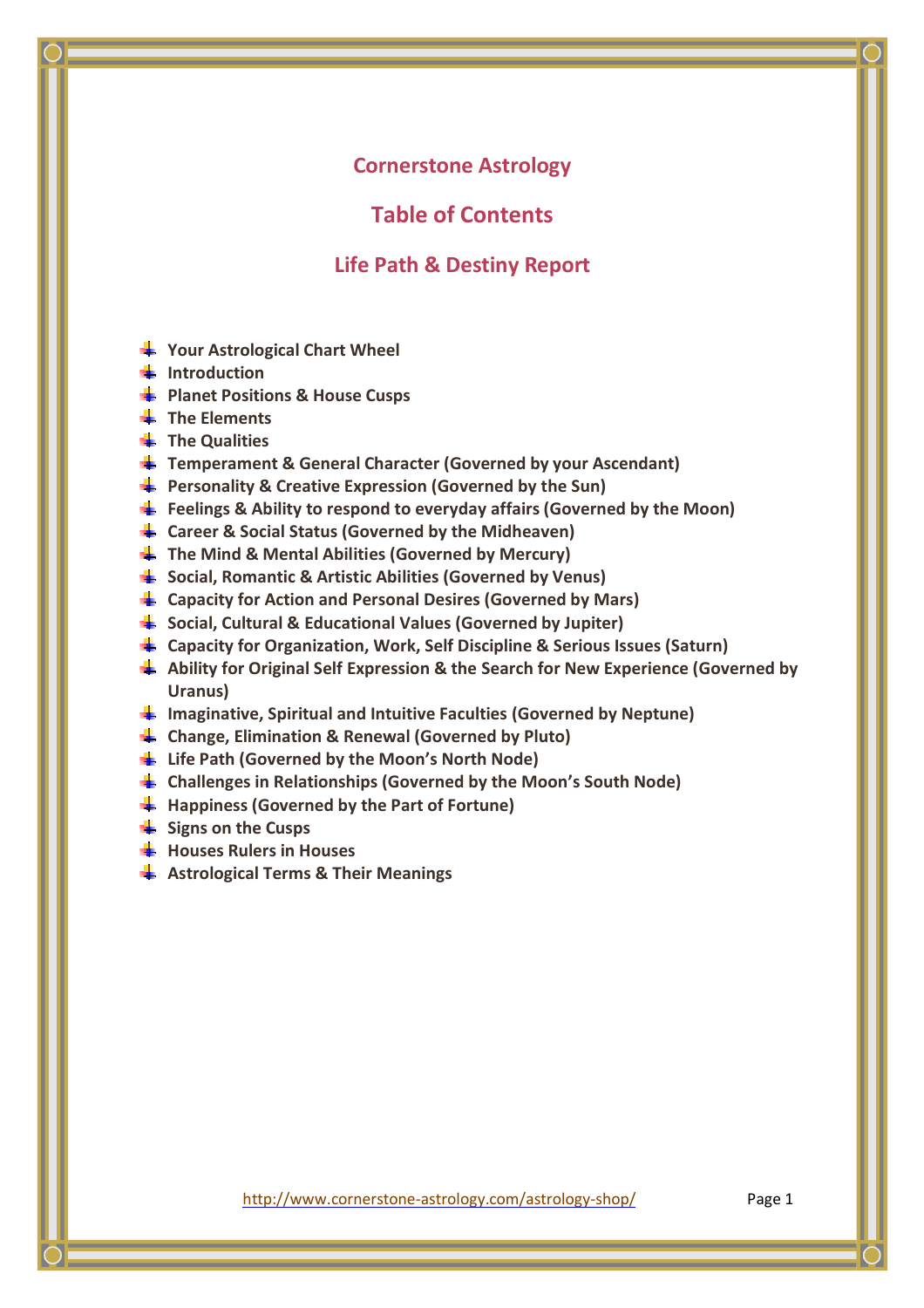

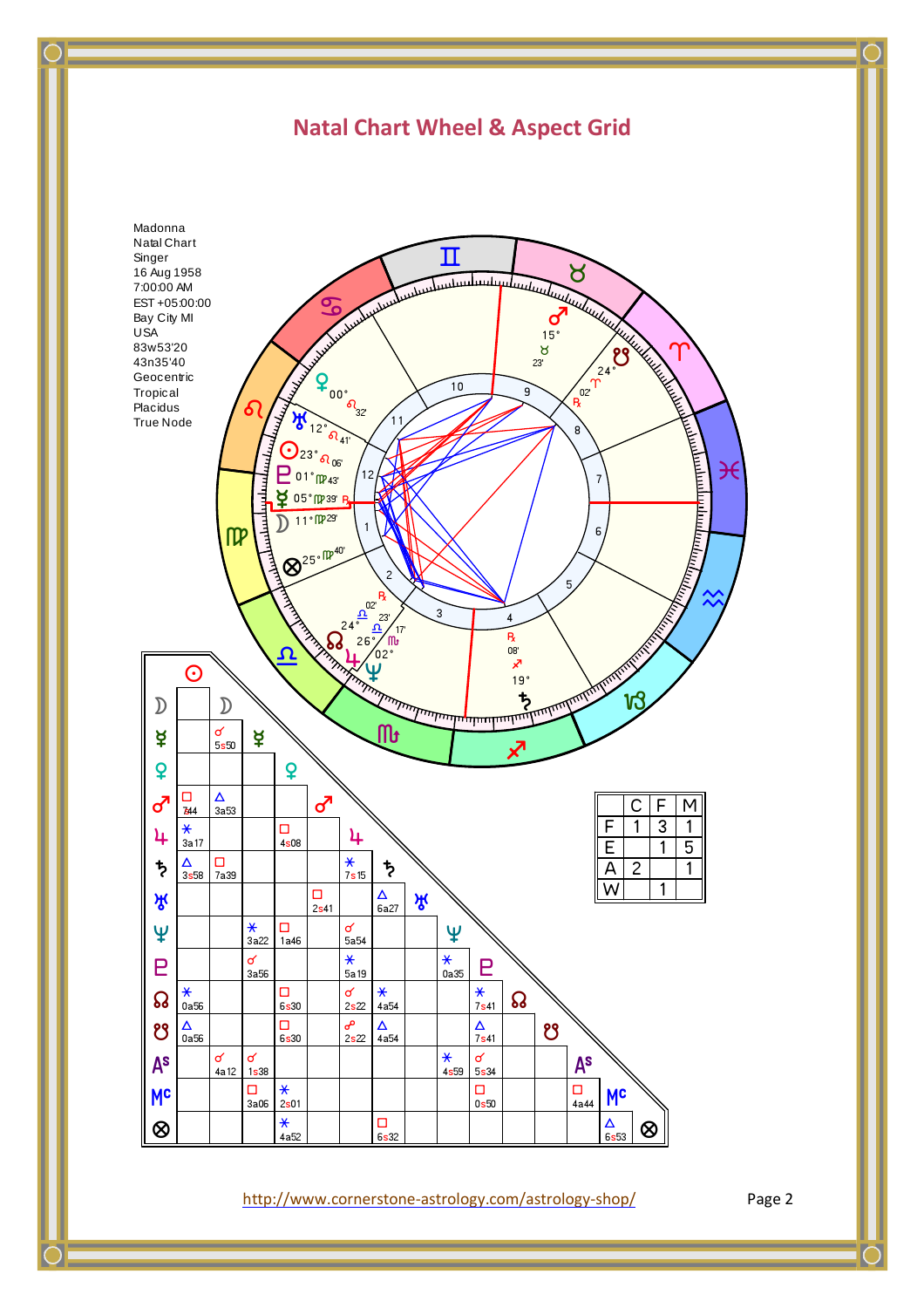### **Introduction**

Welcome to your Life Path and Destiny report, Madonna.

Your report is an astrological chart based on the mathematically precise positions of the planets and the Sun & Moon at the time, date and place of your birth. It provides you with insights into your character and personal life potentials by indicating the strengths you have and the challenges you experience in life.

Your Life Path & Destiny report covers among other things your primary motivation in life, your identity, emotions, mentality, love and sexuality, spirituality, earning ability and career potentialities and so on.

In some parts of the report you will come across apparent contradictions in the descriptions of your character; this is perfectly normal because human nature is invariably complex. You have probably noticed how you present a number of different faces to the world depending on who you meet and the kind of situation you are in.

I hope that you enjoy reading your report and are able to gain a great deal of insight from it.

Best wishes

Giselle

### **Birth Data**

Natal Chart 43n35'40 Singer Geocentric 16 Aug 1958 Tropical 7:00:00 AM Placidus EST +05:00:00 True Node

Madonna 83w53'20 Bay City MI Father's Mem A USA CC: 5 minutes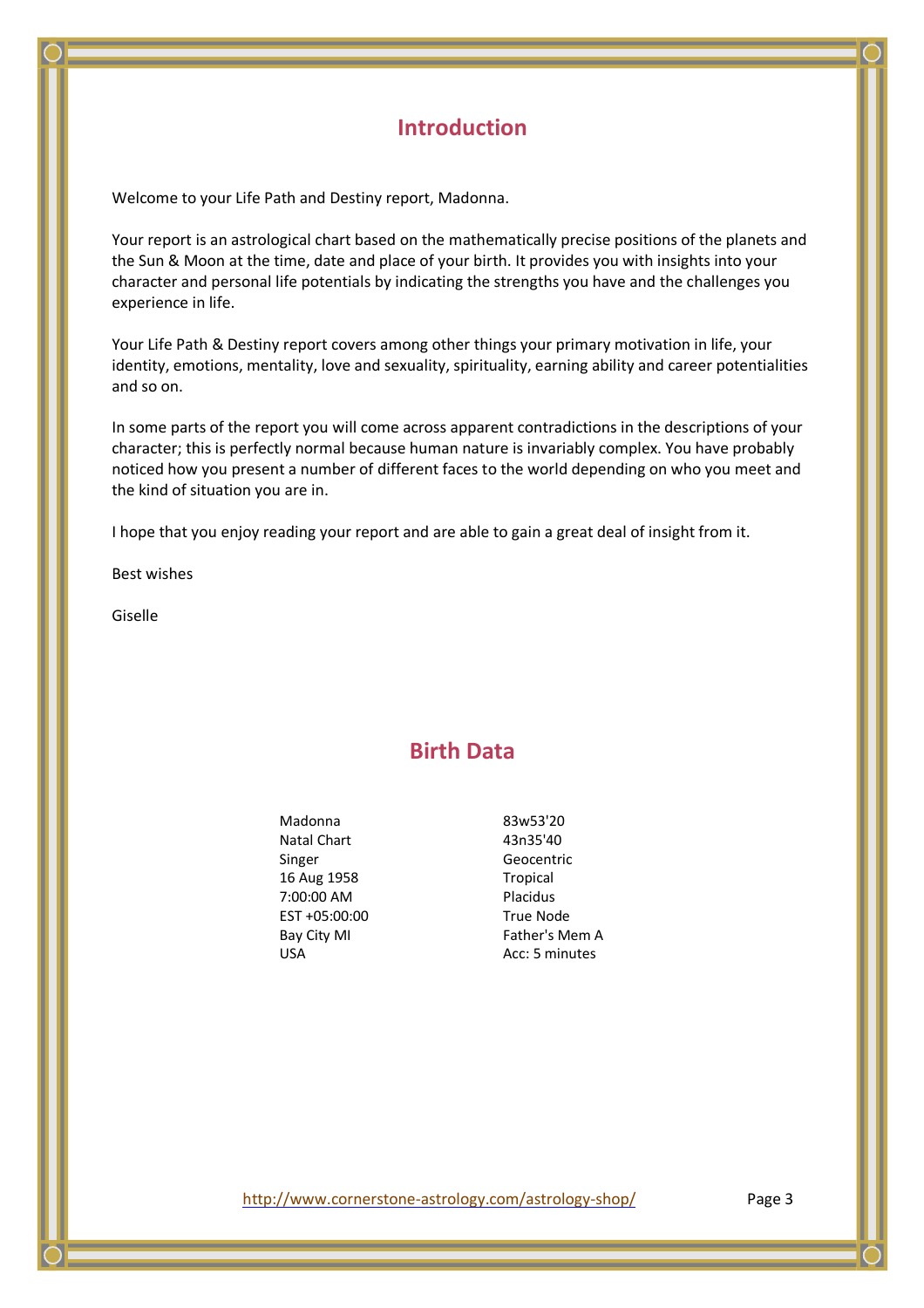### **Planet Positions**

Sun 23° 06' 34" Leo Moon 11° 29' 37" Virgo Mercury 05° 39' 31" Virgo Retrograde Venus 00° 32' 03" Leo Mars 15° 23' 03" Taurus Jupiter 26° 23' 45" Libra Saturn 19° 08' 30" Sagittarius Retrograde Uranus 12° 41' 40" Leo Neptune 02° 17' 57" Scorpio Pluto 01° 43' 08" Virgo Moon's North Node 24° 02' 13" Libra Retrograde Moon's South Node 24° 02' 13" Aries Retrograde Ascendant 07° 17' 26" Virgo Midheaven 02° 33' 12" Gemini Part of Fortune 25° 40' 29" Virgo

### **House Cusps**

 1 07° 17' 26" Virgo 2 00° 24' 52" Libra 3 28° 56' 18" Libra 4 02° 33' 12" Sagittarius 5 07° 49' 26" Capricorn 6 09° 53' 16" Aquarius 7 07° 17' 26" Pisces 8 00° 24' 52" Aries 9 28° 56' 18" Aries 10 02° 33' 12" Gemini 11 07° 49' 26" Cancer 12 09° 53' 16" Leo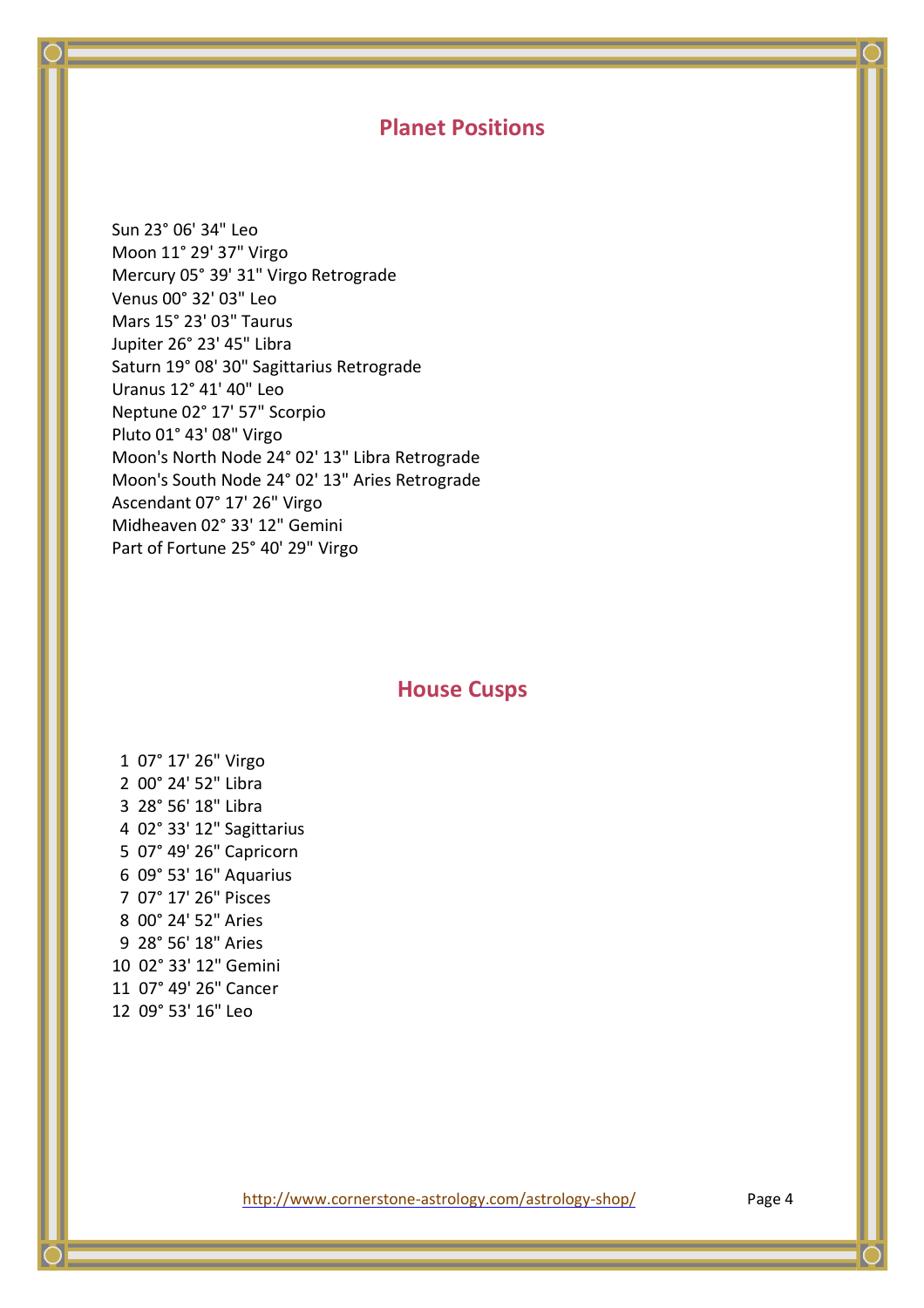## **The Qualities and Elements**

The signs of the zodiac are grouped into two basic categories. These are known as the Qualities and the Elements. The Qualities describe fundamental modes of activity and the Elements describe temperament. There are three Qualities: Cardinal, Fixed & Mutable and four Elements: Fire, Air, Earth & Water. Your horoscope has varying degrees of each Quality and Element. The percentages you have of each will determine their importance in your life. The higher percentages will be most powerful in your life, the lower percentages will be less influential.

## **The Qualities**

#### **19% Cardinal**

The Cardinal signs are Aries, Cancer, Libra & Capricorn. The greater number of planets you have in any of these signs the more Cardinal you are:

Cardinal people are action oriented and initiating. They are interested in promoting change and bringing new things into the world. They are direct, assertive and like to take charge of situations. They are ambitious, independent and dislike being supervised. They are good at starting projects, but not so good at completing them. They have abundant enthusiasm and are very resourceful. Cardinal people generally don't hold grudges.

#### **38% Fixed**

The Fixed signs are Taurus, Leo, Scorpio & Aquarius. The higher the concentration of planets you have in any of these signs the more Fixed your nature will be.

Fixed people are persevering and enduring. They achieve results in life through determined and persistent effort. They tend to do one thing at a time and are extremely practical in their approach to everything. They are not easily influenced by others and can be quite firm or stubborn once their minds are made up about something. They tend to hold onto things and are reluctant to change. They are staunch, but they can also be inflexible and at risk from becoming set in their ways.

#### **43% Mutable**

The Mutable signs are Gemini, Virgo, Sagittarius & Pisces. The higher the number of planets you have in any of these signs the more Mutable you are:

Mutable people are the most flexible of the three types; they tend to be happy to go with the flow. They are changeable and adaptable, but also indecisive and restless. They are sensitive to the opinions of others, but they can also be impressionable and easily influenced by environmental circumstances. Mutable people lack the stubbornness of the Fixed signs and the forcefulness of the Cardinal signs, which makes them good mediators and go-betweens.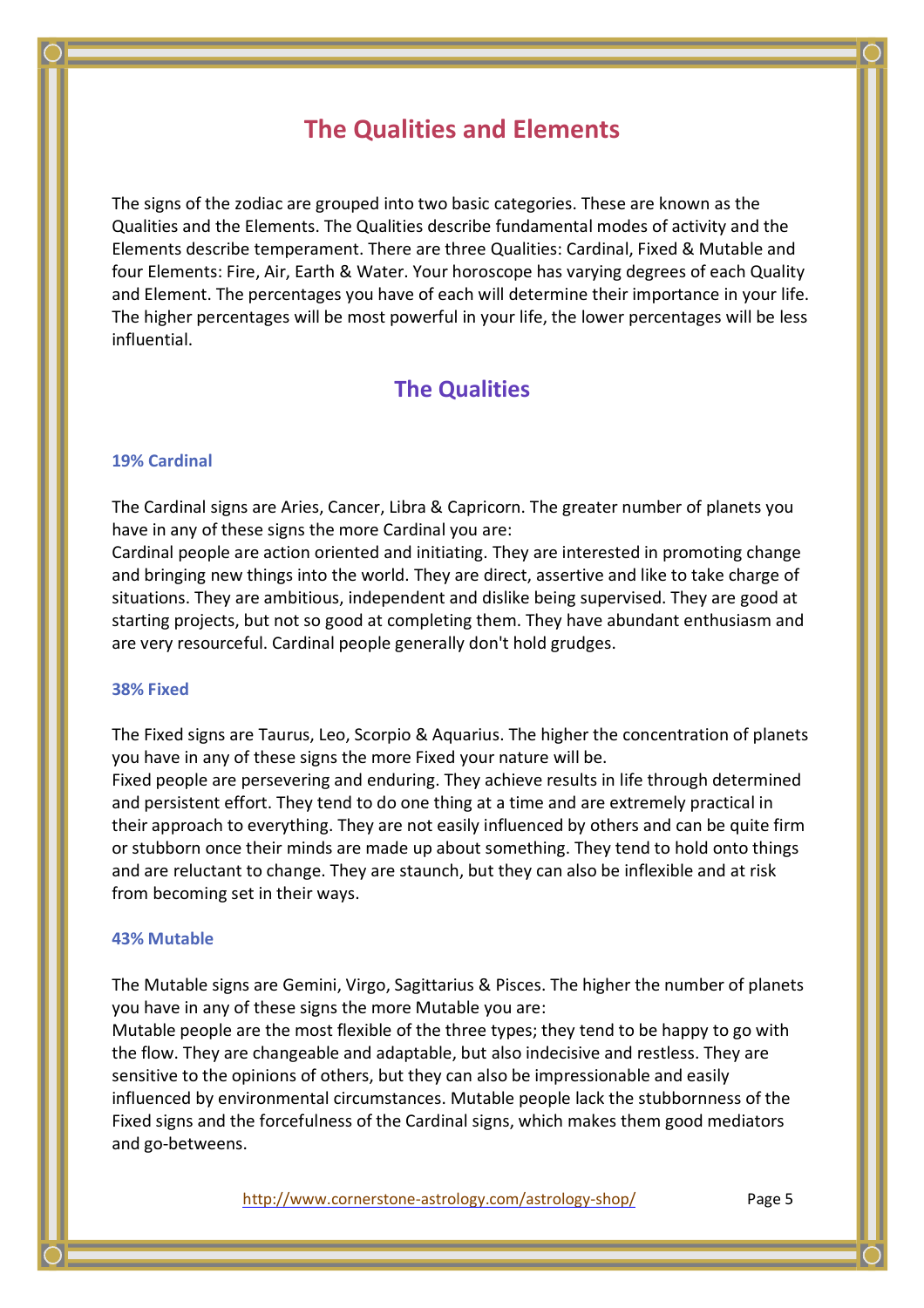### **The Elements**

#### **29% Fire**

The Fire signs are Aries, Leo & Sagittarius. The more planets you have in the Fire signs the more pro-active and self-determining you are:

The Fire signs go for freedom of action and power. They strive for recognition in life. They are out-going and enthusiastic, adventure seeking and powerful. They are ardent, passionate, assertive, demonstrative, bold and courageous. They can also be impatient and bossy, willful and reactive, especially when they face delays or obstructions in their path.

#### **38% Earth**

The Earth signs are Taurus, Virgo & Capricorn. The greater the concentration of planets you have in the Earth signs the more practical and needful of security you are: The Earth signs seek material security. They are down-to-earth, pragmatic, cautious, sensible and conservative. Hardworking and industrious, Earth signs are able to put into effect the ideas and inspirations of the other signs. They can be accumulative, possessive and overly materialistic. They are also sensual and pleasure seeking.

#### **24% Air**

The Air signs are Gemini, Libra & Aquarius. The higher the number of planets you have in the Air signs the more pro-active and self-determining you are:

The Air signs go for freedom of action and freedom of movement. Air signs need to be able to come and go at will. Their domain is the air we breathe; hence they are conduits for communication and the exchange of ideas. They are mentally alert and intellectually stimulating. Gregarious and sociable, Air signs like to be around other people. They are observant and perceptive, curious and inquisitive. They live totally in the here and now, and want to be in whatever is going on.

#### **10% Water**

The Water signs are Cancer, Scorpio & Pisces. The more planets you have in the Water signs the more needful you are of emotional security:

People with a majority of planets in the Water signs are motivated by the need to gain security in their emotional lives. They are sensitive, deep, compassionate, imaginative and intuitive. Their inner lives and dream lives are very active. They are spiritually inclined and potentially psychic, with an ability to tune into others. Life is experienced as a mystical journey. They can also be hypersensitive, impressionable and emotionally needy.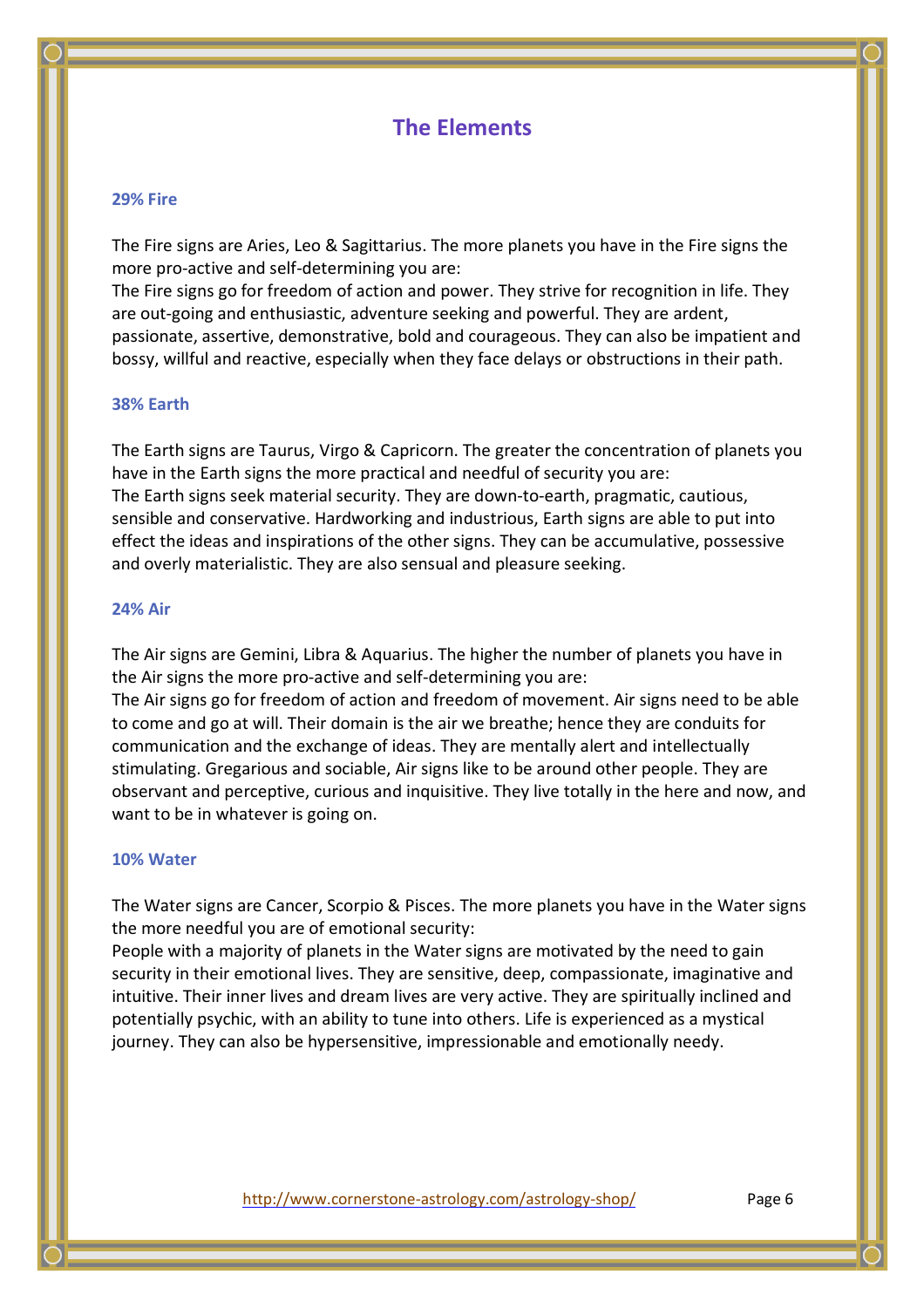## **Ascendant**

**The Ascendant ~ Your Temperament & General Character.**

#### **Ascendant in Virgo**

The Rising sign, often referred to as the ascendant, is the exact degree and sign of the zodiac that was just coming up over the eastern horizon at the moment that you were born. Along with your Sun and Moon, sign, it is one of the most important elements of your birth chart. It serves to establish a basic pattern in your life.

The Ascendant or Rising Sign is a key to self-discovery. It tells us how we express ourselves as individuals. It is not so much your identity as how you choose to express that identity. The older you get, the more you will strive to express yourself through the qualities of the Ascendant.

The energies of the ascendant are most obvious to others; revealing your initial and natural reactions to new people or situations.

A Virgo Ascendant endows you with an unemotional, self-reliant, calm, intelligent, inventive, and systematic approach to life. Careful and prudent, you are capable of exercising a great deal of forethought before you act. Although you are very adaptable and capable of being all things to all men, you will seldom show your real nature openly, and can be difficult to understand at times.

Your primary motivation in life is to gain secure material circumstances and to acquire possessions. You have a practical outlook on life, coupled with a desire for an orderly and tidy environment. There is a risk of experiencing difficulties with others through fault-finding or nagging. Work and health matters are important to you.

You have an unmistakable, intelligent yet reserved aura about you. You are quite cautious when meeting people for the first time and tend to be reserved until a connection has been established. In actual fact you are somewhat shy and like to have time to analyze things around you before you feel comfortable with new people and places. This quality can be taken at face value, or it can be mistaken for a rather stand-offish, cool, and even critical manner by others. People who give you the benefit of the doubt will find you have a lot to offer as you will not hesitate to help people out of a jam and go out on a limb for them.

You have a logical mind, good reasoning faculties and the capacity for scientific or literary pursuits. You are able to develop a fair amount of practical ability and can attend to minor details skillfully and methodically. You are apt to worry unnecessarily and to vacillate and change your mind. You tend to lack self-confidence at times and are too ready to give in when faced with difficulties.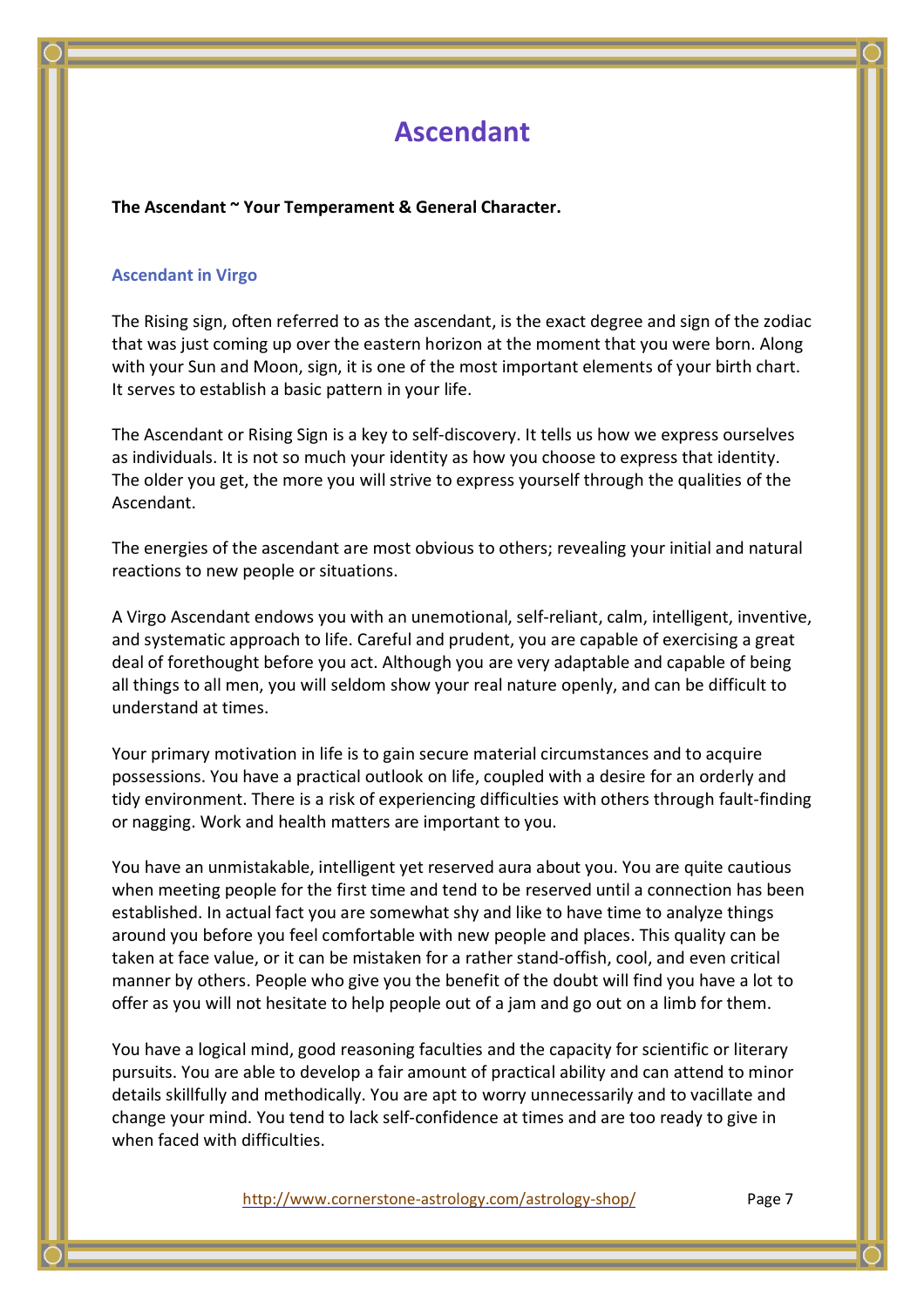You are not always as optimistic as you might be and will work best and be most fortunate if you cultivate a strong sense of purpose or work with others who are goal orientated. You have a sound business sense and a good eye for detail, so in the right environment you will find great potential for success. Your attention to detail is second to none; you notice the tiniest details that others overlook. You have a rather critical attitude to the extent that you can be over-critical and too fussy.

Qualities lacking to some degree, which may be found in your partner if not indicated elsewhere in this report are sensitivity, imagination and humility.

### **Aspects**

#### **Ascendant Conjunct Moon (4°12' Applying)**

You present an emotionally sensitive and caring face to the world. Readily adaptable, you will bend over backwards to accommodate others and cater to their needs. You have natural warmth, coupled with an ability to make others feel at ease in your company. Women play an important role in your life and you will have many contacts with them. Alternatively, you can be overly sensitive and touchy, and changeable and inconsistent towards others. Difficulties can arise with others through moody and reactive behavior. You experience periods of feeling susceptible and vulnerable to external influences.

#### **Ascendant Conjunct Mercury (1°38' Separating)**

You have a keen mind and quite possibly an above average intelligence. You are sharpwitted and alert to what's happening around you; so much so that you rarely miss a trick. A clear communicator, you express yourself lucidly and frankly. Also, you are a good conversationalist because you are curious about what interests others. You are animated and expressive in company and probably talk with your hands. Intellectually, you have a questioning mind, coupled with the capability to form your own opinions and, when sure of your facts, tend to dominate discussions. Your personal environment is extremely busy all the time, which is just as well as you tend to be quite restless and find it nearly impossible to sit still for very long.

#### **Ascendant Sextile Neptune (4°59' Separating)**

You have an active imagination and are easily inspired and may show great talent in any of the creative fields - especially music, theater and writing. You instinctively tune into others and seem to understand their needs without them saying a word. At times, you give over an impression of floating on air or living in your own world.

#### **Ascendant Conjunct Pluto (5°34' Separating)**

You are a forceful personality and need to be in positions of control and power. You have an intense and magnetic presence and everything you do has a powerful affect on other people. You tend to dominate others and, as a consequence, often find yourself embroiled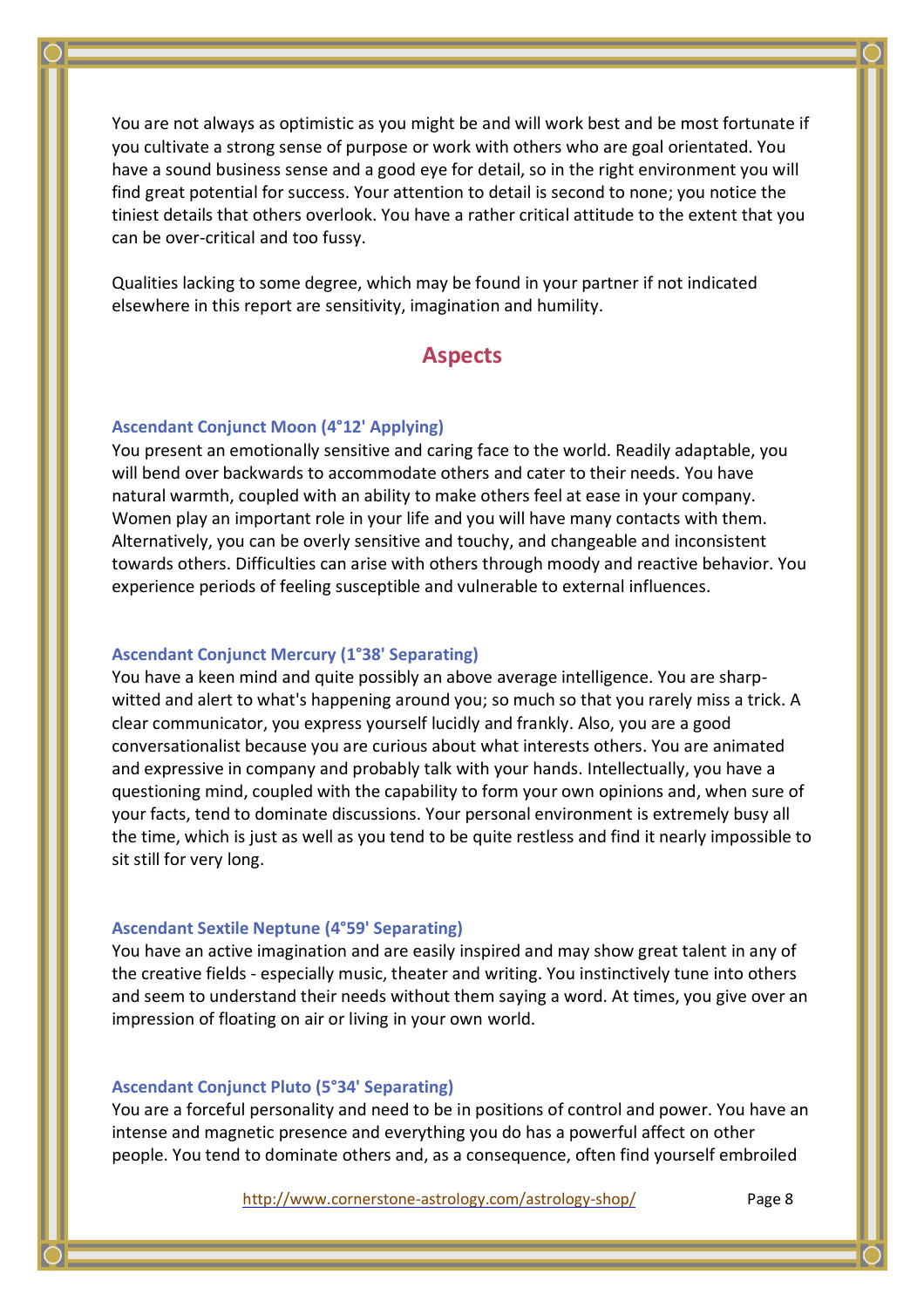in power struggles. In extreme cases, you can come across as dictatorial and, if you feel your authority is threatened, can resort to ruthless or oppressive behavior. You have great willpower, which you can direct into projects of personal interest; however you will need to learn how to work with others if you want their assistance.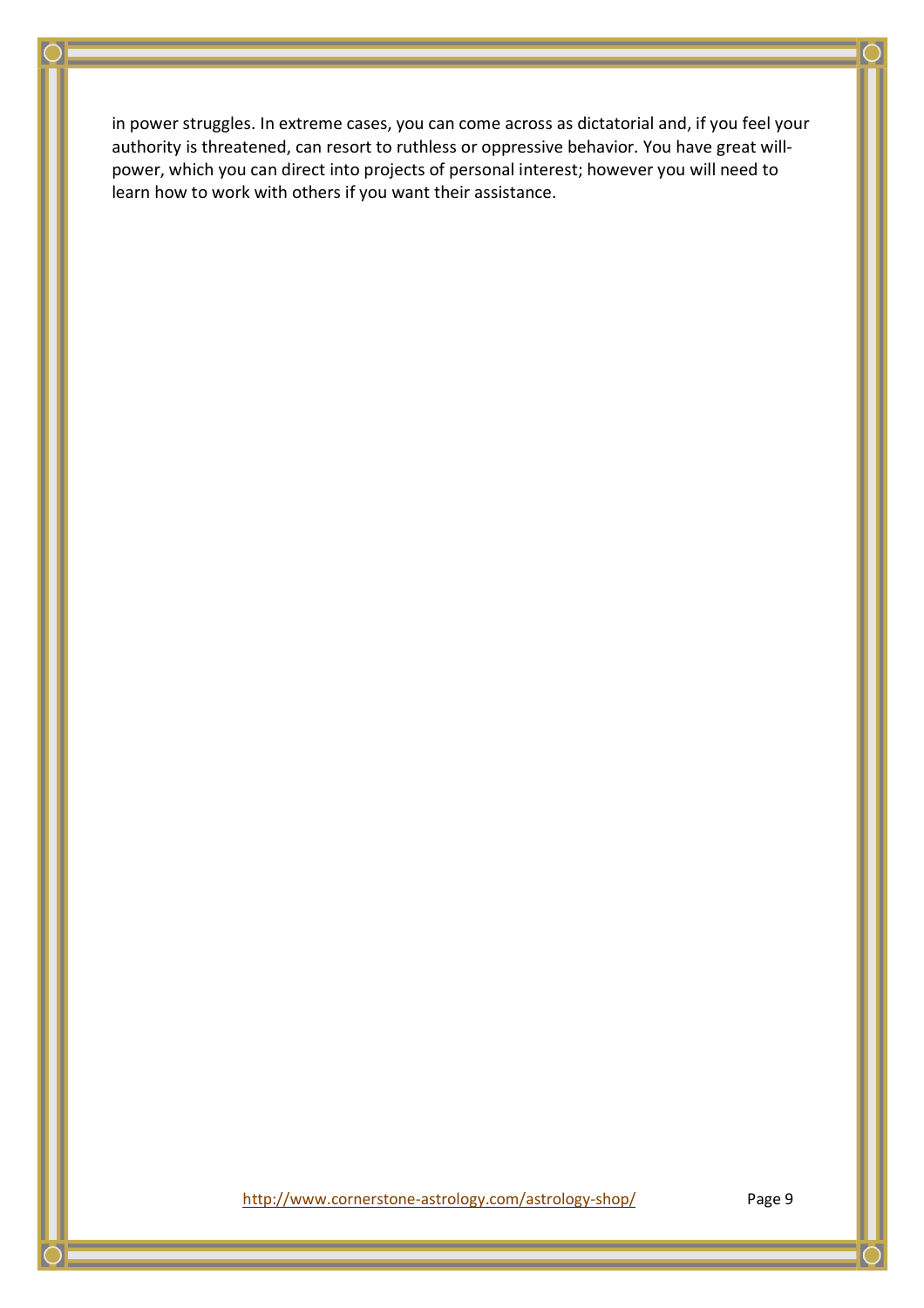## **Sun**

#### **The Sun ~ Your Personality & Creative Expression.**

#### **Sun in Leo**

As centre of the Solar System, the Sun symbolizes that which is central to you as an individual; your identity. The Sun is one of the most important planets in your natal chart and reveals how you express yourself; the 'type' of person you are; the underlying self. The Sun literally shows how and where you will shine as a person.

In Karmic astrology the Sun reveals your goals in this incarnation, highlighting the qualities that you need to incorporate into your life and indicating what the soul needs to experience in order to evolve.

With a Leo Sun, you possess a strong sense of dignity, nobility and warmth of heart. Broadminded, expansive and self-confident you seek positions of authority and responsibility in whatever field you operate. You are rarely short of energy and drive; once you put your mind to something you have the determination to make it happen. You value loyalty and indeed expect it from everyone; friends, family and work associates.

You are creative in the broadest sense of the word and motivated by the urge to make your mark on the world and to gain a measure of personal recognition and power. You enjoy being center of attention or in the limelight in some way. At your best, you are self-assured, confident, out-going, sociable and companionable, but also you can be proud, statusconscious and susceptible to flattery. You exude authority and are a natural leader and organizer who can make sound decisions.

One of your best characteristics is that you are a generous person who takes pleasure in giving to others and making other people happy. In some instances it may seem that your generosity knows no bounds and if you can spend your money on others, you do . Your social nature and love of the limelight means that you are fond of entertaining people both in your own home and at other people's parties, where you are seldom short of company.

As a fixed fire sign you tend to be hard to move once you've made your mind up about something. You tend to dominate people and situations through sheer enthusiasm. This ability, together with a keen sense of drama and a love of display, makes you very popular.

On the negative side, you can be patronising, conceited, intolerant, self-indulgent and even a little tyrannical, but people are often willing to overlook your occasional failing due to your powerful charismatic presence.

In terms of personality development your main task is one of preserving a careful balance between desirable ambitions and the correct methods of obtaining them. Likely occupations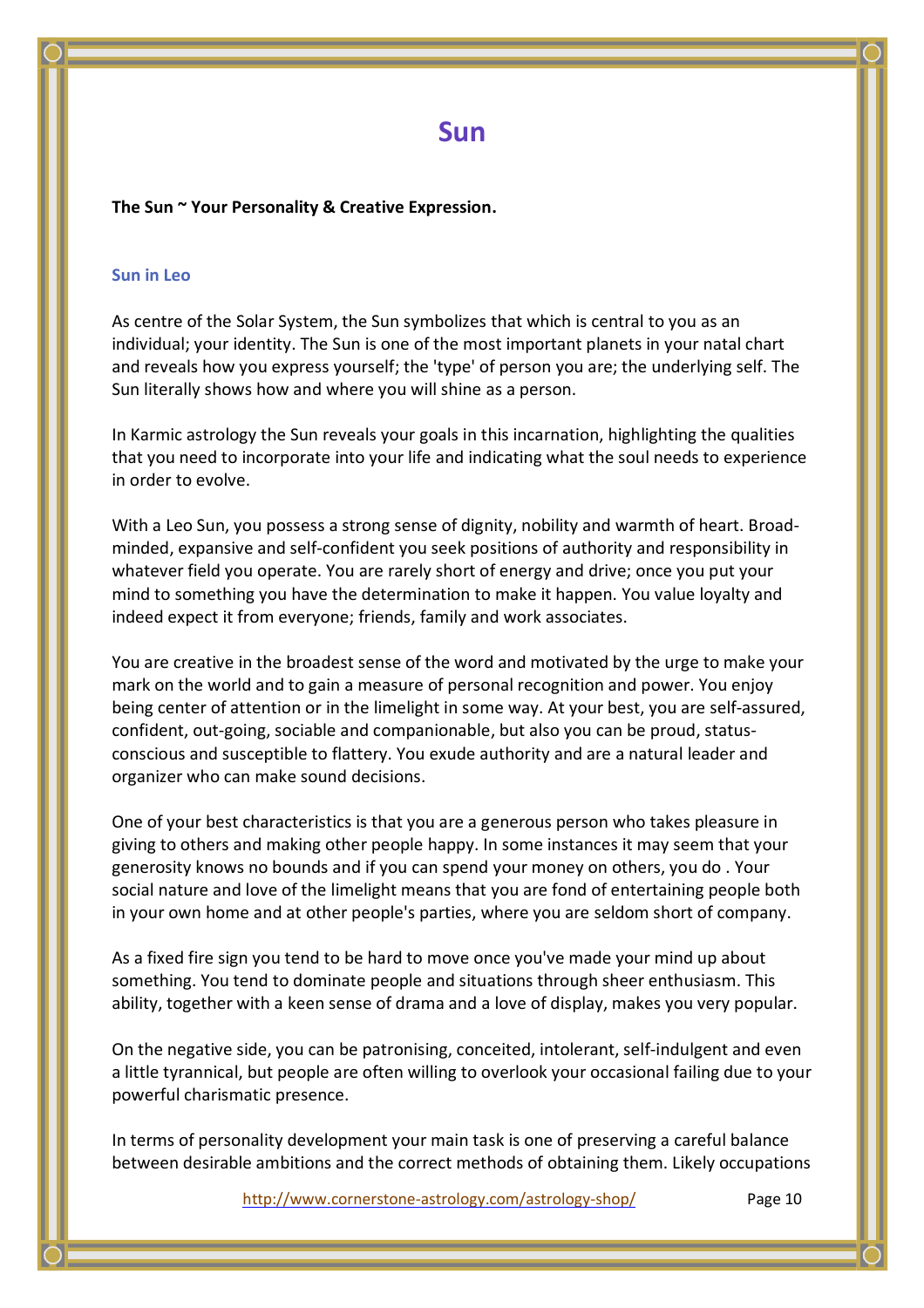involve anything that puts you in the spotlight and gives you an audience. This can include occupations such as teaching, executive posts in business, or any job that gives you an 'official' capacity, for example working in local or central government. The legal profession or working with animals also appeal to Leos. You were born to lead and your choice of work should reflect that for you to feel fulfilled.

#### **Sun in 12th House**

In your natal chart the Sun represents not only life, but your very essence; your ego. It is the driving force behind all that you are - your energy, creativity, will power and purpose. Within it lies the potential for everything that you can become.

The Sun also highlights your creativity and your need for personal recognition. You will strive to realize the qualities that the Sun represents in your horoscope through a process of what Carl Gustav Jung termed 'individuation' throughout your life.

The House where your Sun is found is very important as it indicates the specific area of life in which you manifest your identity. You will identify very strongly with the issues that the First House, the house of the 'subconscious' represents. Subconscious motivations will be a predominant theme throughout your life.

You are a private person who requires periods of seclusion and withdrawal from others to recover from the pressures of life. As a rule, you prefer to work behind-the-scenes and can feel uncomfortable under the glare of the spotlight. You experience fluctuating levels of selfconfidence and tend not to be overly ambitious. You need to guard against the potential enmity of powerful individuals.

### **Aspects**

#### **Sun Square Mars (7°44' Separating)**

You are a dynamic personality and a readiness for action is your signature. However, you can also gain a reputation for impatience, quick anger and aggression. You thrive on adventure, love danger and are prepared to take risks that others wouldn't contemplate. You are especially bold, courageous and audacious, but also occasionally reckless and careless. You need to guard against accident proneness. Advancements you make in life are based on your personal efforts and determination. You have quick reflexes and are able to respond to situations immediately. You may enjoy sports; certainly you take pleasure in setting challenges for yourself and competing with others.

#### **Sun Sextile Jupiter (3°17' Applying)**

You have an essentially positive and healthy outlook on life. Generosity of spirit and goodwill towards others makes you a popular companion and a fun person to be around. You are motivated by a strong urge to expand in life and to broaden your personal horizons. You have the ability to successfully advance your material, social, intellectual or spiritual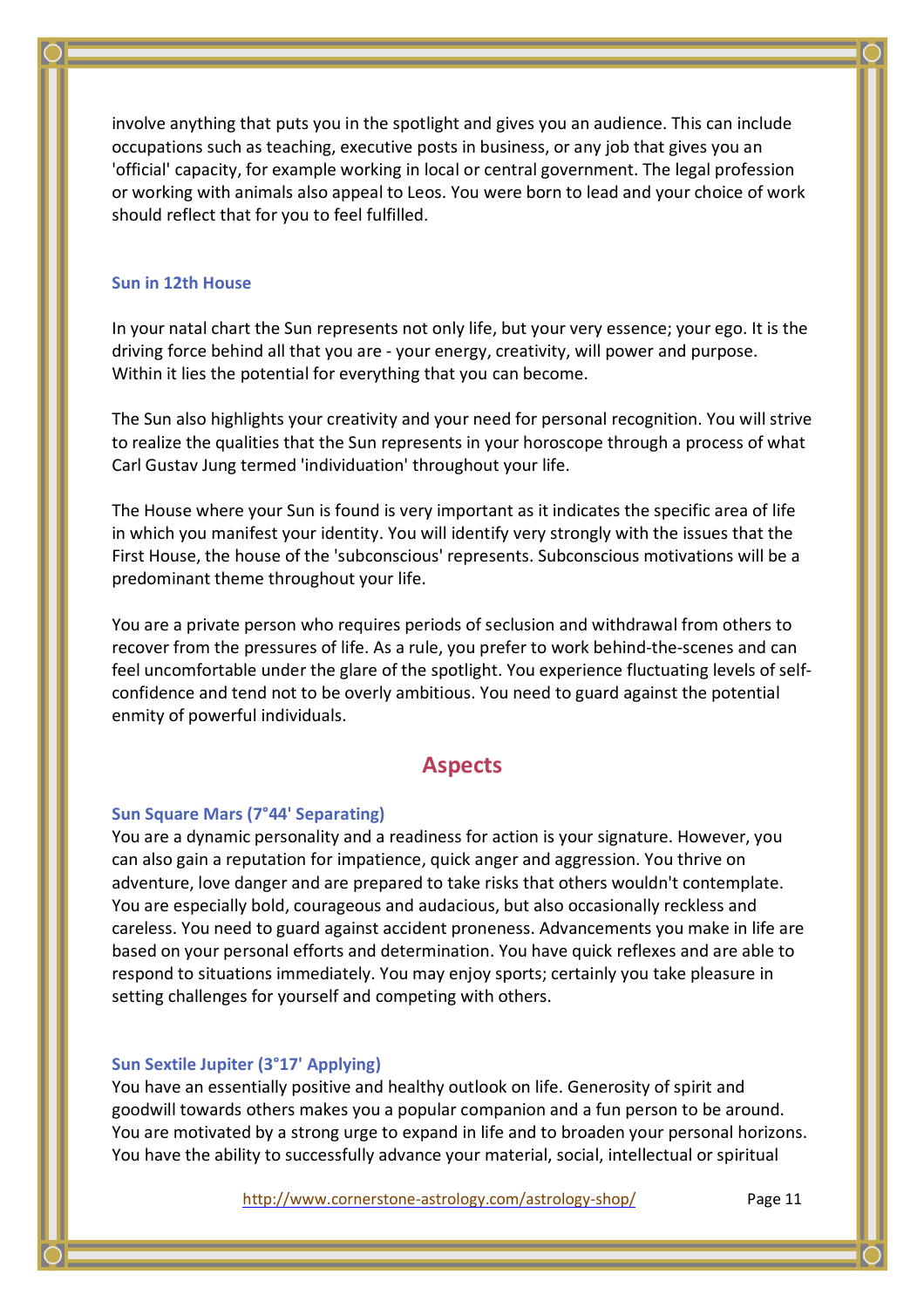aspirations. In general, you are a fortunate person whose needs in life will be met without too much hardship.

#### **Sun Trine Saturn (3°58' Separating)**

You view life seriously and realistically, with clear vision and the awareness that nothing is achieved without effort and industry. Your advancement in life is steady but sure. You have good powers of perseverance and patience, and will achieve your objectives by making sacrifices and exercising self-discipline. You are very good at focusing on the job at hand, are well organized and capable of sorting out priorities. You have a mature outlook and the ability to take responsibility for yourself and your actions. In general, you have sound morals and a strong sense of right and wrong. Wisdom increases with age.

#### **Sun Sextile Moon's North Node (0°56' Applying)**

You probably coexist harmoniously within some form of societal structure and are willing to take part in such affairs. Your natural inclination taps into the moral, ethical, and social customs of your cultural surroundings. Relatedly, you could assume some form of social leadership position by knowing how to encourage the cooperation of others by appealing to their ethical principles. This aspect also indicates an opportunity for expanded conscious awareness by allowing others to help in the refinement of your ego.

#### **Sun Trine Moon's South Node (0°56' Applying)**

This is generally a very nice aspect that suggests that you are well motivated with a sound ego. You have a deep desire to be loved and accepted by others for who you are. You are essentially people oriented and motivated by the need to form and cultivate associations. Your natural warmth and charm attract people to you and you enjoy being involved in group activities and co-operative ventures.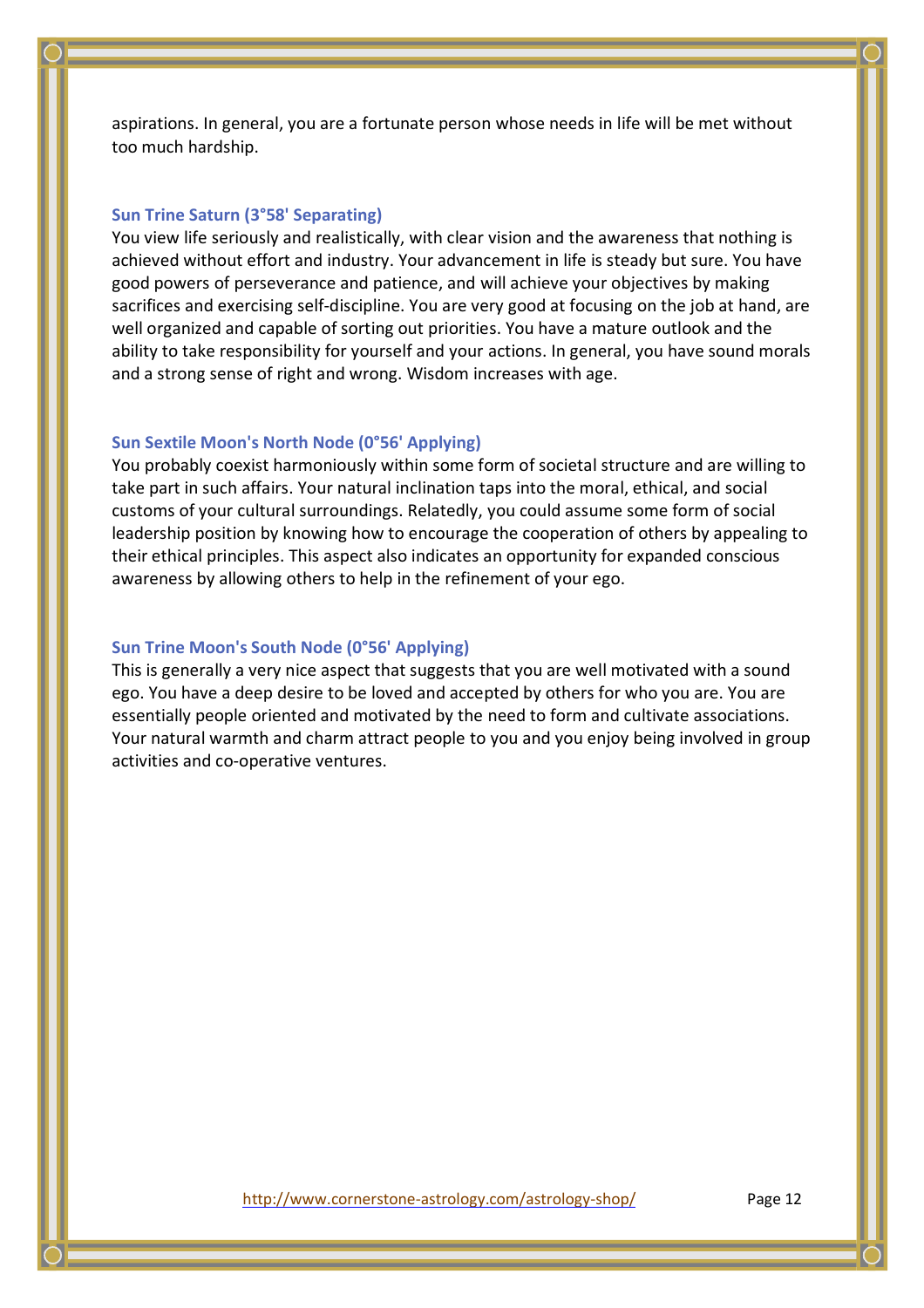## **Moon**

**The Moon ~ Your Feelings & Ability to respond to everyday affairs.**

#### **Moon in Virgo**

The Moon represents your emotions, instincts and the need for security. It shows your ability to be sensitive to the environment and to both give and receive emotion. The Moon is directly connected to your intuition, and is profoundly connected to your subconscious motivations and habits. The Moon indicates how you will instinctively react to protect yourself and others.

Virgo, the zodiac sign where your natal Moon is found reveals the specific way that you react to events and the kind of emotional needs you have.

In Karmic astrology the moon represents your inbuilt emotional patterns and shows how you need work toward the evolution of your emotional responses so that they become conscious choices rather than knee jerk reactions.

You are pragmatic and will often put practical considerations before your emotional needs. Family matters are never far from your mind. You are aware of your family responsibilities and obligations. There may be some difficulties expressing your feelings, as you can be quite shy or reserved.

A Virgo moon adds practical and analytical qualities to your emotional nature; you love to psychoanalyze emotions and reactions and to voice your opinions on both the cause and effect. The intellect is enhanced by this placement giving you an excellent memory and enthusiasm for learning.

You have a strong need for personal and domestic hygiene and neatness. You value tidiness and cleanliness in your home and work environments. Particular in your personal habits; you can be overly fussy and picky. Health and diet will also be important issues; you like to look good and think that you only look good when you feel good.

You are very perceptive and have an innate ability to see through illusions and delusions, but to do this you must learn to listen to your inner voice, which is difficult for you due to your need to analyze everything; you must learn to accept the intuition cannot be analyzed.

The thing you need to guard against is your tendency to be overly-critical of yourself and other family members. Not everyone will see things the way you do because not everyone looks at the most minute of details in the way that you do.

You are practical and well grounded, you like to look at things and figure them out for yourself. In fact, you spend so long dissecting and analyzing the factors that drive your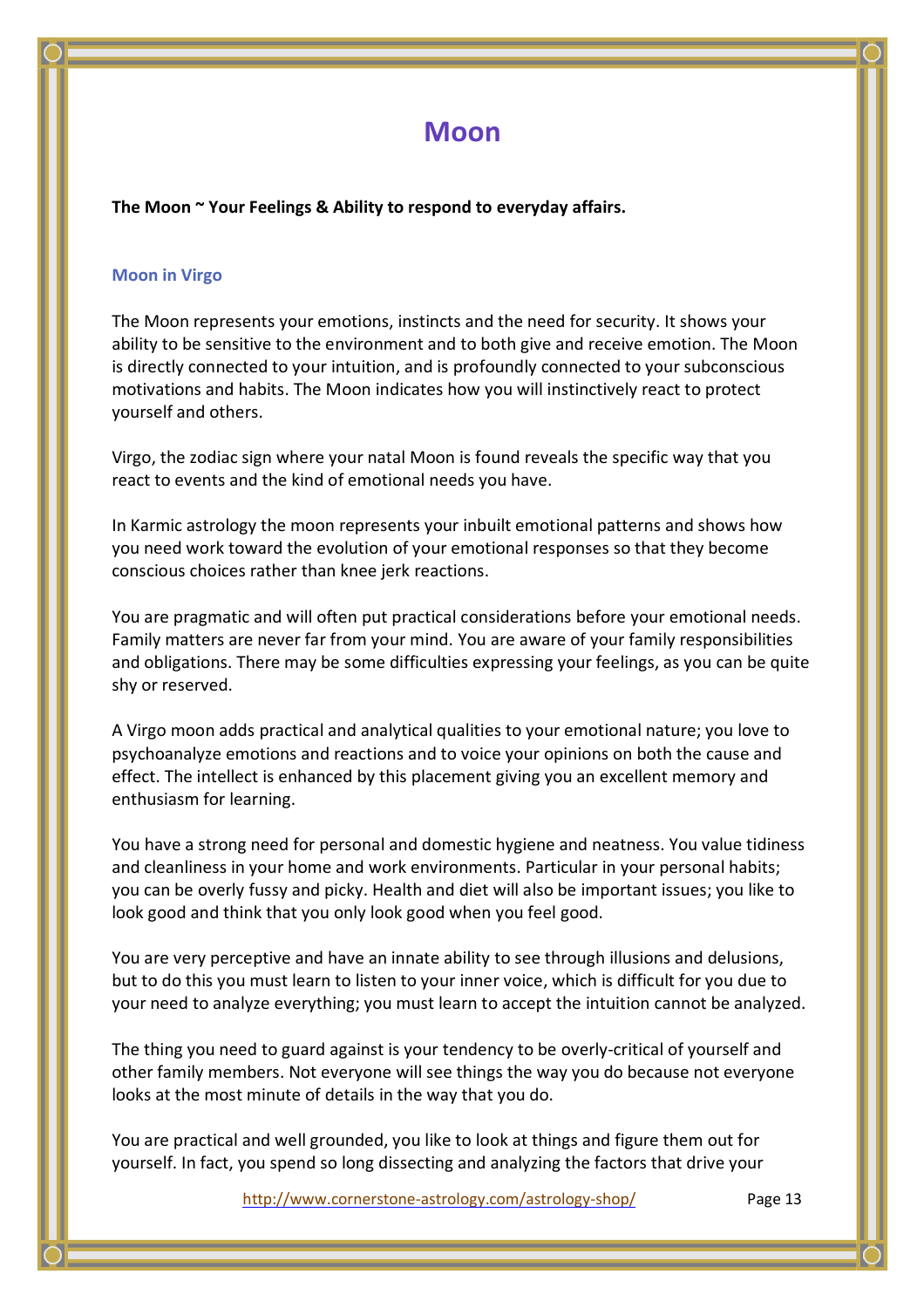emotional responses that others can become quite frustrated by it. However for you, such a discriminating emotional nature is vital to create a well-ordered emotional life for yourself.

#### **Moon in 1st House**

The Moon is the seat of your emotions, instinct and intuition and represents your early environment, particularly your relationship with your mother. It illustrates your ability to be sensitive to your surroundings and to both give and receive emotion. The Moon is related to your personal unconscious, and the habitual behaviour that comes from the subconscious, it shows how you instinctively react to protect yourself and others.

The First house reveals the particular area in life that you become attached to in order to increase your feelings of security. This area is where you are most vulnerable and defensive, however it is also this area where you experience the greatest growth and show the greatest concern for others.

This is a very important placement for the Moon as the First House is concerned with your identity. It describes your personality - how you see yourself and how others see you. The face you show the world is that of an emotionally sensitive and receptive person. Emotionally, you are an open book and inclined to wear your feelings on your sleeve. Your moods impact upon those around you. However, because you tend to be guided by your feelings you can be inconsistent, changeable and moody.

Professionally, you have a need to be in touch with others in your environment and may show talents in the public or catering sectors, or within the food industry. With the Moon in the First House your feeling, instinctive nature will find expression through personal interests related to self-awareness and a search for true social identity. A healthy self-image and socially presentable physical appearance are important to your emotional confidence. Your day-to-day response to circumstance is strongly conditioned by emotional factors - lack of direction, moodiness, over-sensitivity and changeability are the dangers.

### **Aspects**

#### **Moon Conjunct Mercury (5°50' Separating)**

Your thoughts are influenced by your feelings and vice versa. You are highly perceptive and can easily sense the moods and emotions of others. The ability to rationalize your own and other people's thoughts and feelings comes naturally to you. Your mind is both fertile and imaginative and hungry for knowledge. You are an instinctual student and teacher, whose understanding of a subject is emotionally based. You may have a talent for foreign languages.

#### **Moon Trine Mars (3°53' Applying)**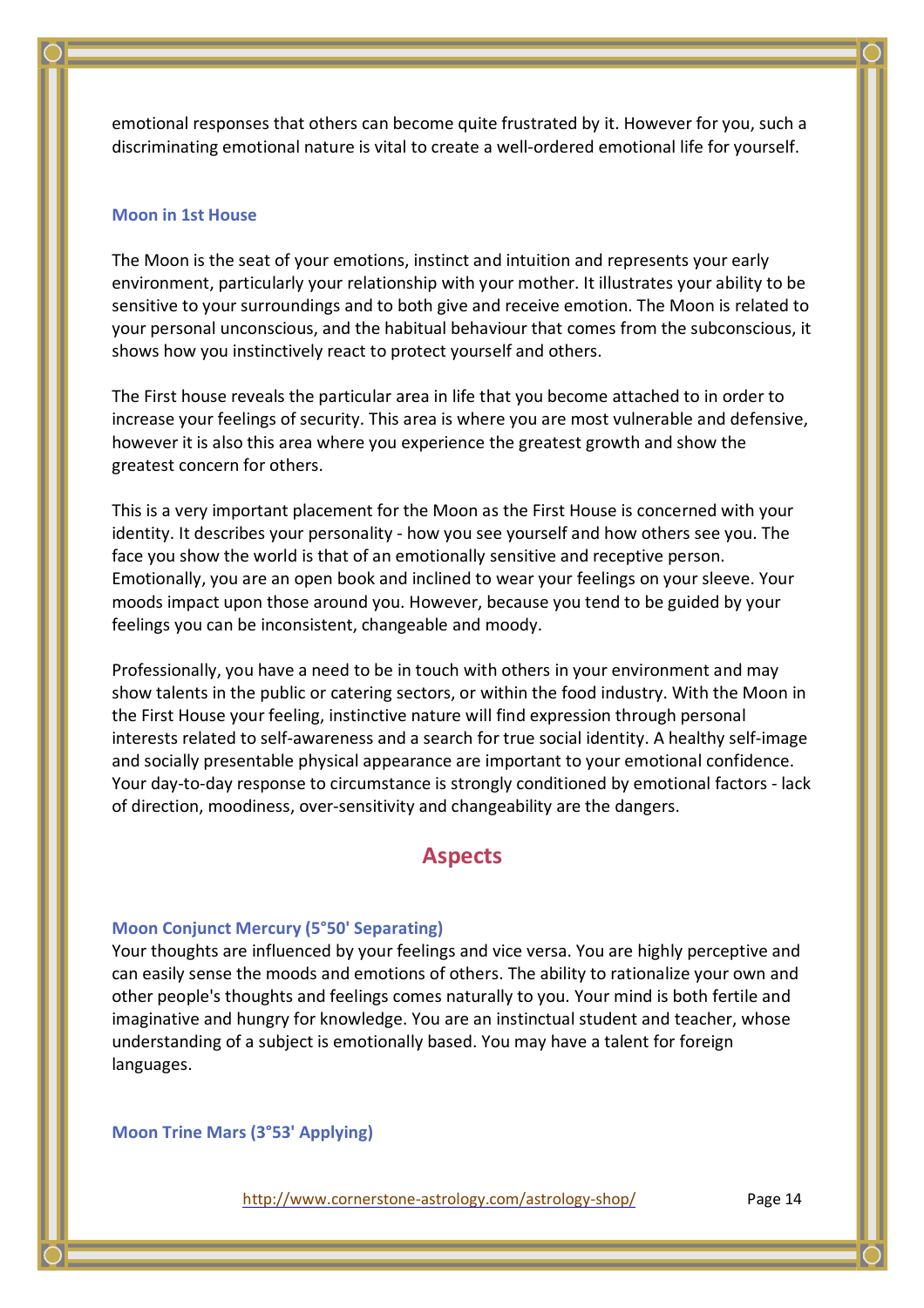Your feelings and actions are in sync with each other: how you feel determines the way you act or react to situations. You are usually honest about your feelings and have little trouble expressing them. You enjoy keeping busy and initiating new projects and enterprises. Being quite bold and courageous, you will speak your mind and express yourself in a direct and nononsense manner in confrontational situations. Others know where they stand with you, as you're always prepared to 'lay your cards on the table'.

#### **Moon SemiSquare Jupiter (0°06' Separating)**

The difficult or challenging aspects (such as this one) between Jupiter and the Moon are not usually too demanding, due to the planets' mutual connection to the sign of Cancer by essential dignity. You have a kind heart, a helpful and an obliging nature, coupled with the desire to help others in need. Philosophical and religious questions occupy your mind; however you can experience personal conflicts over matters of outlook and spiritual beliefs. You will most likely have connections with overseas countries or foreigners through travel or international business contacts. Negatively, there can be a tendency to slothfulness, greed or over-indulgence in pleasure-seeking activities.

#### **Moon Square Saturn (7°39' Applying)**

It would be fair to say that you do not find it easy to express your feelings to others; even those who have your trust. At times, you feel overwhelmed and exhausted by family responsibilities. It is possible that your relationship with a parent is distant or emotionally unfulfilling. There may be general difficulties with the female-sex. You are also given to recycling feelings of anxiety, worry, moodiness and melancholy.

#### **Moon SemiSquare Moon's North Node (2°27' Separating)**

You are motivated by the urge to establish spiritual and emotional connections with others. You judge another's character on your initial instincts. Family ties are extremely important to you; however there can be tensions between members of your family. Difficulties with others can arise through a lack of adaptability or insensitivity, leading to estrangements or parting company.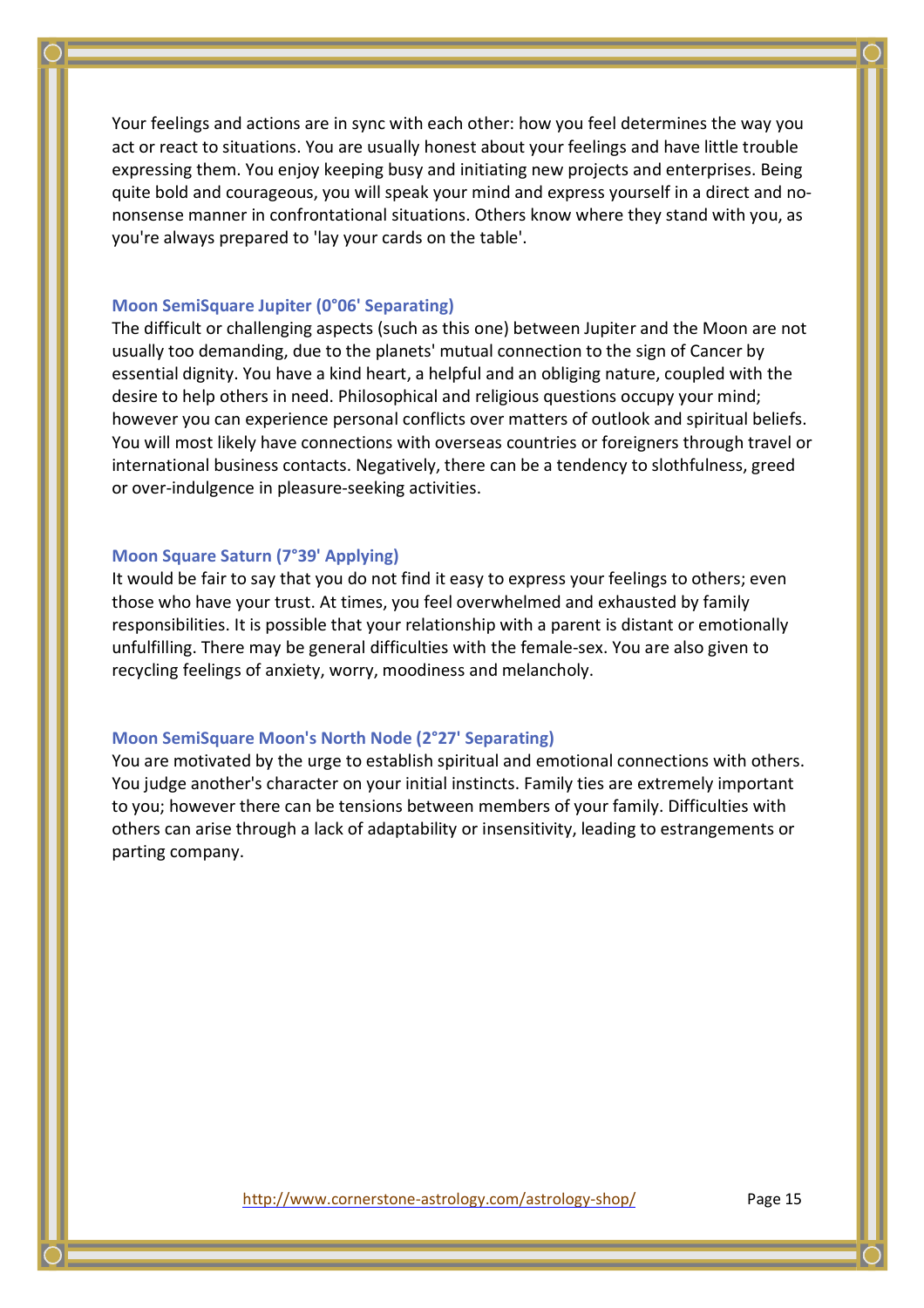## **Midheaven**

#### **The Midheaven ~ Your Career & Social Status.**

#### **Midheaven in Gemini**

The Medium Coeli (Mc), or Midheaven as it is more popularly known, is at the top of the chart wheel on the cusp of the 10th house. One of the most important angles in the birth chart, the Mc indicates your career, status, aspirations, public reputation, and your ultimate goal in life. The Mc also reveals the image you have of yourself and where you strive to realize your full potential; particularly with regard to your career. The Midheaven shows you what you need to do with your life in order to grow; defining the externalization of the self.

You need mental stimulation, variety and activity in your professional life and would like to be recognised for your intellect. This placing indicates that your career or area of responsibility in the world relates to your ability for mental discipline, concentration, mental control, orderly reasoning and logical thinking. You are adaptable and versatile with a talent for multi tasking - you may even pursue two or more career paths at the same time. You require a great deal of versatility and variety in your work, or you become bored.

You are an ideas person with a strong intuition and natural creativity that helps you stay ahead of the game. You instinctively know how something will work; although you may not be as good at practically implementing your ideas as you are at generating them; consequently , you are often happy to give birth to the idea and let someone else bring it into being.

You have diverse personal interests and connections but always know when it's time to move on in life. The older you get the more you will develop a contemplative mind; responsible, thoughtful and capable of concentration on serious or profound subjects.

Communication is also of great importance to you and you will put a lot of effort into every aspect of this area. Clear written and verbal communication is of paramount importance; you have very good negotiating skills which will come in handy throughout your career. You will be happy in positions that rely heavily on communication; teaching, administration, accounts, publishing or some kind of research. Other jobs that satisfy your need for communication and the dissemination of ideas include media, technology, philosophy, writing, transport services, sales, public relations and other jobs which are related to communication and the distribution of ideas.

Your aim in life is to have many and varied experiences. You have an enthusiasm for change and variety. Self-realization is achieved through having an open mind and being adaptable. Your self-esteem grows through the acquisition of knowledge.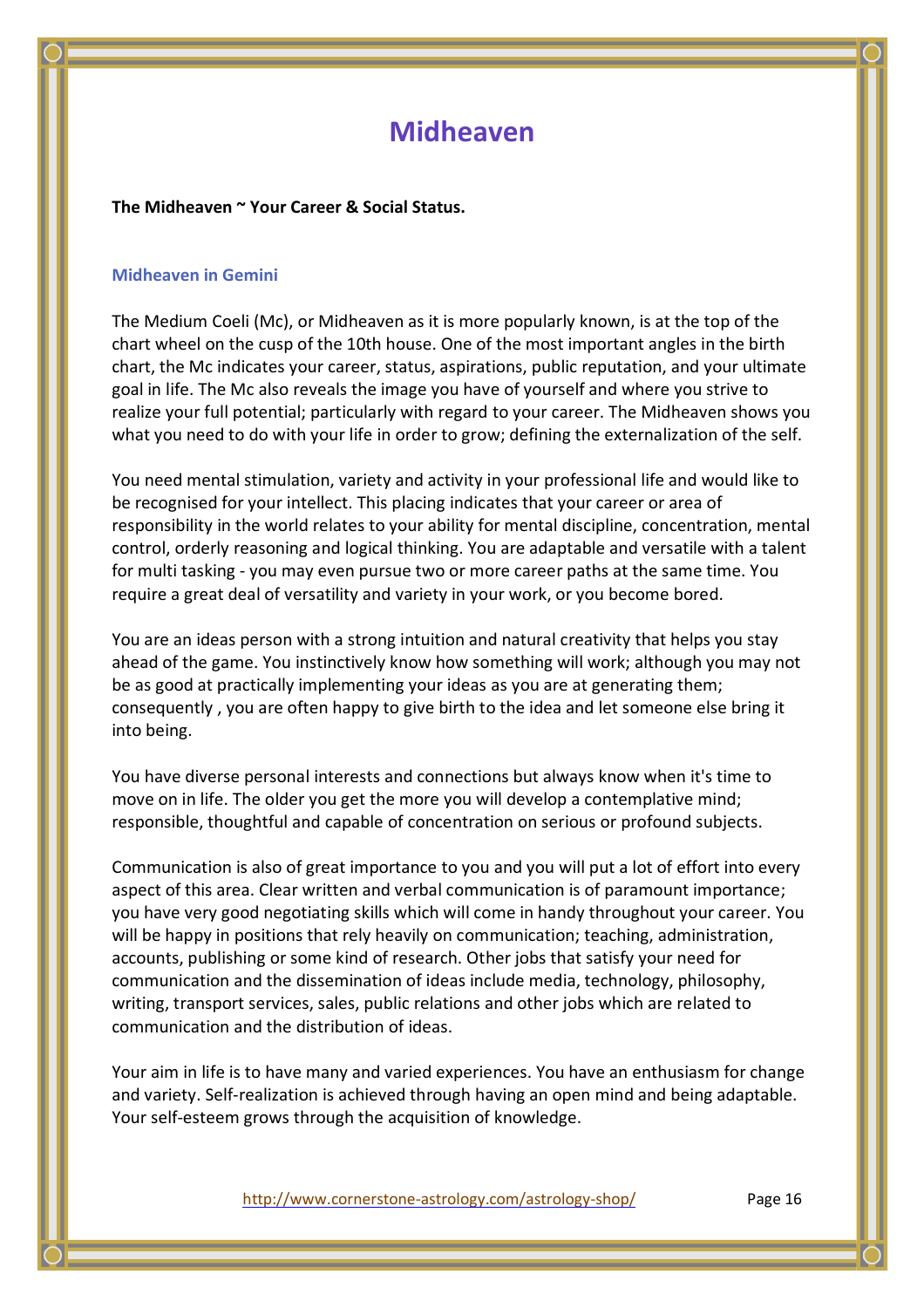#### **Midheaven Square Mercury (3°06' Applying)**

For the most part, you are a thinker and a doer. You have the ability to advance vocationally through being clear about what you want to achieve and keeping abreast of developments in your field. You are well-suited to academic work, such as teaching or lecturing, but are equally capable as a communicator or business professional. Media work, acting or politics may appeal to you also. You are probably a good storyteller. Others value your advice because they know you keep yourself up to date and informed. Alternatively, you may experience miscommunications with family members, professional colleagues or authority figures over matters of outlook. Your career path is unlikely to be straight and clear, as you are inherently restless and prone to frequent job changes. At times, your career and family commitments encroach upon one another.

#### **Midheaven Sextile Venus (2°01' Separating)**

You are a warm-hearted and loving individual and, in general, enjoy good relationships with your family and work colleagues. You have a unique sense of style and have quite individualistic fashion tastes and preferences. Status in your career is important to you, and vocational successes are likely in creative occupations or the arts, the beauty or fashion industries, or the public relations sectors.

#### **Midheaven Quincunx Neptune (0°15' Separating)**

You have a lot of uncertainty and confusion about your purpose and direction in life. Somewhat idealistic, you dislike manual work and given the choice would rather serve humanity in some way. You prefer to work for other people and may need to learn consistency within your work environment. Professional recognition is hard, but not impossible, to realize. There will be many periods in your life when you question what you're doing and where you're going. You have healing abilities and a readiness to help; however you need to take care that you are not taken advantage of or exploited. You are best suited to working in fields that rely on creating illusions, such as photography, fashion, acting, writing, music, films or television. You benefit from adopting a spiritual discipline or religion. Your domestic situation may be tenuous and insecure at times.

#### **Midheaven Square Pluto (0°50' Separating)**

You have the capability to make your mark on the world and become a person of some significance or importance. If other factors in your horoscope support it, you have the potential to gain a measure of fame. At some point in your life, there is a strong possibility you will undergo a radical change in direction that may surprise both yourself and others. You have the capability to be a leader or a public figure; however you need to take care not to abuse your authority, as it is likely to annoy others. If you misuse your power, your past may catch up with you and ruin your reputation. There can be power struggles in the home or domestic upheavals.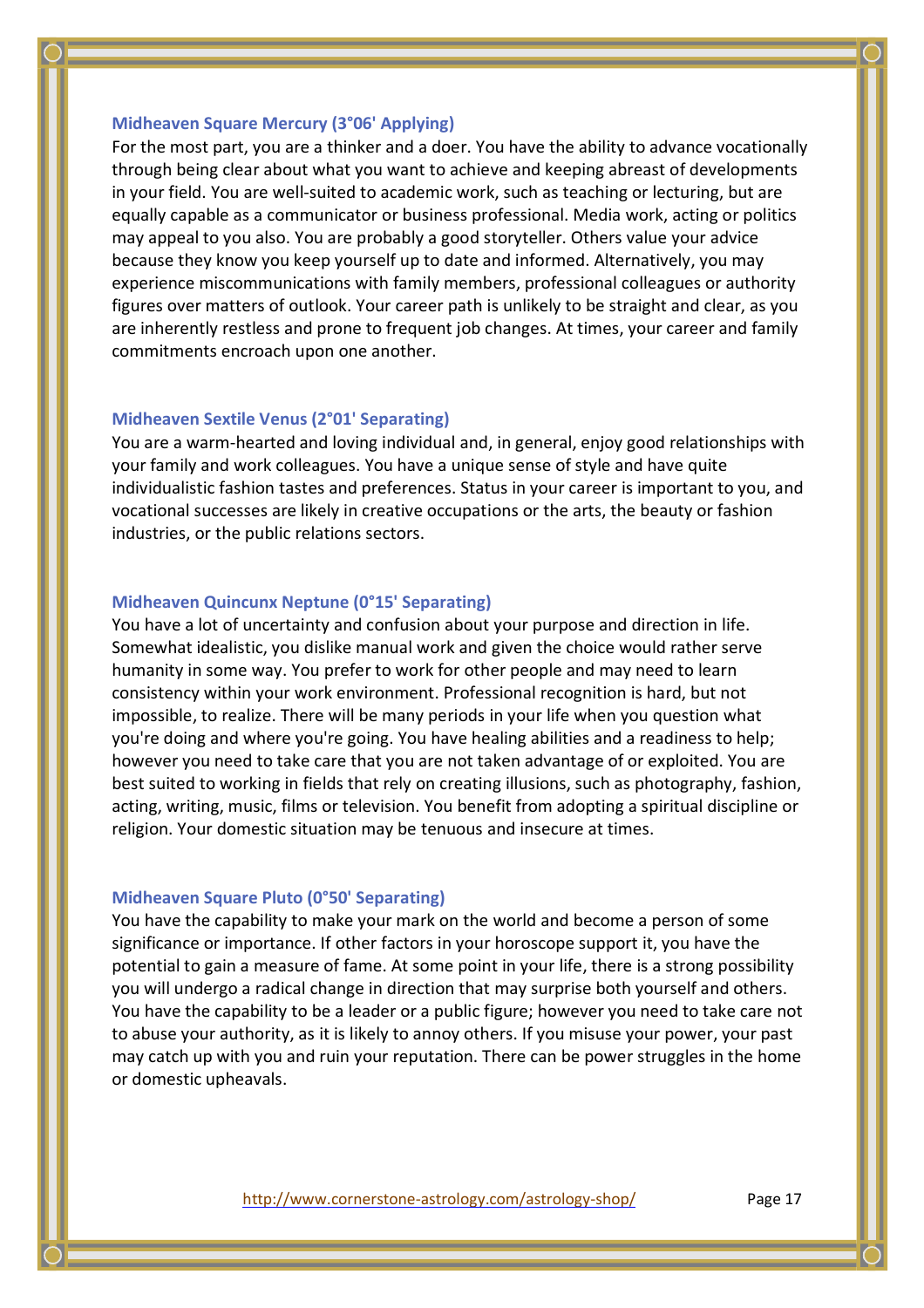## **Mercury**

#### **Mercury ~ Your Mind & Mental Abilities.**

#### **Mercury in Virgo**

Your ability to communicate and desire for knowledge is governed by Mercury. Mercury characterizes your thoughts and the constant activity that goes on in your head. Mercury stimulates the mind, but can make you a little critical on occasion.

Virgo, the zodiac sign Mercury where your natal Mercury is found, illustrates the form your communications take and your intellectual biases and aptitudes.

In karmic astrology Mercury indicates karma connected with the mind. It describes how your soul communicates and shows how your mind was used in previous incarnations.

You have an analytical and logical mind, with practical reasoning skills. Naturally studious, you have the capability to acquire specialized expertise that is recognized by others.

As Mercury rules Virgo it is particularly influential in your natal chart. You have an intelligent, strong, versatile mind and posses great attention to detail. Your ability to analyze and critically assess a situation or problem is unparalleled. Your thinking is orderly and methodical; precision is your forte. You have a talent for gathering and classifying information. You have a good memory and the ability to think practically and constructively.

One problem that you may have is that sometimes you become so preoccupied with a minor detail that you lose sight of the bigger picture. You can also be critical and pedantic at times.

Your practical mental disposition is well-suited to demanding intellectual work and you may find success in fields such as science, teaching, administration or in jobs requiring detailed analytical ability. You may have a predisposition to nervous energy which can result in headaches and needless worry.

#### **Mercury in 12th House**

Mercury speaks to us in terms of logic and reasoning; it represents how you think and how you communicate those thoughts. Mercury also highlights subjects such as routine travel local travel, commuting to work and weekend outings.

The House where Mercury is located in your natal chart, in this case the Twelfth House, shows the particular area in which your mental and verbal talents are put to practical use. This is the area in which you realize your need to communicate with the outside world and increase your learning.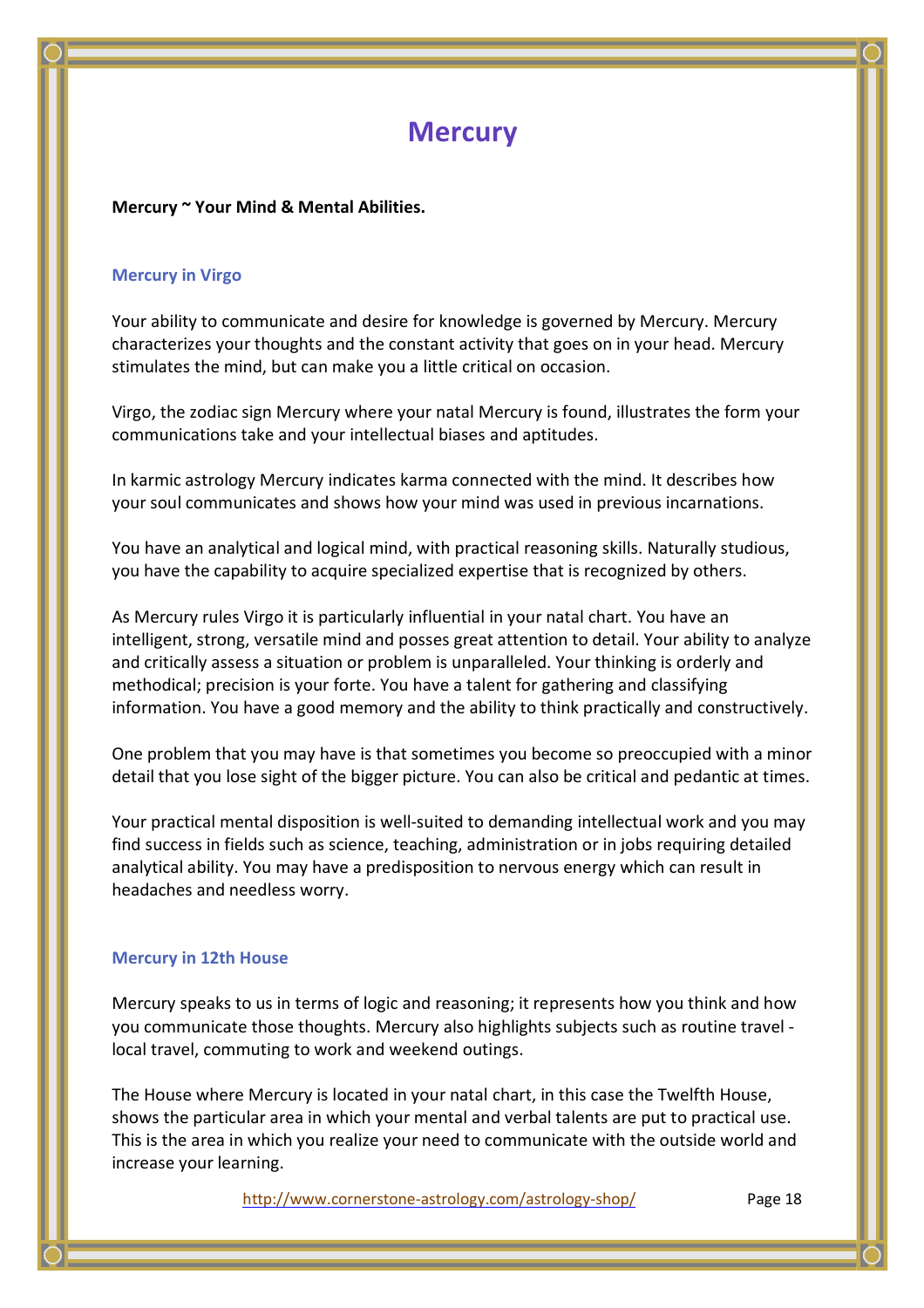This is an interesting placement that may take you a little while to fully integrate into your personality, because the logical and mental bias of Mercury does not initially sit well with the subjective and subconscious world of the Twelfth House. Once the two influences gel they are actually a liberating force that will enable you to explore the realms of your own subconscious while remaining grounded, enabling you to discover more about the unknown and offer intellectual validation for your experiences.

You need to create a space in your life where you can retreat and entertain your own private thoughts. You are quite happy in your own company and tend to prefer to work alone or behind-the-scenes. You are possibly interested in the occult, mysticism or psychology and may read, write or lecture on these subjects. Also, secrets and plots may intrigue you.

Your mental and communicative abilities will largely be applied in an inner search for spiritual truth and mental enlightenment. Meditation will be a valuable tool for you to derive Intellectual understanding of intuitive mystical guidance.

This placement of Mercury is excellent for creative endeavours and occupations that require your special qualities - acting, writing, art, poetry, singing, music, nursing or humanitarian work. On occasion, your mind may be overpowered by deep emotional eruptions; to retain balance you will need to seek peace, quiet and seclusion.

### **Aspects**

#### **Mercury Sextile Neptune (3°22' Applying)**

You are a sensitive and understanding person who has the ability to sympathize with others and show compassion. You have a creative intellect, an active imagination and strong powers of visualization which may give you a talent for music, the arts, films or literature. Metaphysical subjects interest you and you are likely to have spiritual or psychic experiences. You are able to tune into those who are close to you and pick up on their thoughts. Meditation and similar forms of mental relaxation are important for your spiritual and physical well-being. You may possess healing qualities.

#### **Mercury Conjunct Pluto (3°56' Applying)**

You have the power to be a dynamic and persuasive communicator. Perceptive and observant, you possess psychological insight into the motivations of others and even seem to sense what they are thinking. Whether or not you can read other people's thoughts isn't important, others tend to assume you can. You are keenly aware and able to assess situations quickly and accurately. Your intellect is sharp and penetrating, which gives you the ability to get to the bottom of anything; for this reason you are well-suited to investigative and research work. Alternatively, your relations with others will be strained if you come across as overbearing or intellectually superior. You can be cynical, extreme in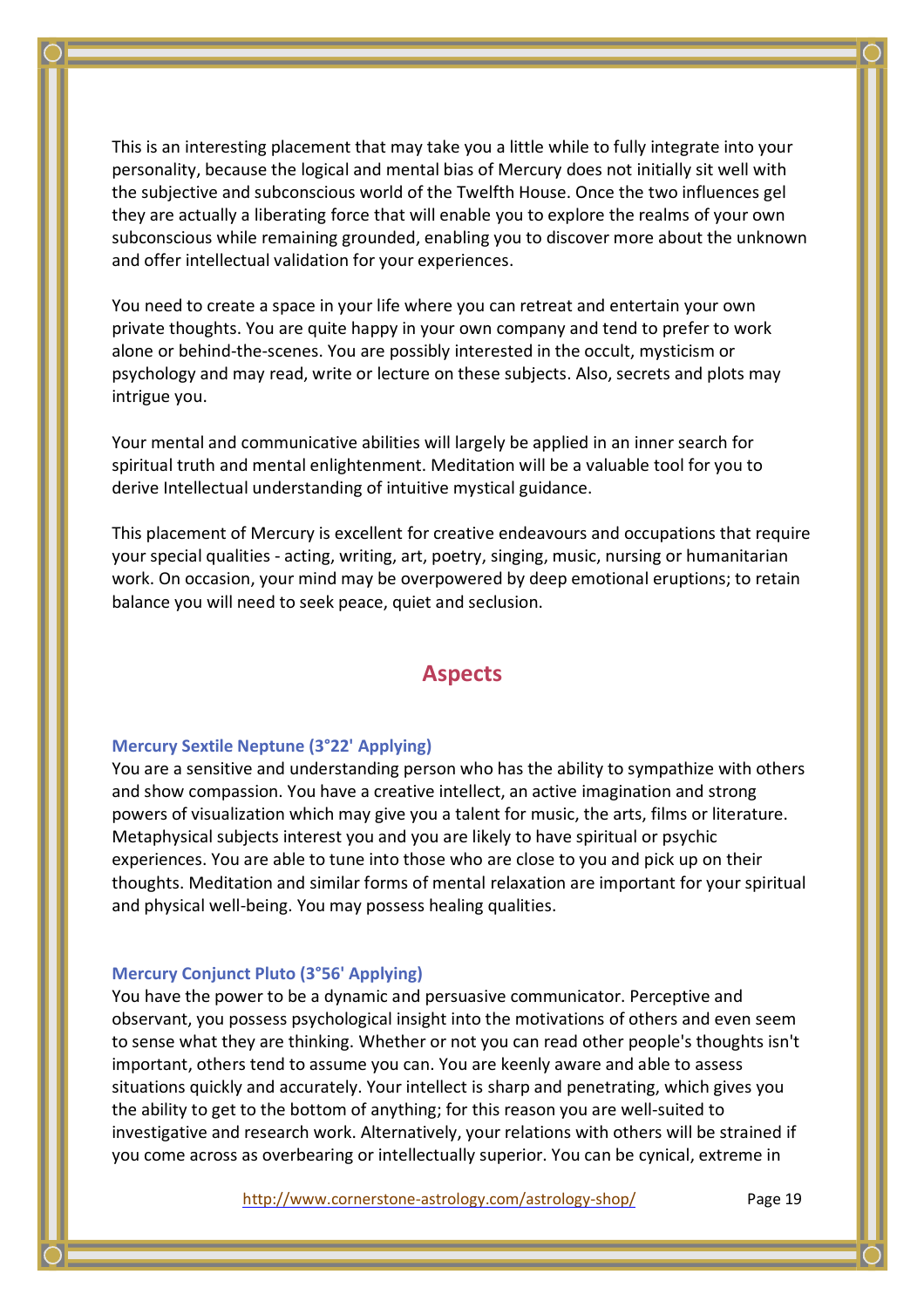your thinking, unable to compromise and disinclined to take any prisoners when arguing your case.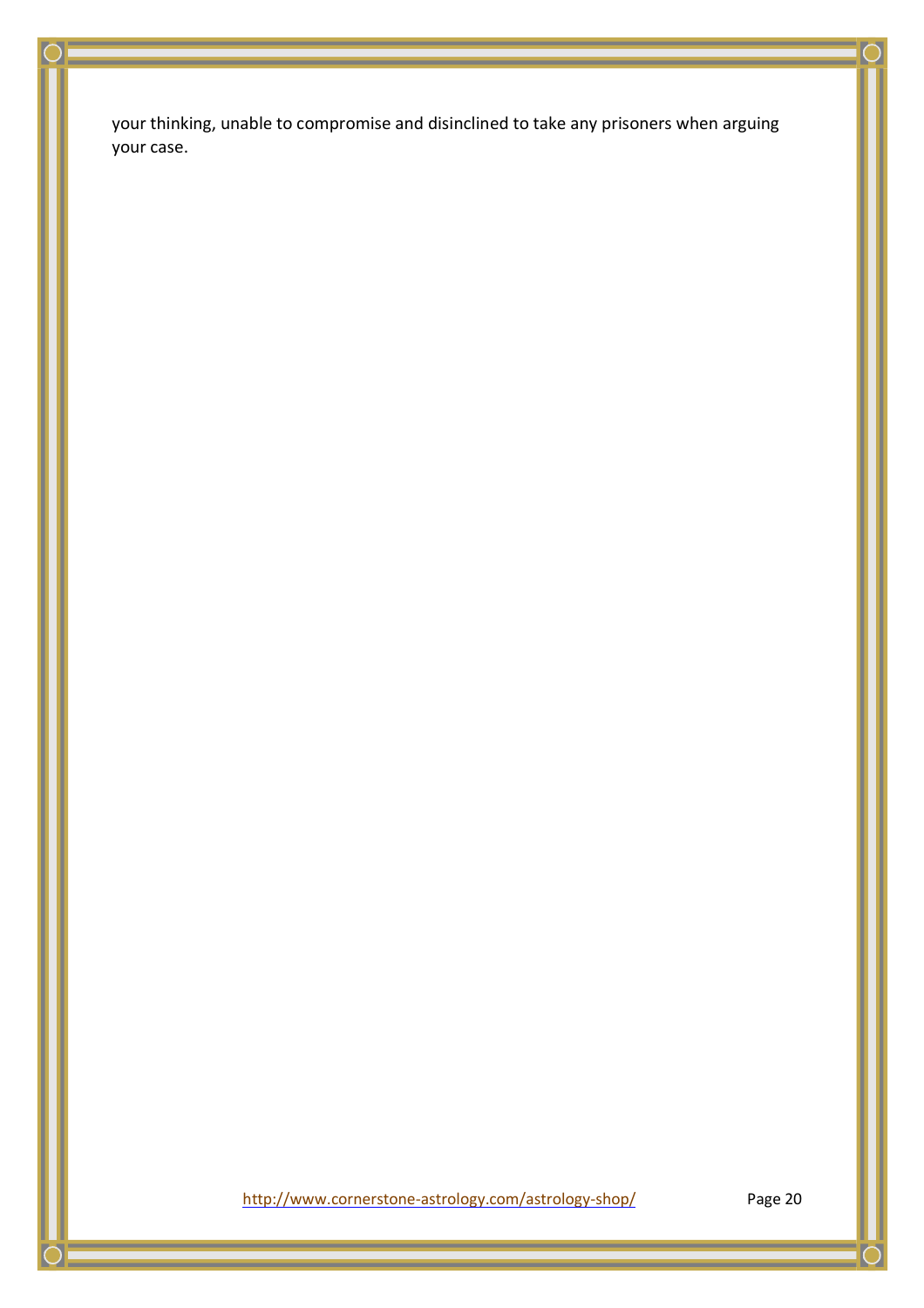## **Venus**

**Venus ~ Your Social, Romantic & Artistic Abilities.**

#### **Venus in Leo**

Venus represents your values and your need and capacity for love; it also shows your aesthetic preferences and the natural attraction you feel to people and things. Venus represents your need for inner and outer harmony and balance. It is associated with the feminine side of your nature and shows the inner feelings you have when you make comparisons and judgments.

The zodiac sign where Venus is found, in this case, Leo, indicates how your values are colored and what specific aesthetic styles you adopt. Your choice of partner is strongly influenced by this sign position.

In Karmic astrology Venus indicates how an incarnating soul feels about itself; how worthy it feels of love. Venus shows your expectations with regards to love and how this will be expressed through your social interactions and success in forming intimate relationships.

You are the original romantic, with a desire for excitement and drama in your love-life. You are generous and warm-hearted and know how to arouse the ardor of another.

You have a thoroughly outgoing, affectionate, constant, passionate and warm-hearted romantic nature and will be devoted and loyal in marriage. You tend to shower extravagant gifts on the object of your affections, often throwing lavish parties just to impress. When you do marry, it is for love, not social, practical or financial gain. Your infectious love of life and noble nature ensures socially popularity, although, at times, you can be rather theatrical in order to hog the spotlight.

Status means a lot to you and you will be drawn to others who are well-known or popular. You like to be seen in all the right places and at the best parties in town. You usually choose a partner you can show-off with, and proudly display to friends and colleagues. You appreciate good taste and style in a lover. Dress sense is important.

#### **Venus in 11th House**

Venus represents the harmony you encounter and create in your life. It governs your ability to attract compatible people, to create close personal relationships and to form business partnerships. Venus encourages gentleness, grace and friendliness.

The Eleventh House reveals the particular area of life where you discover love, companionship and partnership, and where you have the strongest and most rewarding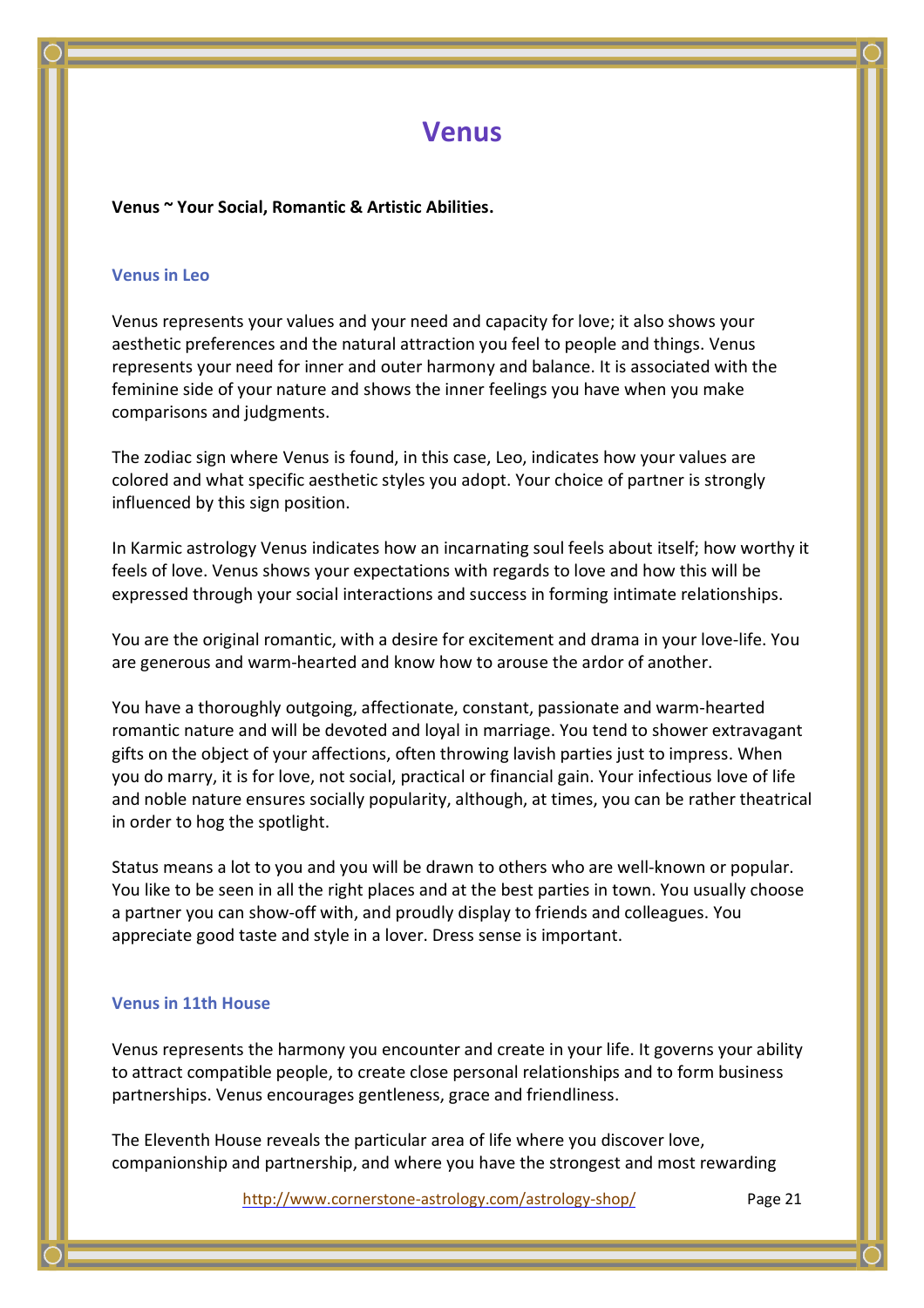emotional contacts. This House shows what you value specifically, and where you can be enriched both emotionally and financially.

Aspects to Venus, which follow, indicate specific experiences in love relationships and the individual psychological needs that color your judgment when making choices.

This is an excellent placement for developing an active social life. You have a natural desire to please and flair for entertaining and organizing social events. With Venus in the Eleventh House the areas of life where you are most likely to express your social, romantic and artistic qualities are through forming harmonious, warm social friendships - probably related to group activities within a club, society or other organization. Your social life is important and you will probably belong to a variety of groups or clubs. You may be involved in fundraising activities, sit on committees that organize social events and so on.

Romantic affairs and close friendships can be established through shared activities. In special circumstances, friendships can develop into love affairs, or vice versa. You attract cultured and artistically minded friends who appreciate taste and refinement.

### **Aspects**

#### **Venus Square Jupiter (4°08' Separating)**

Even the 'difficult' aspects, such as this, between Venus and Jupiter are not as challenging as other planetary combinations. They are, after all, the so-called benefic planets and they tend to work well together. At worst, there can be a tendency towards negligence and laziness, or over-indulgence and wastefulness. To some extent, life's advantages can come too easily to you, resulting in a tendency to take things for granted. Still, this is a very desirable aspect to have in your chart because it brings social and worldly benefits and facilitates successful relationships with others. Romantic encounters are generally positive and happy, and artistic ability is evident. Positively, you have a pleasant and affectionate nature, which warms people to you easily. Gregarious and optimistic, you embrace life wholeheartedly and fully. You have an attractive personality and a kind-hearted manner about you, with the ability to gain popularity or favoritism from others.

#### **Venus Square Neptune (1°46' Applying)**

Good taste, refinement and artistic appreciation or talent is the promise of this planetary pairing. You have a keen sense of beauty, coupled with creative imagination and inspiration. You may develop a talent for music, dance, drama, poetry, painting or photography. Emotionally, you are highly romantic and inclined to dream and wish for perfect love. In regard to matters of the heart, you are idealistic, a bit ungrounded and susceptible to seducing influences. There is a danger of poor judgment in love and difficulties in relationships caused through deception.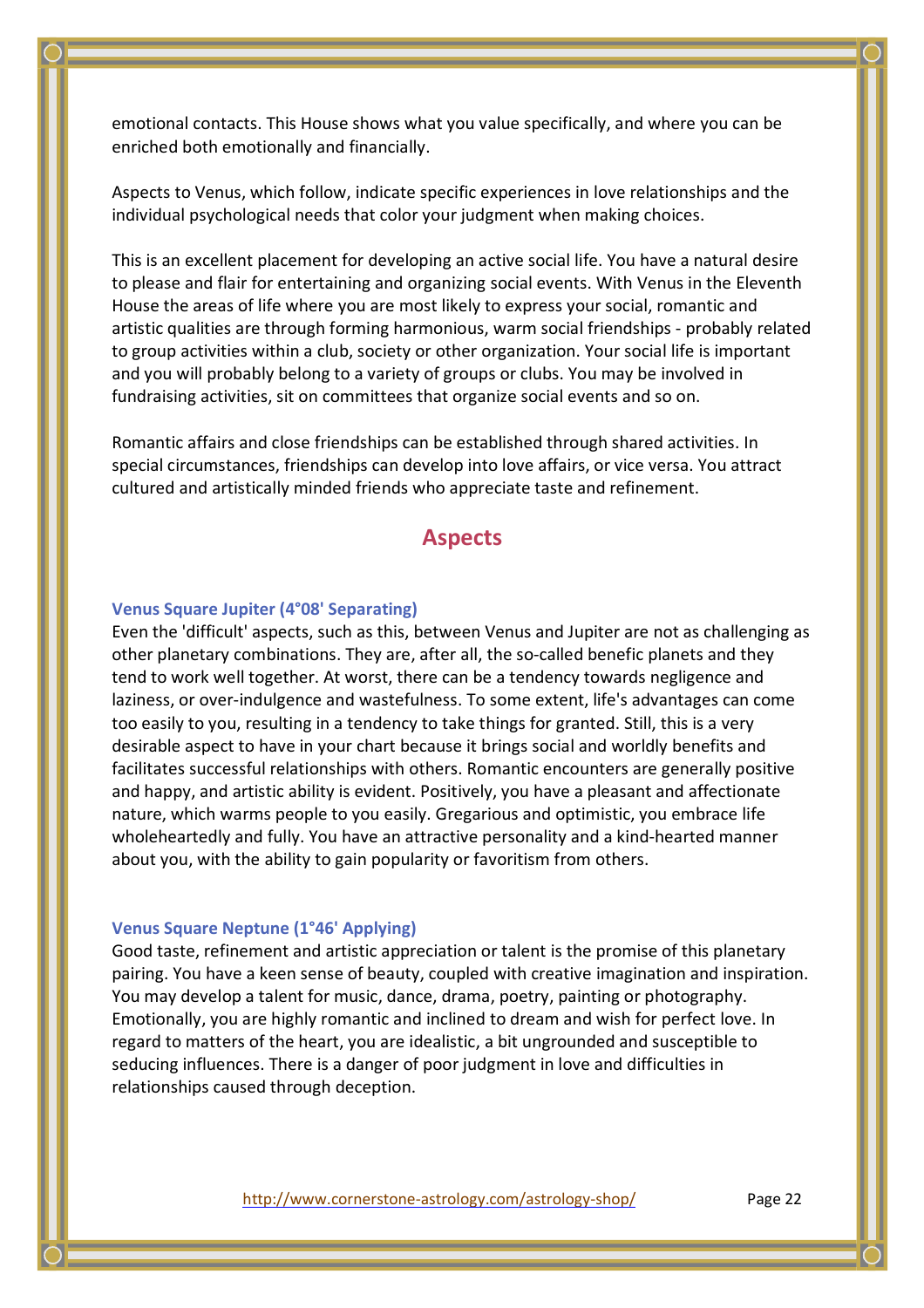#### **Venus Square Moon's North Node (6°30' Separating)**

In general you have well-developed social skills, coupled with the ability to charm and win over others. You prefer the company of cultured and socially sophisticated people, and tend to cultivate friendships with creative and artistic people. Breakdowns in relationships are possible through disruptive or negative behavior.

#### **Venus Square Moon's South Node (6°30' Separating)**

On the surface you appear content however there can be a superficial element to your happiness, deep down you might not be quite as contented as other people assume you are. You are often too willing to be influenced by others rather than use your natural talents to charm people into supporting your plans.

#### **Venus Sextile Part of Fortune (4°52' Applying)**

Unless contradicted elsewhere, this suggests an ability to balance personal and material values. Having transformed your values in other lifetimes, it is possible that you may attract material benefits. Contentment can occur by being able to express your sense of appreciation.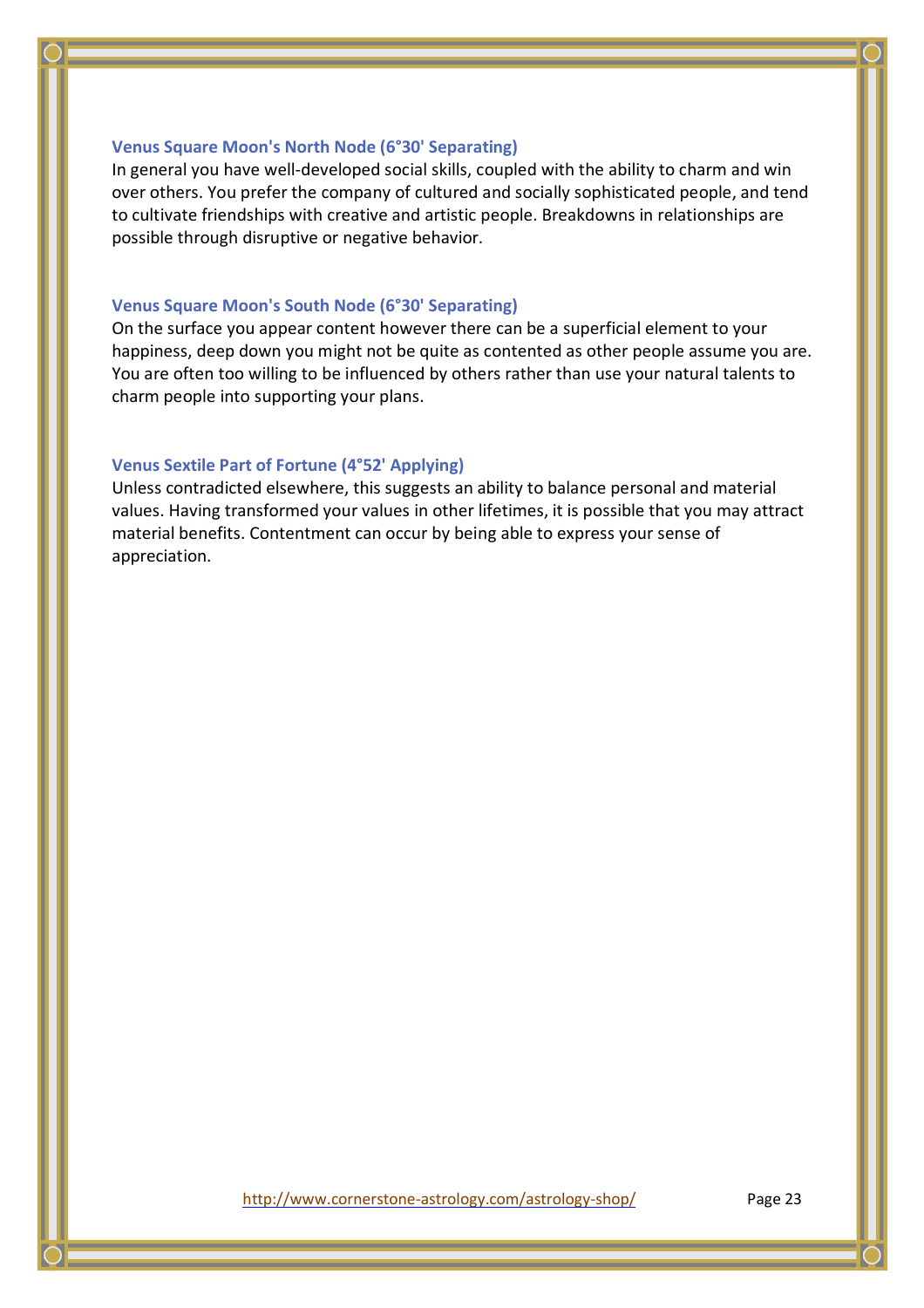## **Mars**

#### **Mars ~ Your Capacity for Action and Personal Desires.**

#### **Mars in Taurus**

Mars represents your drive, physical energy and initiative, as well as issues connected with sexuality and power. It indicates the work you choose and the way you will approach it. Mars is strongly associated with your experience of brothers, the father and the masculine element of the psyche. Where Mars is there is always energy and the fighting instinct to get on in life. Mars shows your challenges and your ability to meet them with courage. Anatomically speaking, Mars is connected with the muscular system.

In karmic astrology Mars shows how assertive the soul will be in pursuing its goals and objectives. It also shows your experiences with conflict in the past.

You set yourself practical and realizable goals. With strong powers of perseverance and endurance, you have the ability to apply yourself to a task for hours on end. In all likelihood, you are motivated to acquire possessions and material security. You are usually slow to anger but if pushed too far, you can become a formidable opponent. You can experience conflicts with others through being stubborn, intractable or unyielding.

Mars in Taurus strengthens the practical side of your nature. You assert yourself in a persistent, determined and hard-working manner. Energy is channelled into worthwhile tasks that will produce practical and useful results. Primarily, these qualities are used to ensure financial security and a good life generally. The sex drive is strong and healthy, but it can turn jealous and possessive. Good lovemaking requires dominance and tasteful surrounding.

#### **Mars in 9th House**

Mars is the planet that is closest to the earth; it represents your capacity for dynamic expression, individualism and physical activity. The placement of Mars shows how you exert your energy and work the hardest to get things done. Mars' energy can either be very constructive or very destructive, depending on how you channel it. When used well it will give you vitality, stamina and achievement, however if channeled badly then it will tend to result anger and violence. The trick is to be aware of this energy and apply it well.

The Ninth House shows the specific area in where you invest your energy. This house will also show where you are most dynamic and where you are confronted with issues of power. Battles are fought in this area.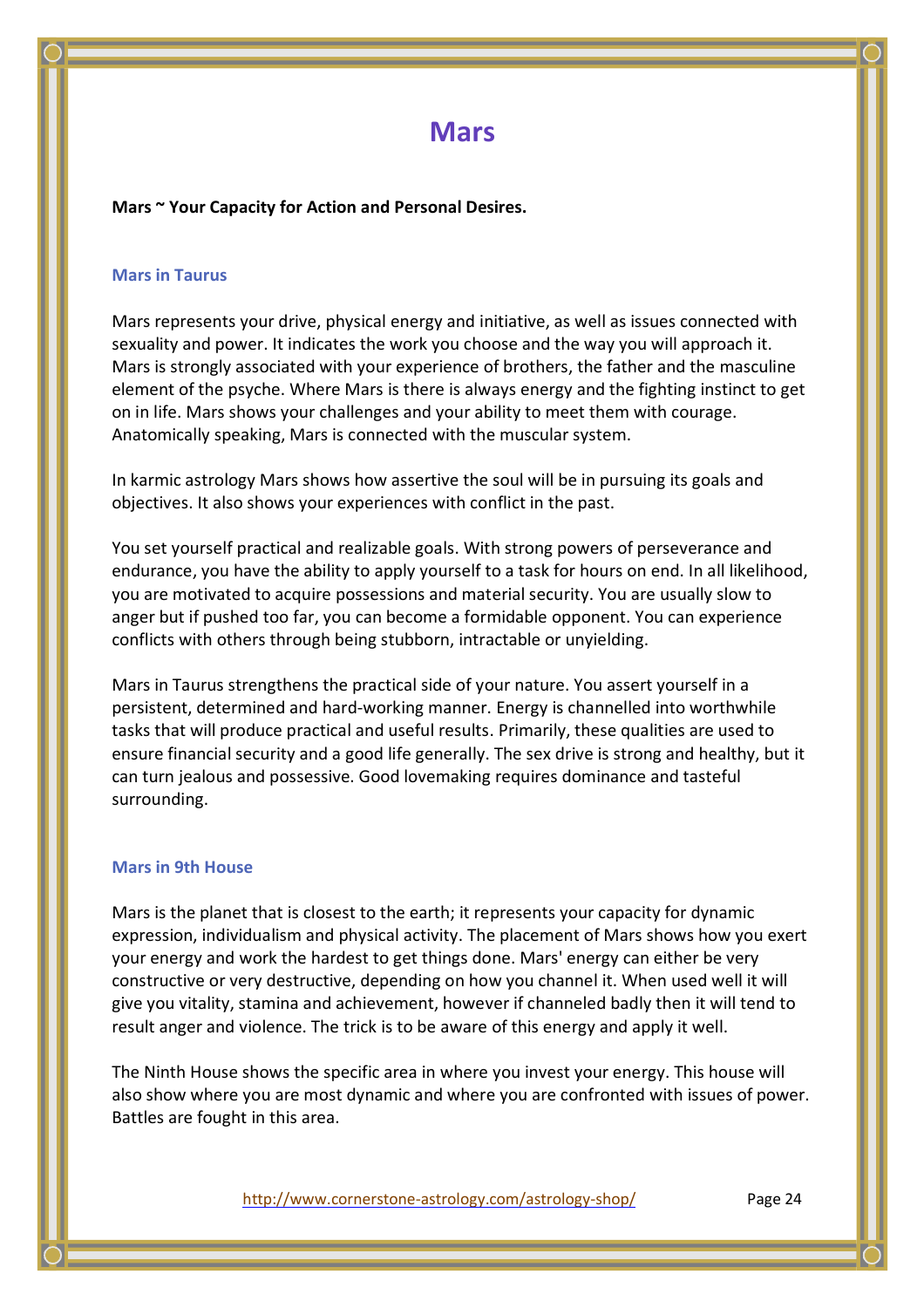Aspects to Mars show specific attractions to men, or specific sexual preferences. They show the way you use your energy and special talents for particular kinds of work.

With Mars in the Ninth House you are likely to exert your energy and initiative through selfdevelopment, exploration, sports, religion, philosophy or higher education, in order to gain a broad experience of life. You have an enthusiasm for learning and acquiring knowledge. However, you are not a person who just sits back and accepts what you're told or taught; you tend to challenge ideas and outlooks. You can be a skeptic or a religious fanatic, who attacks and defends beliefs with zeal and passion. Equally, your important teachers in life tend to be vigorous assertors or defenders of their points of view. Travel interests you and traveling will broaden your horizons; however you must always take care of yourself physically when abroad.

You enjoy any form of intellectual challenge and should do well in gaining academic qualifications. You have a crusading spirit, breadth of vision and strong religious or philosophical convictions and will aggressively crusade for worthwhile causes and actively support higher social groups in service to mankind.

There may be a proneness to legal conflicts.

### **Aspects**

#### **Mars Square Uranus (2°41' Separating)**

An original personality, you assert the right to live by your own rules and standards. Your freedom and independence are very important to you and you will rebel against anyone who attempts to restrict them in any way. In your personal relationships, you can be unpredictable and difficult to live with due to your strongly individualistic inclinations. Occasionally, you can be provocative and willful, which can lead to conflicts and heated arguments with others. A risk taker, you are unafraid of challenging or potentially dangerous situations. You have an adventurous spirit and a fearless nature, which dares to try out new and different things in life. Adventure or high-octane sports excite you, but you need to take care to avoid injuries and accidents.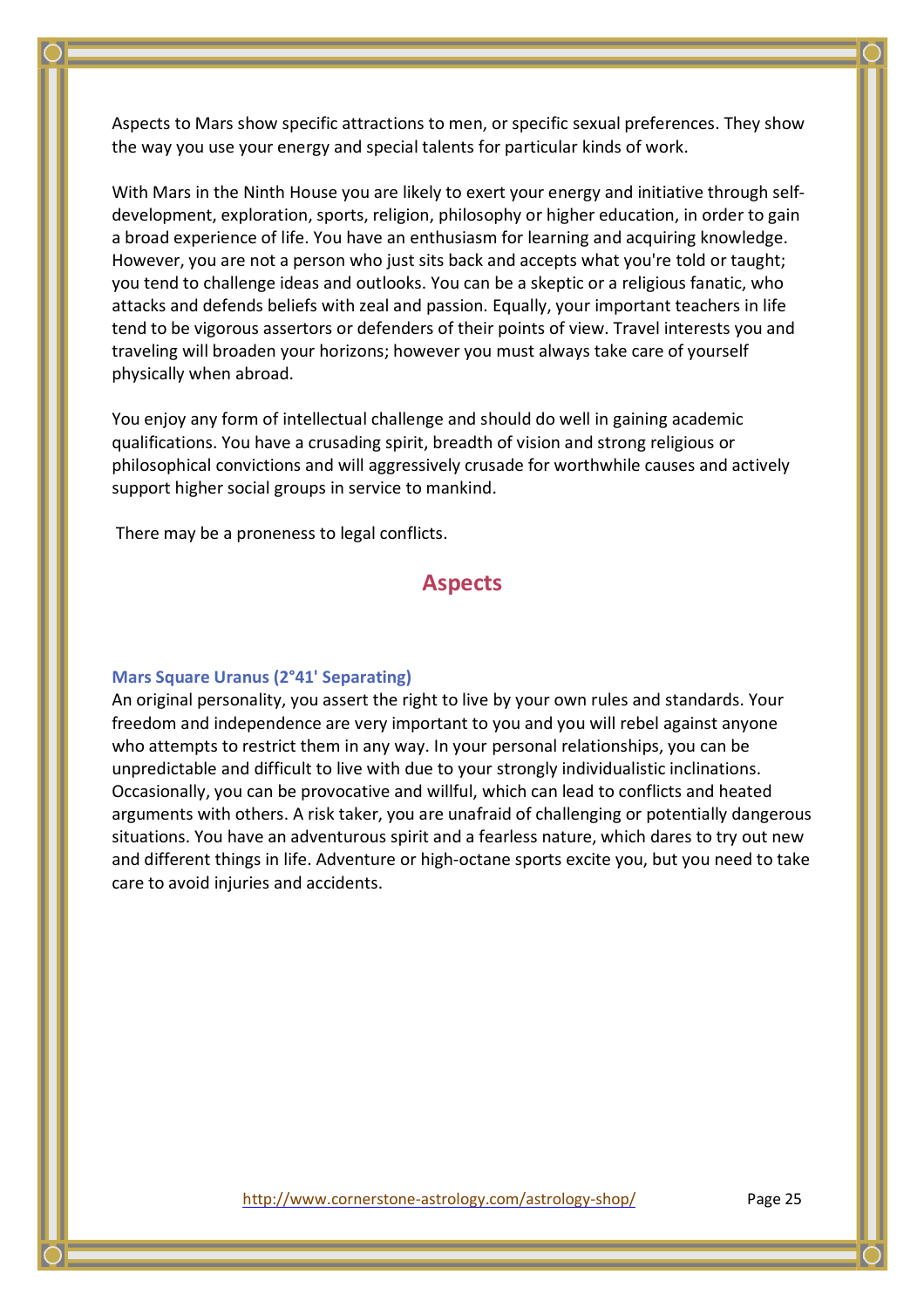## **Jupiter**

**Jupiter ~ Your Social, Cultural & Educational Values.**

#### **Jupiter in Libra**

Jupiter is the largest planet in the solar system and is orbited by its own cosmos of moons. Jupiter represents expansion and our drive for insight on an intellectual, philosophical and religious level. Jupiter invariably brings good fortune; its influence is to expand and enhance the affect of everything it comes into contact with.

As Jupiter takes 12 years to orbit the Sun, it spends one year in each sign of the zodiac, therefore its influence in the horoscope is sometimes more collective than personal. The sign where Jupiter is positioned reveals the sphere of life where cultural influences and social drives for expansion or improvement are strongest.

In karmic astrology, Jupiter shows the area where your soul must grow, but without going to excess. It also represents your karma of a religious or philosophical nature.

You have an easy-going and relaxed nature in the company of others, coupled with the ability to become popular and to make good connections. You have a gift for social or public work and a talent for getting others involved in worthwhile causes. Intrinsically just and fair, you believe in equality in personal or professional partnerships. You appreciate beauty and the fine arts. Jupiter in Libra gives you the opportunity to develop a strong sense of morality, fairness and a concern for justice and moral principals in both marriage and close social relationships. Your strengths lie in your ability to cooperate, to be diplomatic, to be impartial and moderate, rather than extreme and one-sided and to know just what behavior is called for in any social situation you find yourself.

There is likely to be an ability to influence the moral and social concepts of close friends and associates and a dignified, philosophical and humanitarian way of dealing with people in general. Artistic talent is another probability.

These qualities are necessary in order to fully expand your personality and life experience. You may marry someone who is active in a worthwhile social endeavor that will bring beneficial changes to the community. Therein, you will join forces and attempt to make a more harmonious social order possible.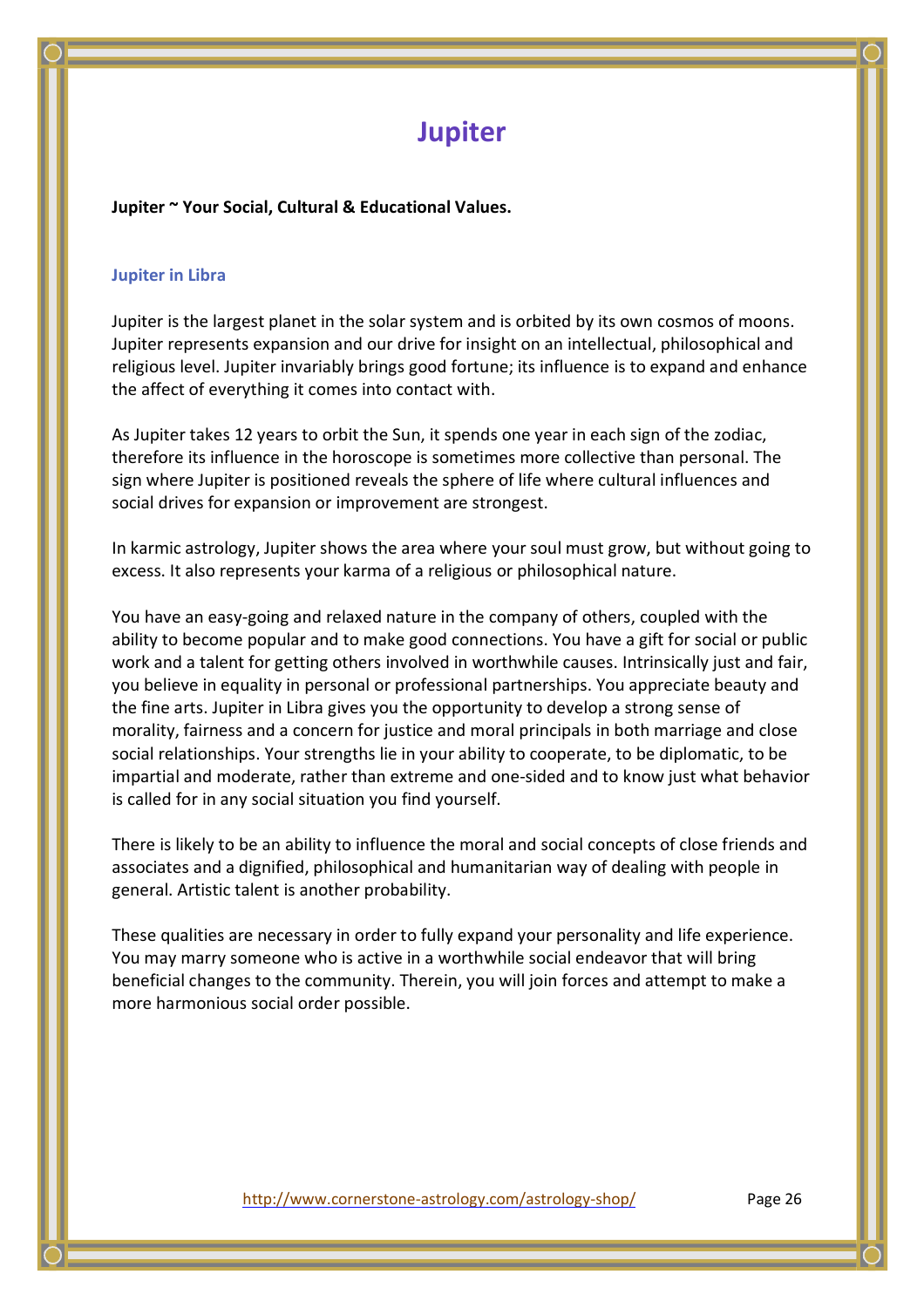#### **Jupiter in 2nd House**

Jupiter is concerned primarily with learning, philosophy, religion and languages; its influence encourages optimism and brings good fortune but also the danger of excess on occasion. It is the planet of wisdom, success and growth. Its influence brings with it a strong desire for knowledge and understanding and the tendency to have well formed opinions.

The House Jupiter is positioned in shows where you will find good fortune and the opportunity for expansion in your personal life. The Second House indicates the specific area in life where you gain insight and grow in understanding; this area will generally be very fortunate for you.

The aspects that Jupiter forms in your chart (Which are a little further down the page) reveal the areas where your need for expansion, influence and understanding is paramount. These aspects show the specific areas where your search for optimism, growth, success and wisdom is most pronounced.

Jupiter in the Second House traditionally indicates that you will be fortunate with money; increasing your chances of personal success and general prosperity. As such, you will find ease of working and general good luck coming through successful and hugely profitable business ventures that in turn increase your personal wealth. You have an either/or approach to money and possessions; meaning that you either pursue material wealth with determination and success, or you reject its pursuit in favor of higher objectives and spiritual ideals. Financial gain is to be expected; however once achieved it may not deliver all that it promises by way of personal satisfaction or happiness. Attracting money is rarely difficult for you, but holding on to it can be a challenge.

You may be involved in business matters and tends to attract gain through law, insurance, banking, religion, science, education, literature and travel. While you should attract success, wealth and a luxurious life style; there is an obligation to use such wealth in a positive and socially beneficent manner - through good business ability, sound investment, prudent spending and generosity.

You enjoy your creature comforts and spend money entertaining friends and making the home luxurious. You are generous to a fault and love to show your appreciation of people by showering them with expensive gifts. You take a great deal of pleasure from giving to others.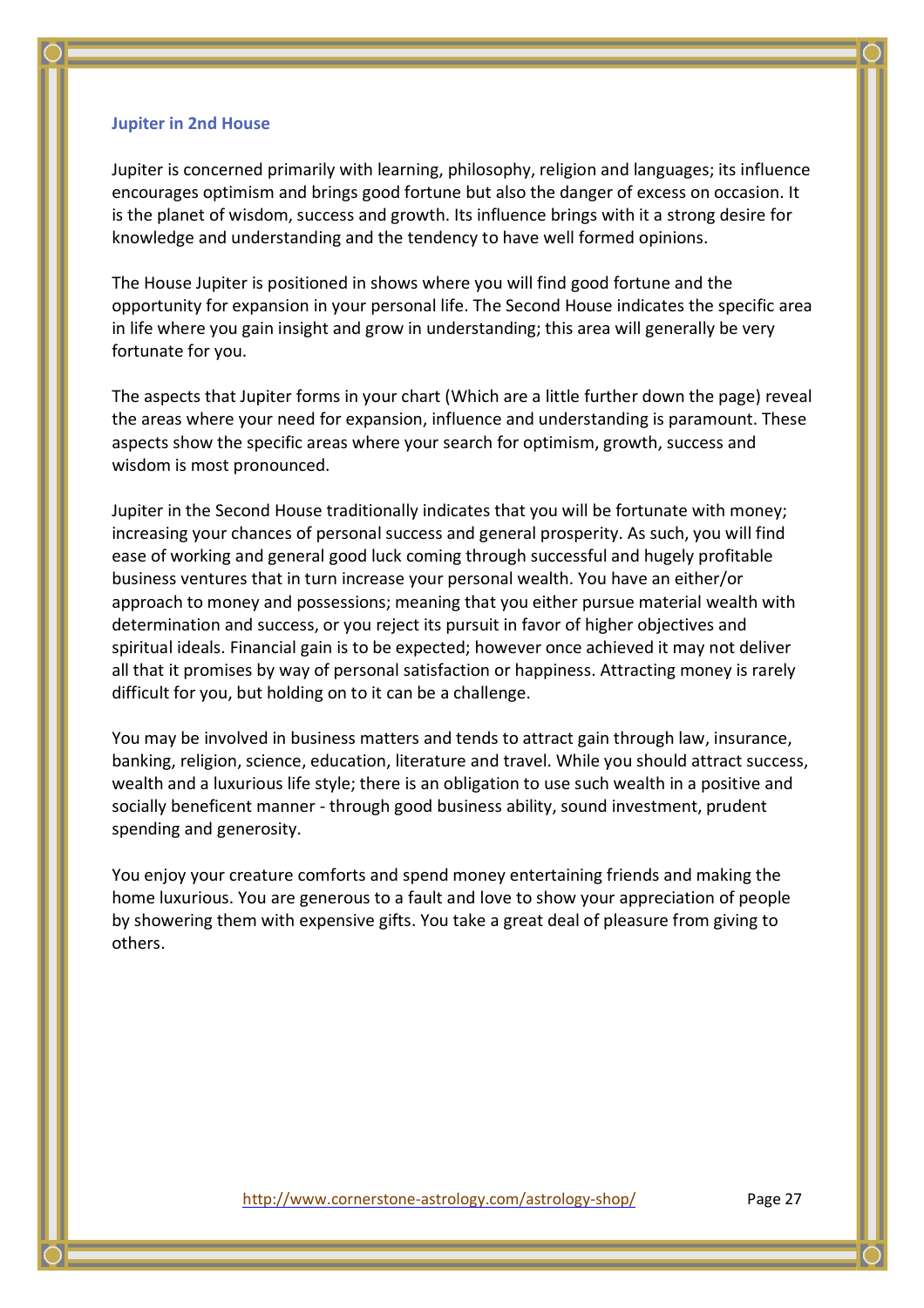### **Aspects**

#### **Jupiter Conjunct Neptune (5°54' Applying)**

You are essentially an idealist who sometimes sees the world through rose-tinted glasses. As a result, you can perceive situations to be quite different to what they are in reality. You are selfless, compassionate and emotionally sensitive to the needs of others. Spiritual subjects interest you greatly and it is possible that you possess psychic ability. A talent for music and art is also likely. On a more mundane level, you may have an enthusiasm for gambling and risk-taking; however it is impossible to tell if your speculations will succeed or fail - so you need to take care, especially if you cannot afford to lose.

#### **Jupiter Conjunct Moon's North Node (2°22' Separating)**

You are generally successful in your dealings with people, as you have the ability to adapt to their needs. You will make many contacts in life and, in most cases, your personal relationships and partnerships should be harmonious and positive.

#### **Jupiter Opposition Moon's South Node (2°22' Separating)**

You fluctuate between optimism and pessimism at times, but may find it difficult to explain what causes these changes. Likewise you may have too much or too little faith in others, or put trust in the wrong place or the wrong people at times. You could feel distrustful or fearful of areas of life such as long distance travel, foreigners, religion, education or growth.

#### **Jupiter SemiSextile Part of Fortune (0°43' Applying)**

Unless contradicted elsewhere, this suggests an ability to apply inspiration towards personal goals. Having developed spiritual insights in other lifetimes, it is possible that you may attract certain opportunities. Contentment can occur with true self recognition.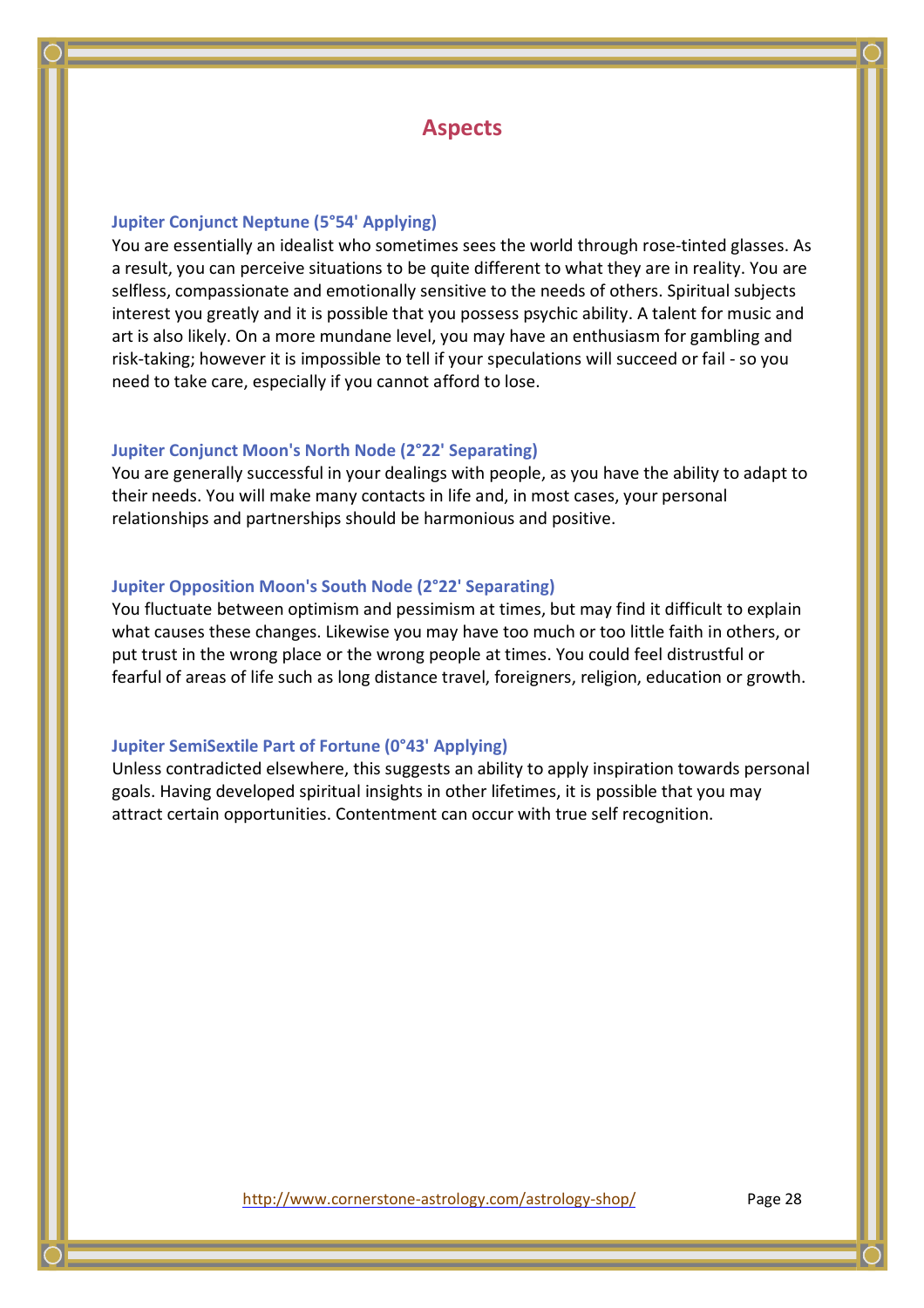## **Saturn**

**Saturn ~ Your Capacity for Organization, Work, Self Discipline & Serious Issues.**

#### **Saturn in Sagittarius**

Saturn represents structure; in mythology, another name for Saturn was Chronos; the Greek God of Time. Time is an invisible yet all encompassing Saturnian influence that affects each and every one of us every minute of every day.

Saturn contributes rules, boundaries and limitations to your; reminding you of your duty and responsibility. By heeding that reminder you develop self discipline and organization.

Saturn's influence in a zodiac sign centers primarily on the cultural and authoritarian influences and trends found in society as a whole. Perhaps more importantly, it shows the influence of society on you as an individual.

You are honest and straightforward in your dealings with people and have sufficient confidence in your own opinions so as to voice them even if they are at odds with mainstream thinking. As a child it was probably said that you had an old head on young shoulders.

You are serious about philosophy, religion and higher education. Saturn polarises your powers of concentration in this placement and as such you may find that you have an intense desire (and ability) to study. You would like to be recognized as an authority in a field of higher learning.

You are generally pragmatic and philosophical in your outlook on life, however, you need to guard against intellectual pride and closing your mind to alternative viewpoints or realities. You can sometimes experience difficulty in admitting to errors of judgment.

In order to succeed in your social position in the world you will have to gain understanding and expertise associated with intellectual matters, truth and knowledge, perhaps through philosophy, religion, law or other profound subject of higher education. You should structure your approach to life using sound moral precepts and constructive, honorable and just social values. Life experience will enable you to learn valuable lessons related to the above issues. Through diligent effort and achievement you may gain distinction and become a recognized authority within your chosen field of endeavor.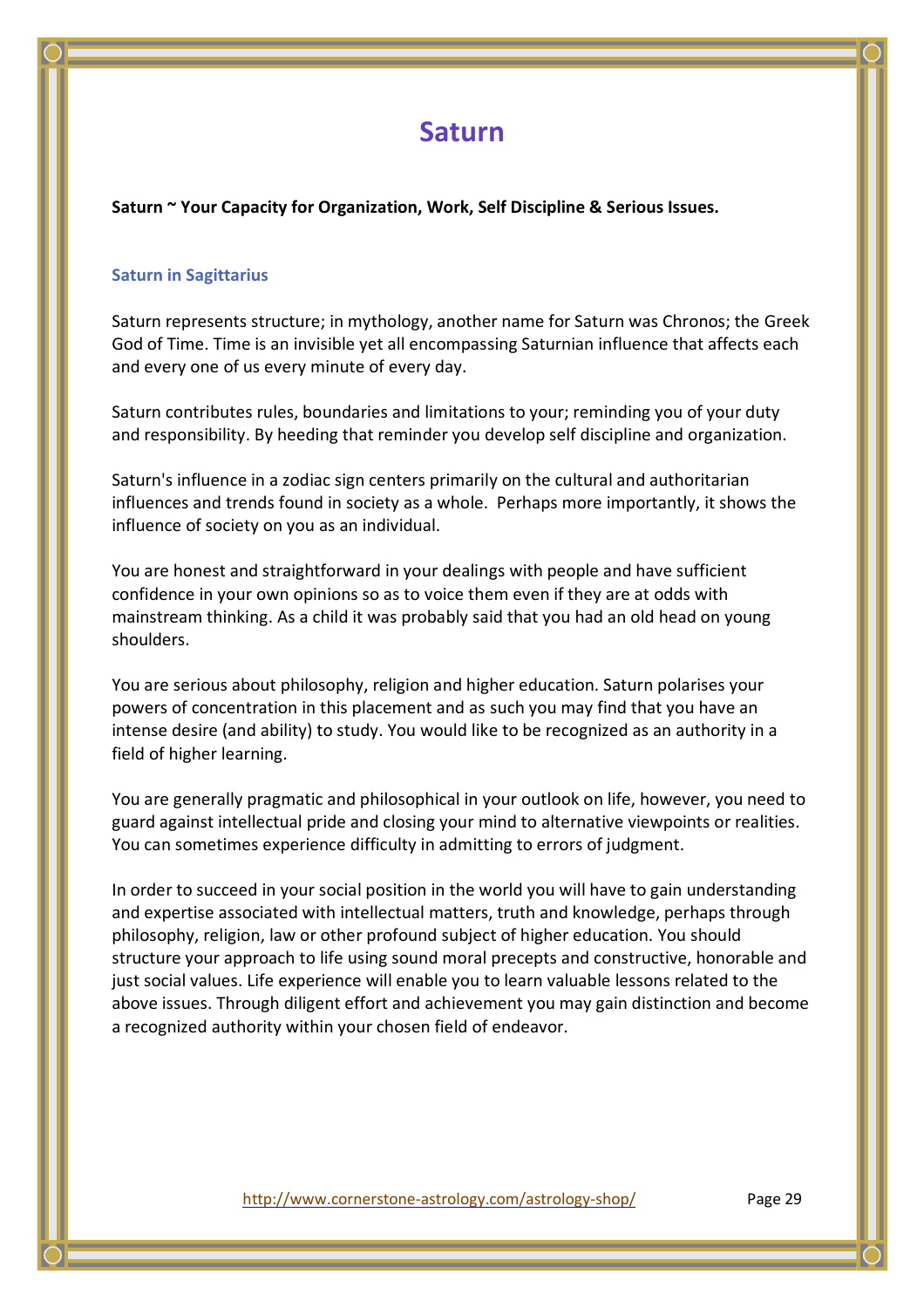#### **Saturn in 4th House**

Saturn provides structure and foundation; it teaches you through experience, showing you the rules of the game in this physical reality. Saturn's House position shows where specifically you will experience the greatest challenges and limitations, but by meeting those challenges, it shows you where can eventually create the firmest of foundations and structures. This is an area that will absorb much of your time. No matter how hard you try to avoid commitment in this area, you will be forced by circumstances to overcome your fears and become an expert in the field indicated.

Aspects to Saturn revealed by your chart show areas of the personality where you will feel a lack of confidence, particularly in your youth. In these areas you will be more inclined to feel hesitant, repressed, desperate for recognition and frustrated. Normally you will build up self-reliance and independence in these areas after around 30 years of age

A Fourth House Saturn suggests that your career or major area of responsibility in the world relates to home and family concerns in some way. It's fair to say that home life and the family is very important to you, and that more so than most, you will work hard in your chosen career to achieve the comfort and stability that may not have been available for you when you were growing up.

Your home and family life are very important to you; however there can be difficulties attaining domestic harmony and security. There could be difficulties in your relationship with one or both of your parents, with the possibility of physical or emotional separation from the father in particular.

It may be particularly difficult for you to come to terms with the experiences and hardship you went through as a child, you may feel that removing yourself from that environment completely by moving to another locality or country is your best option. If so, your career will be closely connected to your making that move.

The fourth house is related to the zodiac sign of Cancer and to the intuitive and emotional Moon. As such you may find that your intuition plays a significant role in your career. Learn to trust your intuition and follow through with your hunches.

Personal wisdom comes with age and maturity. Emotional security and self-acceptance will eventually come from a true knowledge of self and an ability to focus inwardly, away from the emotional dependency of others.

Your profession may involve real estate, building projects, big business, creative endeavours or working from the home.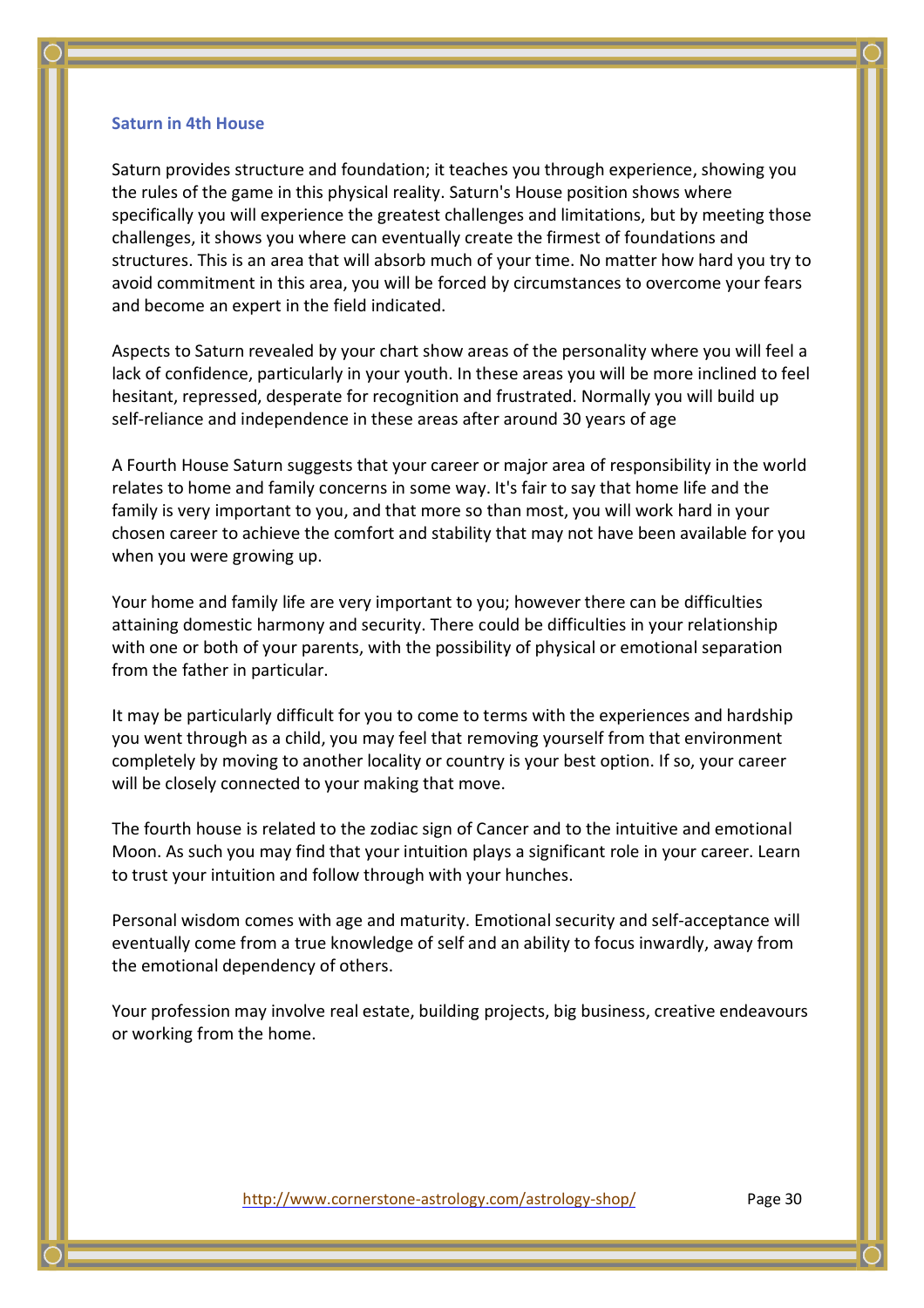### **Aspects**

#### **Saturn Trine Uranus (6°27' Applying)**

Change doesn't really bother you; in fact you generally see it as a force for good. You understand that nothing in life remains the same forever and, in time, the old always has to give way to the new. You are quite radical and modern in your outlooks, yet paradoxically conservative and restrained as well. By keeping your 'wild side' under control, you generally keep out of trouble.

#### **Saturn SemiSquare Neptune (1°51' Applying)**

These two planets are almost polar opposites: Saturn represents reality and boundaries and Neptune represents that which is beyond reality and without boundaries. Having this aspect means you experience periodic struggles between pursuing your spiritual inclinations and meeting the demands of the material world. Physically, you are prone to re-cycling bouts of low vitality and illness. In spite of the challenges you encounter in life, you never waver in your desire to help others.

#### **Saturn Sextile Moon's North Node (4°54' Applying)**

You have a sense of responsibility towards the important people in your life and can be relied upon to be loyal and dependable. Your associations with others of a wide-age difference - either older or younger - are generally harmonious and free from stress or pressure. You enjoy the company of older people for their knowledge and experience and, likewise, you appreciate young people for their fresh outlooks and vitality.

#### **Saturn Square Part of Fortune (6°32' Separating)**

The discipline or responsibility that you apply towards personal goals may be somewhat erratic. Some frustration might be felt if you are unable to deal with an inner conflict that interferes with the ability to learn humility. You should try to work towards harmonize your physical, emotional, mental, and spiritual energies and view events from a higher prospective.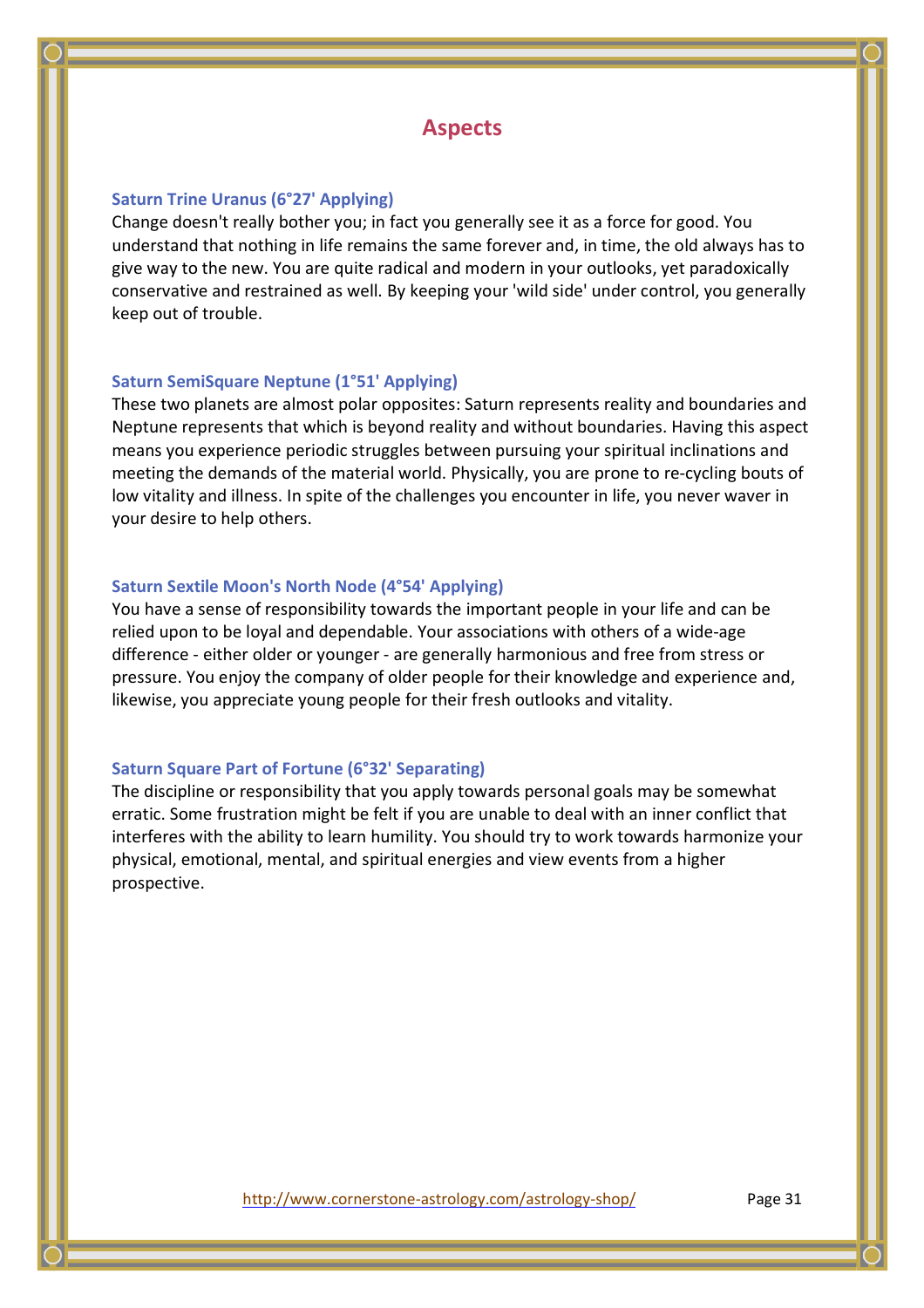## **Uranus**

**Uranus ~ Your Ability for Original Self Expression & the Search for New Experience.**

#### **Uranus in Leo**

Uranus is often associated with revolution and change; it represents your drive to be unique, to shock and to surprise and brings sudden and unpredictable events. Uranus is the catalytic planet of chaos and change; it tends to be associated the raising of your personal conscious, technology and your need for freedom.

You are a member of a generation that strives to be different and independent. You insist on individual freedom and will rebel against authority. Boldly enterprising, you will take risks. You can be obstinate, self-willed or uncompromising.

Your route to independence can touch several different areas, love, pride, leadership and the arts. The risk of egotism in this placement indicates that your best channel of expression lies in issues that affect the collective rather than personal agendas.

#### **Uranus in 12th House**

Uranus places a great deal of focus on your individuality, and the house in which you find Uranus denotes the area of your life where you will be most original and where sudden developments will raise your consciousness. While Uranus often brings disruption, it is this disruption that will liberate you. When used productively Uranus encourages originality, versatility, independence, friendliness, occultism and unconventionality.

The aspects Uranus makes show in what part of your personality you have the greatest need to break free and act in the most unique and individual way. These aspects indicate rather extreme character traits where you may wish to shock others, or inspire them to change.

With a Twelfth House Uranus you are likely to seek individual freedom of expression through secret study, romantic affairs or the practice of unusual subjects. Inner subconscious urges force you to attempt a kind of spiritual rebirth that brings you into contact with universal forces - through mysterious attractions, occult investigations, psychic and mystical experiences.

You can be prone to suddenly manifesting fears and anxieties. Personal independence may seem elusive. Eccentric or unpredictable behavior in others can unsettle you. Hidden enemies can reveal themselves quite suddenly and unexpectedly.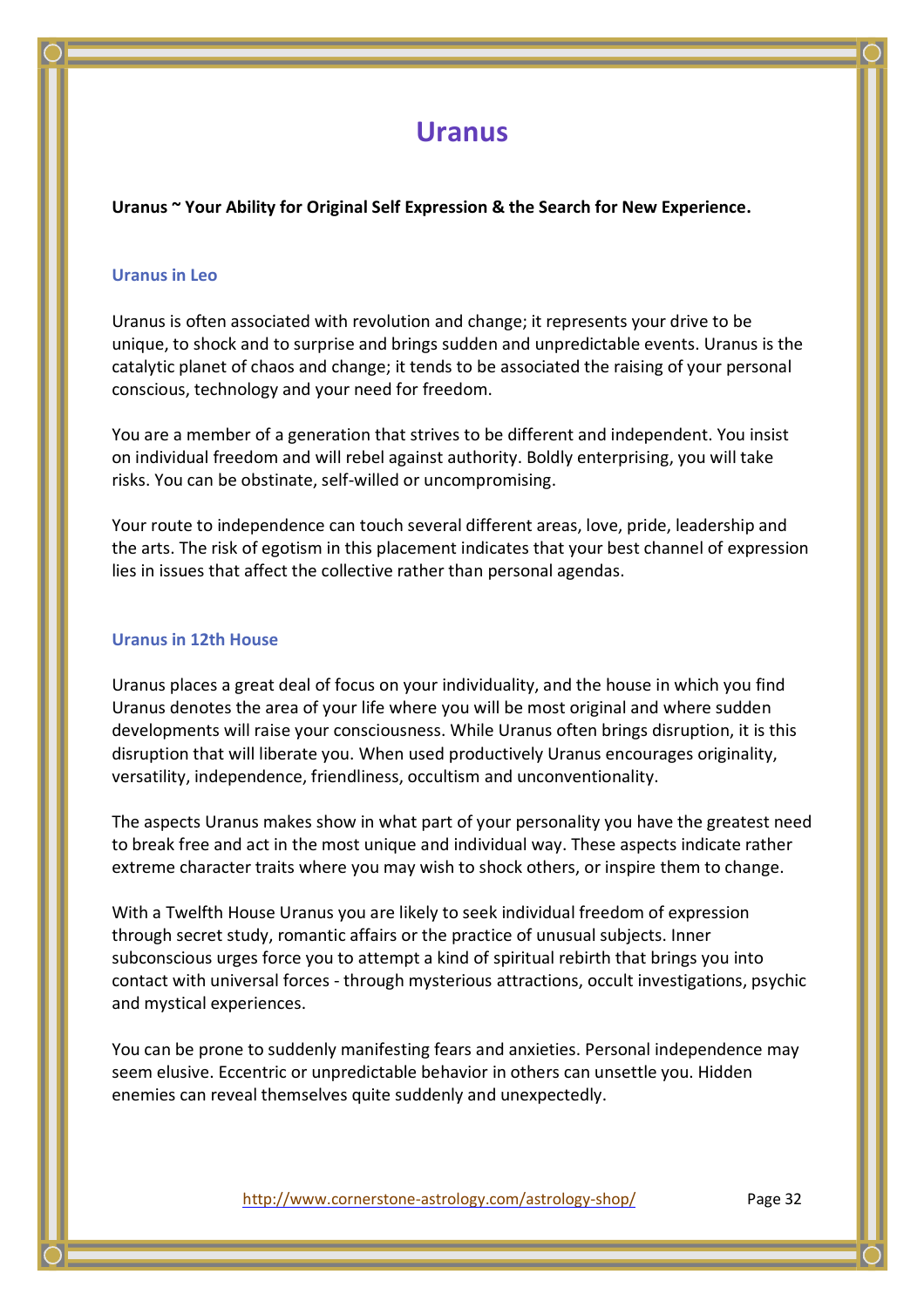### **Aspects**

#### **Uranus SemiSquare Part of Fortune (2°01' Applying)**

Your stimulus towards events may be somewhat erratic, due to a conflict between the deeper levels of inner consciousness (emotional, mental, etheric and so on). Thus, your intuition could also be erratic. You should try to work towards harmonizing your physical, emotional, mental, and spiritual energies and view events from a higher prospective. Contentment can occur when you take an open minded and non judgmental approach to events.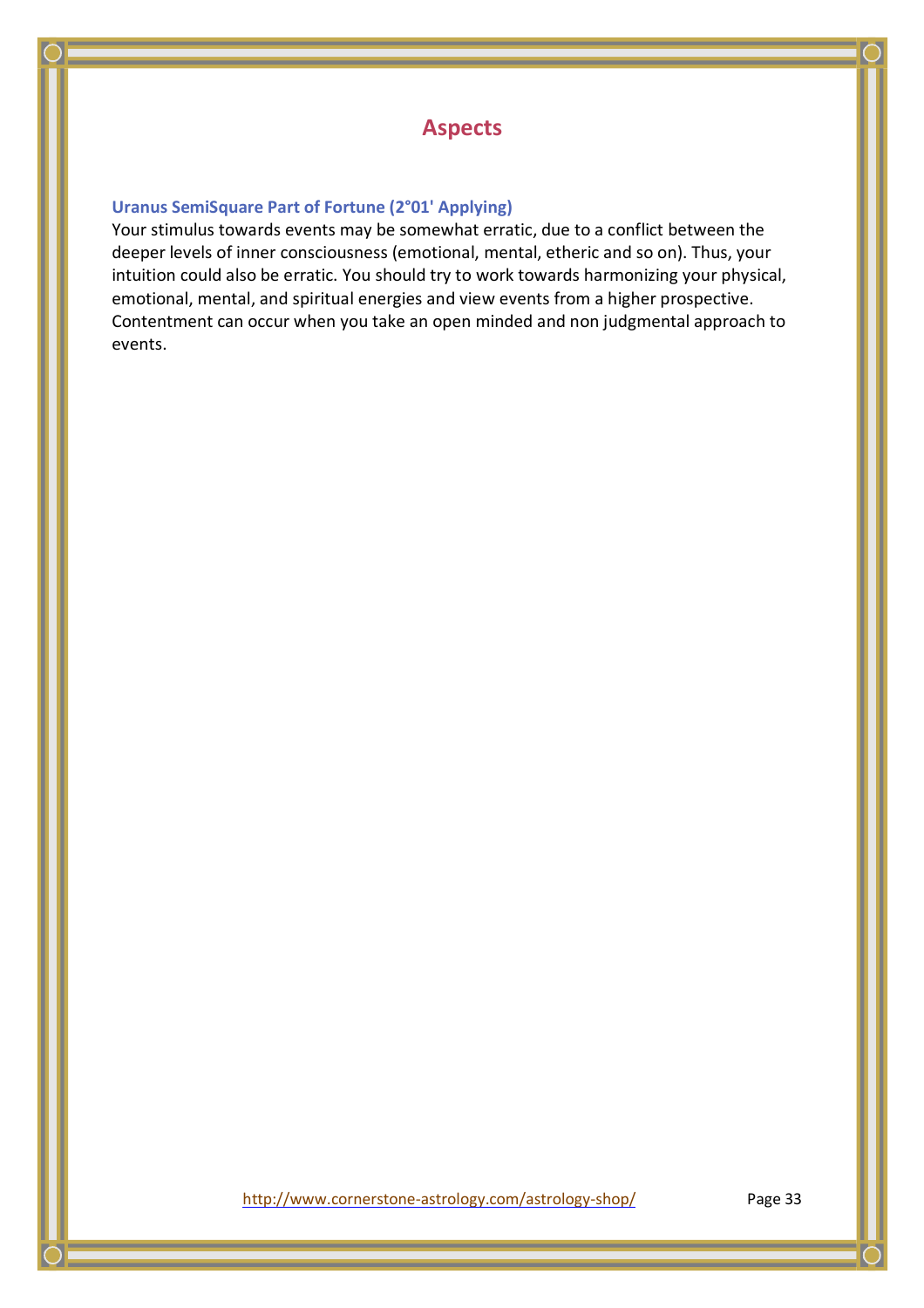## **Neptune**

**Neptune ~ Your Imaginative, Spiritual and Intuitive Faculties.**

#### **Neptune in Scorpio**

As Neptune takes 165 years to orbit the Sun, it spends about 14 years in any one sign. This makes the sign placement much less important than the house placement. Neptune's sign position shows the collective need to transcend everyday life through the media, films and visionary ideals.

In karmic astrology Neptune represents a multitude of possibilities from your urge to unite with the mystical and spiritual through to your need for escapism and karma related to addictions and suffering.

You have an intense fascination with metaphysical subjects, coupled with an attraction to the mysterious or the forbidden. There is also an interest in mystical subjects; Eastern religions and meditation are very attractive to you. You desire a deep understanding of life. There is a possibility of extremist views regarding sexual desire and collective morality. Neptune also reveals where you cling to your illusions; in Scorpio for example, your point of illusion may be drug or alcohol related.

#### **Neptune in 3rd House**

Neptune reveals your personality traits that are strongly affected by dreams and idealism. This indicates where you have unrealistic expectations and where you perhaps need to refine your nature through spiritual insight to avoid disappointment.

Aspects to Neptune can offer specific pointers as to the areas of your life that are strongly affected by dreams, idealism and expectations.

You can be given to daydreaming, but also to idealistic and inspired thinking. At times, you can have difficulty explaining your thoughts and ideas clearly to others. You are imaginative and creative, which can lead to an involvement in the artistic, musical or literary fields. Relations with relatives or neighbors can be difficult due to misunderstandings or miscommunications. Great care is needed with contracts of any kind.

Madonna your imaginative and spiritual potential manifests through an intuitive ability of the mind that is able to tune in to other realms of reality for inspiration, through sound psychological faculties, spiritual perception and a fruitful inventive mind. You are given to the investigation of spiritual phenomena and matters pertaining to metaphysics, the occult or the mysterious. Some weird experiences can be expected, perhaps while travelling or in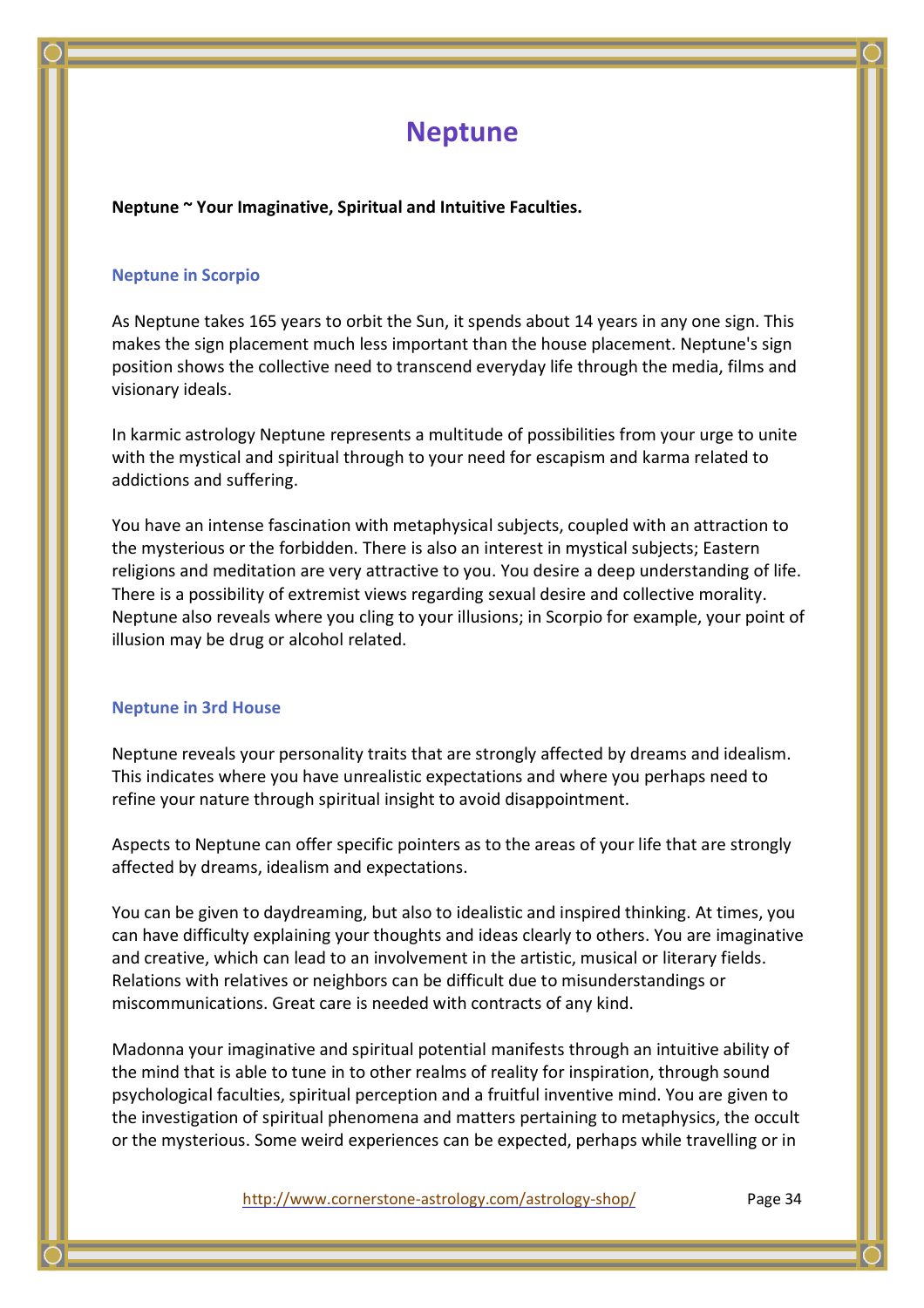the form of hallucinations or morbid fancies. You appreciate those forms of art and literature that provide an exalted order of inspiration, feelings and intuition.

### **Aspects**

#### **Neptune Sextile Pluto (0°35' Applying)**

Neptune and Pluto are the solar system's slowest moving planets; consequently aspects between them last for a great number of years and their effects are less personal than collective. Since 1940 and continuing until about 2040 they are in sextile aspect to each other. The major effect of this is to accentuate spiritual awareness and development en masse. You are part of a generation that is intent on exploring and refining the inner aspect of life and consciousness itself. You will be aware of a universal interest in metaphysical subjects, clairvoyance and psychical research.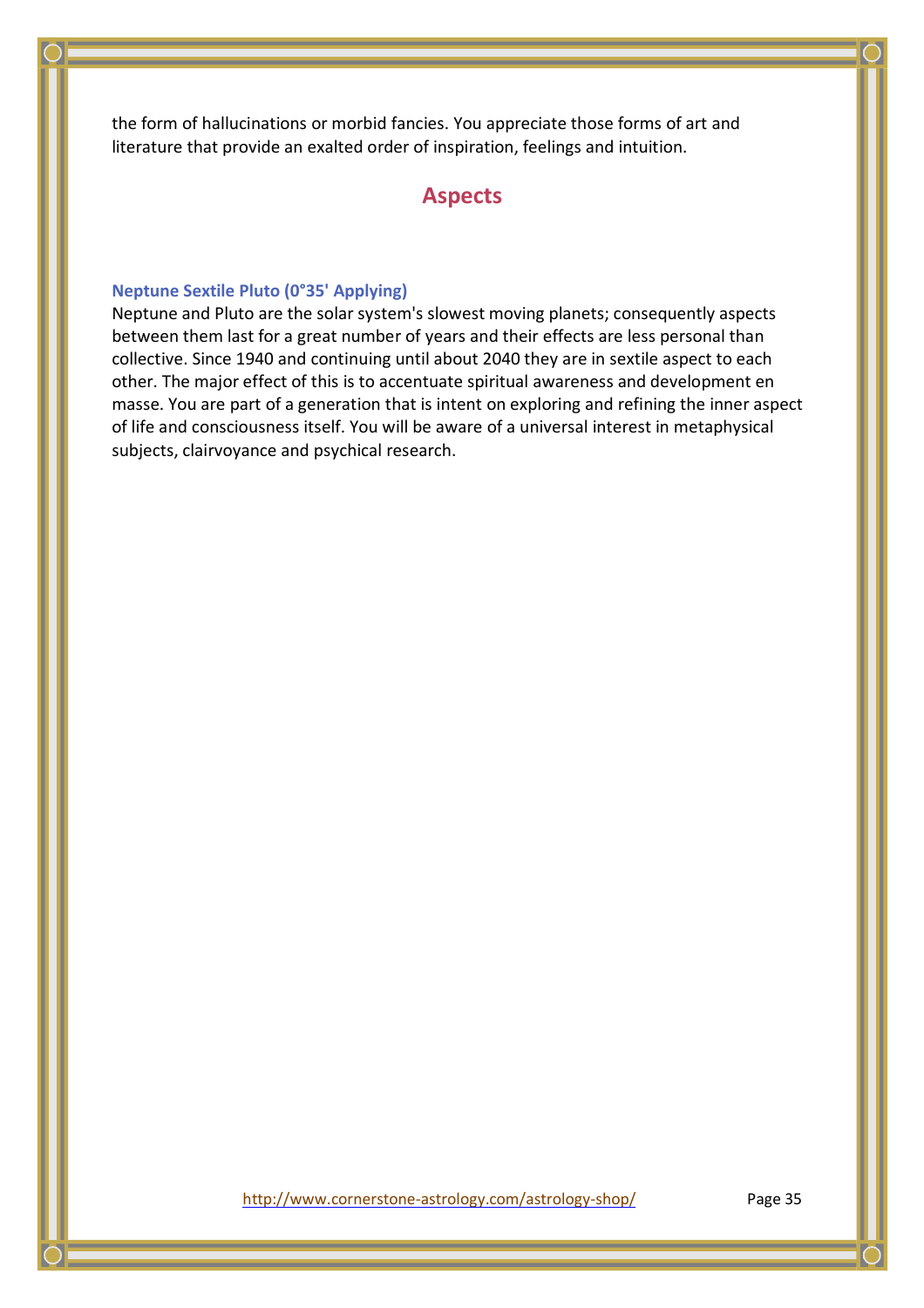## **Pluto**

**Pluto ~ Your Integration of Change, Elimination & Renewal.**

#### **Pluto in Virgo**

Pluto has a very irregular orbit and can be in any one Sign from 14 to over 30 years. Though never passive, its influence though in a Sign is felt more on a collective than a personal level. Pluto tears down our habits and belief systems and replaces them with new ones; think of the impact of Hitler and Gandhi - two extremes of Pluto's ability to bring about radical and far reaching change across society as a whole.

Pluto's zodiac position reveals the area of society where total transformations will take place, often with far reaching consequences; rooting out basic imbalances and replacing them with something totally new. Pluto brings about the process of death and rebirth but this is seldom painless and trouble free.

You are a member of a generation who experiences extraordinary pressures and upheavals in the areas of employment and health. You are exposed to transformations within the work and health sectors that occur outside of your own control. You witness breakthroughs in medical science, coupled with a rise of interest in alternative therapies.

#### **Pluto in 12th House**

Pluto brings about transformation and regeneration whether we want it or not. Esoterically speaking, it is also said to be the higher octave of Mars and governs various types of occult practices including magic, bi-location, the afterlife and reincarnation.

The House position of Pluto shows in what specific area of your life you focus too intensely and have a powerful drive for control. This area often shows where you have experienced trauma - at some point in the life a total transformation will take place here and the doors to your subconscious will open.

The aspects to Pluto listed below show the most intense psychological drives in your personality. In these areas of your personality you will be most magnetic and dominating. This stems from an unconscious need for control, which in turn stems from a deep fear of being powerless. Crises and transformation will arise and ultimately be resolved in these areas.

With Pluto in the Twelfth House opportunities for transforming or regenerating yourself may come through a preoccupation with the subconscious mind and spiritual evolution. You are likely to become secretive, reclusive and withdrawn, given to meditation and study. The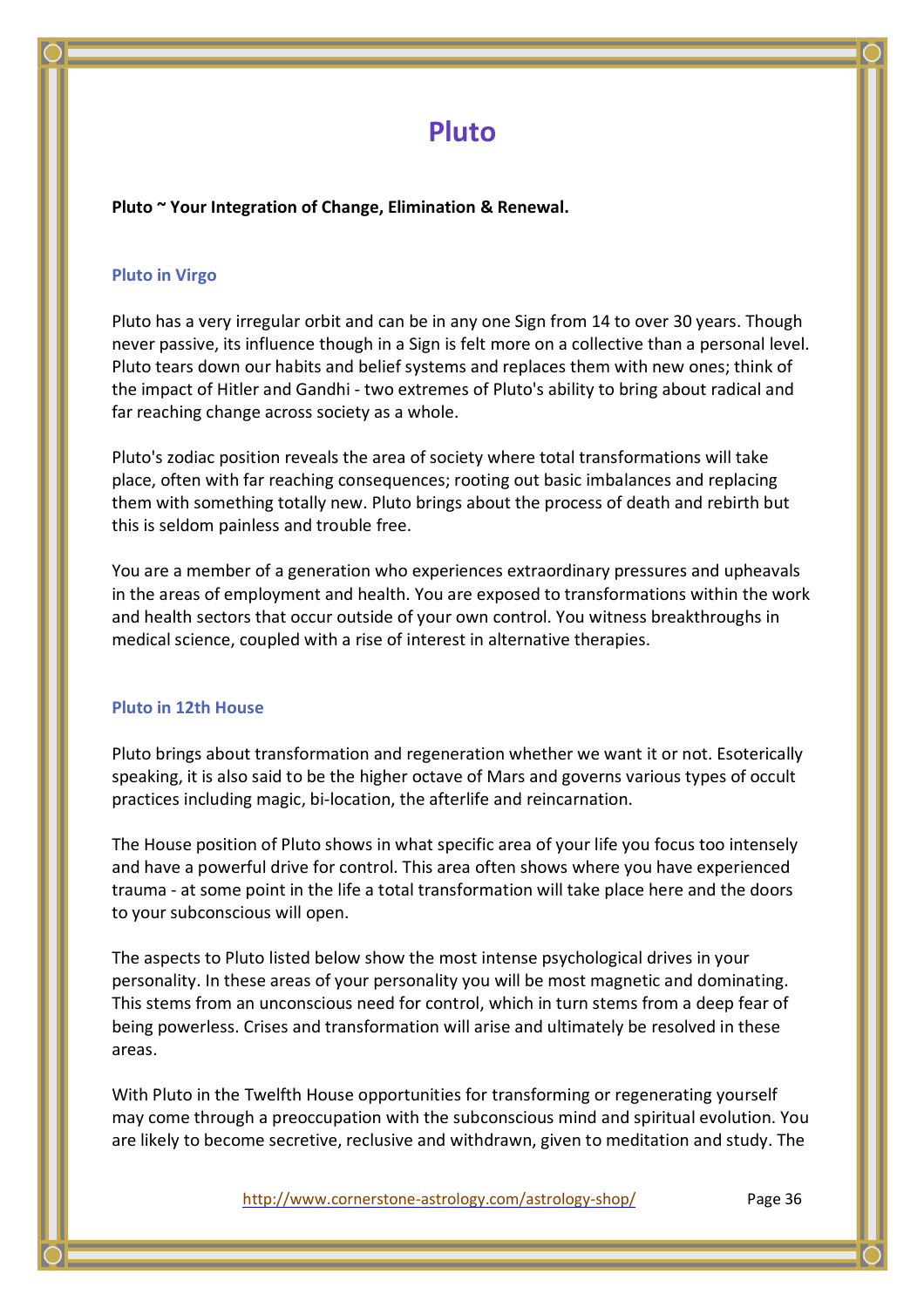more profound areas of life are investigated through subjects such as psychology, mysticism, metaphysics religion and the occult.

At times, you can be quite closed and private, requiring seclusion in order to meditate and reflect upon your deepest concerns. Possibly, you may suffer bouts of fear or paranoia. You may have special abilities as an investigator, who specializes in unearthing hidden things or exposing corruption, especially within institutions.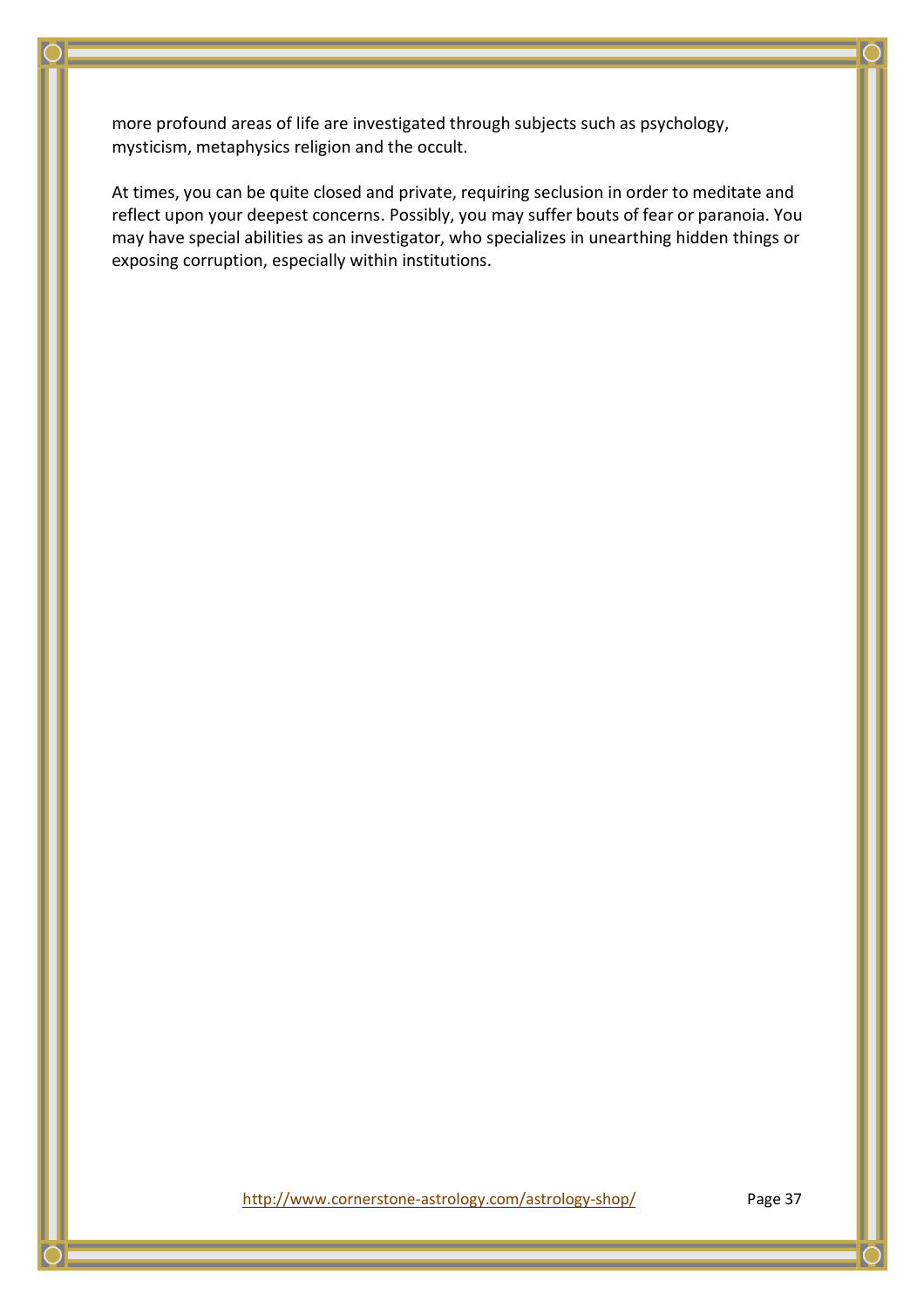## **Moon's North Node**

#### **The Moon's North Node ~ Your Life Path.**

#### **Moon's North Node in Libra**

The North Node indicates the areas of your life that you must strive to develop, while the South Node reveals the instinctive behavioral patterns that you need to let go of in order to benefit from the potential of the North Node. The North and South Nodes always share the same axis, creating an opposition to each other and compelling the two points to work together.

The North Node essentially points to a key lesson in your life; representing new experiences toward which you must aim during this life. You have already learnt the skills of its opposite point, the South Node in past lives, now you must stretch yourself through the path of the North Node.

You have a social conscience, coupled with a concern for the needs of others. You are a public-spirited person and have a natural ability for arranging sociable meetings and events. You are drawn to the company of creative and refined people and you have an interest in the arts and culture.

#### **Moon's North Node in 2nd House**

The North Node (also called the ascending node or dragons head) shows how you relate to other people. In your chart the North Node can be found transiting the Second House. When the North Node is in the Second House, the House of 'Values', the corresponding South Node is in the Eighth House; the House of 'Regeneration'.

You often lack confidence in your abilities and hide behind a laid back front or indifferent attitude. This lack of confidence may even make you a little possessive of partners and children at times.

There is a tendency to rely on other people's money or skills for financial security and social standing. By focusing your energy on making good use of your own natural abilities and resources you are capable of gaining independent financial prosperity. It will eventually become desirable for you to reflect carefully on your own values and personal integrity, when you do, you will develop a more refined personality which in turn will result in a more stable, peaceful and less aggressive lifestyle. Your personal ambitions will be achieved through your own individual effort.

Your karmic lesson in life is to learn the value of wealth and possessions. It doesn't matter how well-off you are financially, but how content you are with your material circumstances.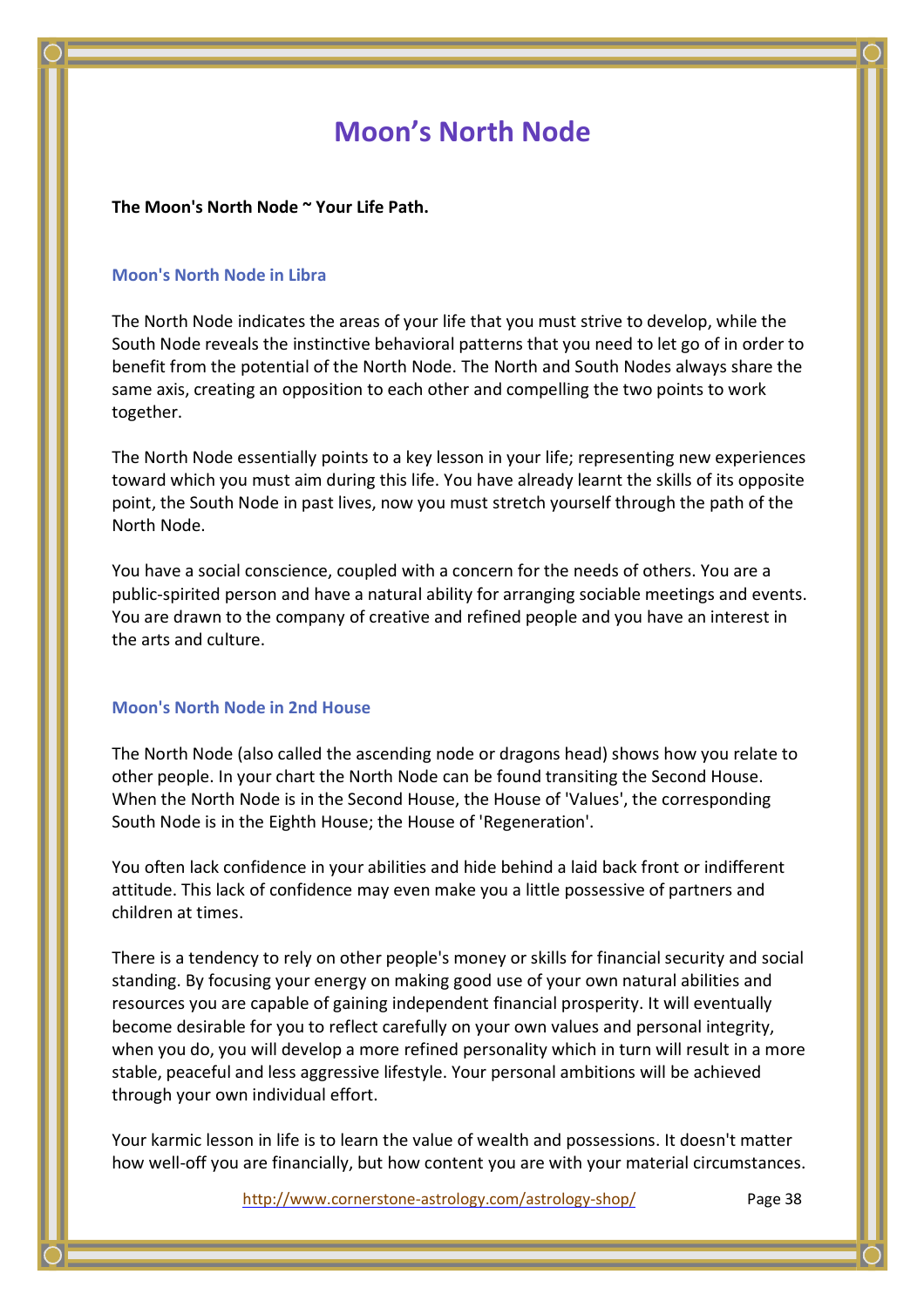## **Aspects**

#### **Moon's North Node SemiSextile Part of Fortune (1°38' Separating)**

You have the ability to achieve your personal ambitions and recognition. You should be deeply aware of your goals and how to achieve them. Spiritual growth is attained as a result of your personal accomplishments. Contentment can occur by achieving goals that have a Dharmic (what you are meant to do) influence.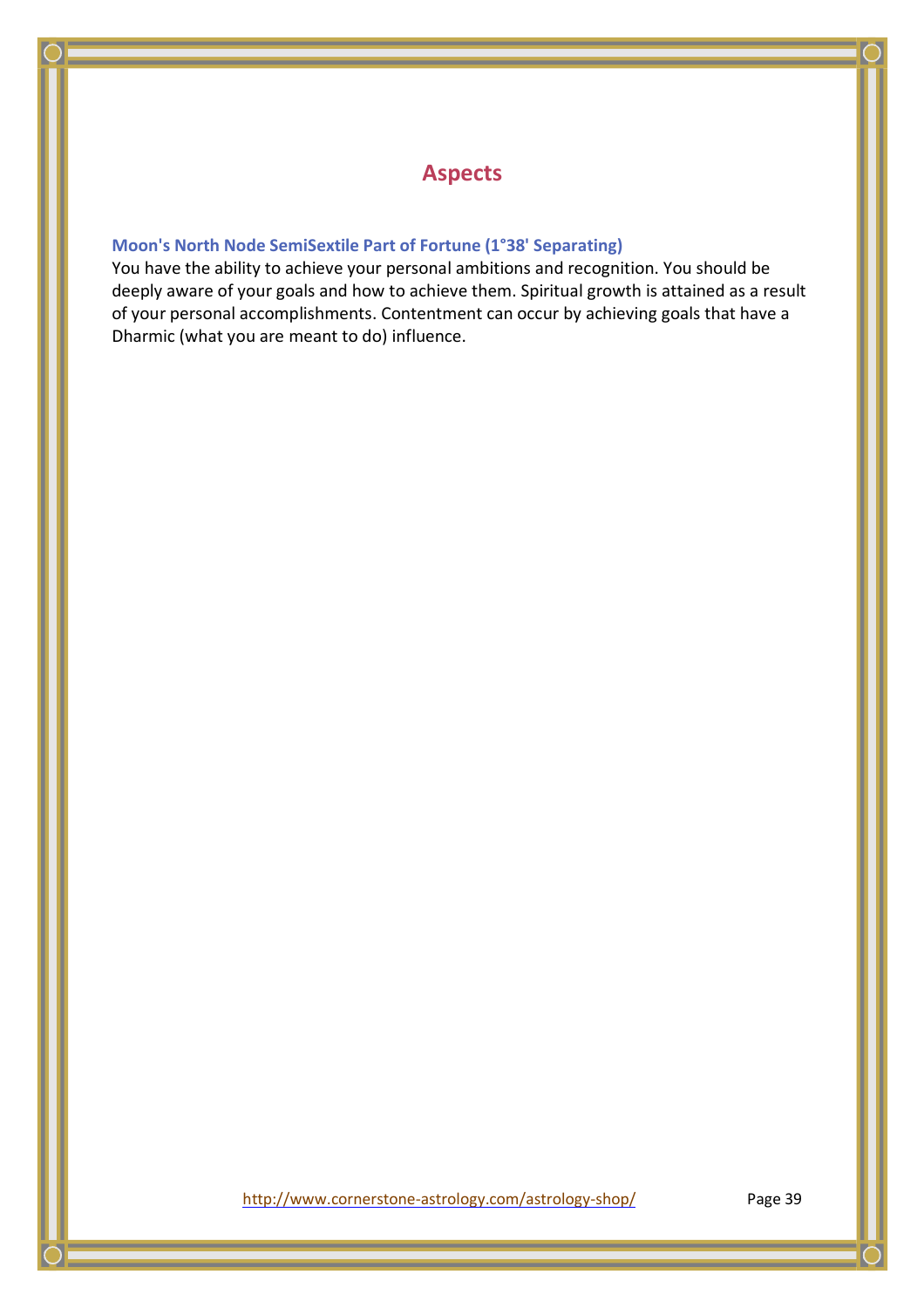## **Moon's South Node**

**The Moon's South Node ~ Your Challenges in Relationships.**

#### **Moon's South Node in Aries**

The Moon's South Node reveals the influence of past lives and inherited Karma on your current life. The South Node highlights subconscious and karmic behavioural patterns that you fall back on without realizing it and represents the bridge you must cross in order to realize the full potential of your life path, which is determined by the North Node.

The South Node also represents past life skills and achievements which stand you in good stead for this life. You need to use these skills in this present life to master the lessons of the opposite point, the North Node without falling back into the old habits of the past. The challenge with the Nodal Axis is to use the past skills of the South Node to develop the new skills of the North Node on your quest for wholeness.

The South Node in Aries represents a quest to learn co-operation. You have a tendency to want your own way and to force your opinions onto others. You need to develop selflessness, the ability to share and a sensitivity to the needs of other people.

The South Node also represents a competitive urge and desire to win within you. This may express itself by your being defensive, combative, and competitive toward others. However, you will only win big when you cooperate in mutually beneficial partnerships, openly share your feelings and intentions, listen to and accept the help of others. You are at risk of difficulties in associations caused through impatience or aggressive attitudes, in either yourself or others. Try to involve others in your decisions, and give of yourself, share your talents and abilities with others. You only really benefit from win/win cooperative ventures, not win/lose battles.

#### **Moon's South Node in 8th House**

The South Node represents habit patterns from childhood or from past lives. These are comfortable patterns, but they often get in the way of you having the kinds of connections you want with other people.

The sign and house placement of the South Node indicates where you have a tendency to totally overdo things. There is a longing here; a craving that is very strong.

With the Moon's South Node placed in the eighth house you experience difficulties with shared money and possessions.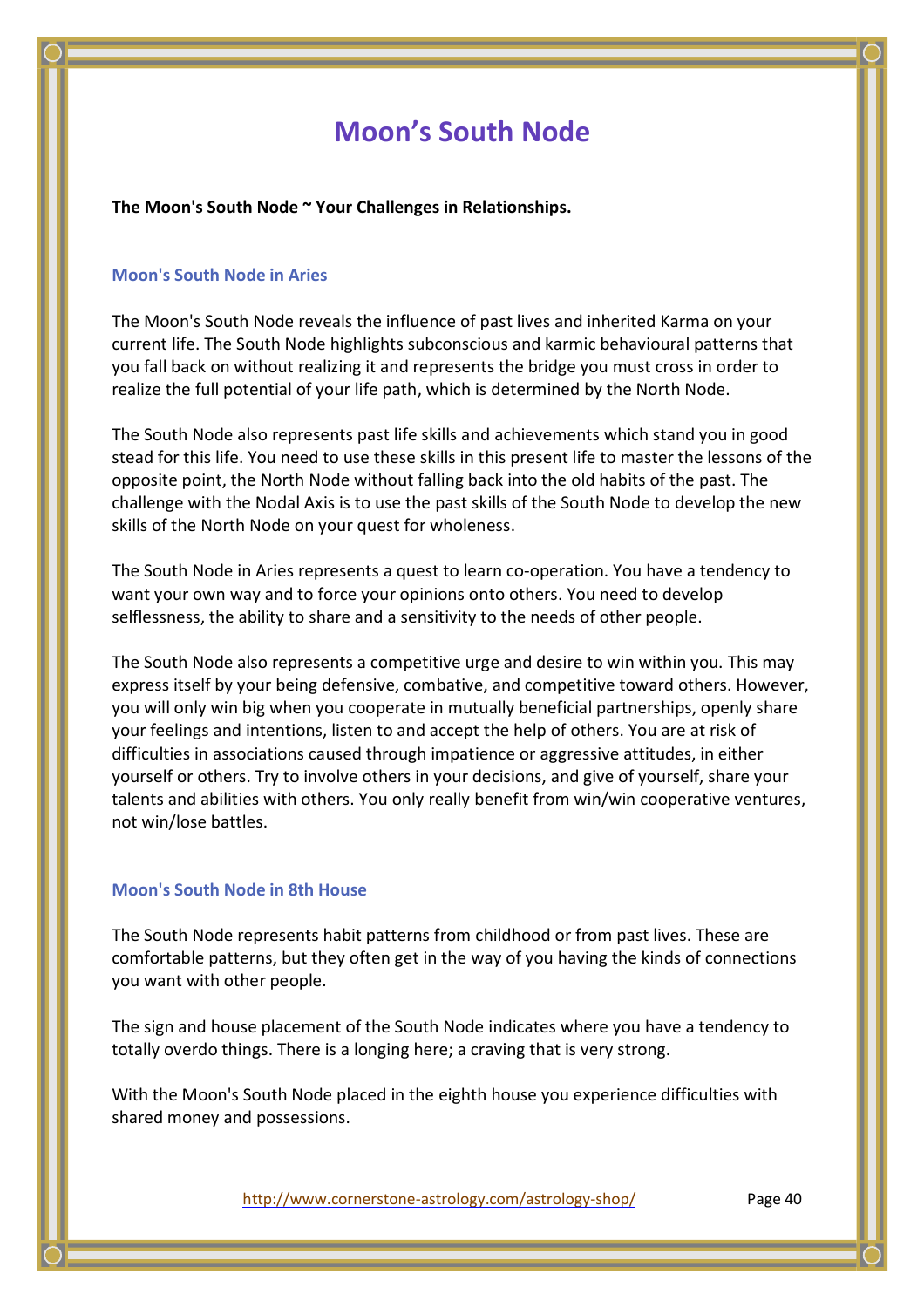## **Part of Fortune**

#### **The Part of Fortune ~ Your Happiness.**

#### **Part of Fortune in Virgo**

The Part of Fortune is a sensitive point in your chart derived from the positions of your Sun, Moon, and Ascendant; the three key points of your birth chart. The Part of Fortune is considered a beneficial point. It shows the area of your chart where rewards and advantages can be found once you learn to balance the personal expression of these three factors. The Part of Fortune also represents the place in your chart where you must not compromise your ideals; where you must be true to yourself. At a deeper level, the Part of Fortune is considered to represent the path to contentment by harmonizing your inner and outer needs.

The characteristic style of Virgo is intellectual, analytical, conservative, and always seeking perfection. You use your mastery of details to attain happiness and success through intellectual analysis, self-criticism, introversion, and the use of crisis in overcoming obstacles. Creating an organized, productive and clean environment brings you great satisfaction. By tempering your logic with compassion your pot of gold lies at your finger tips.

#### **Part of Fortune in 1st House**

The Part of Fortune shows the general focus of existence; giving the necessary emphasis of the life, fundamentally and biologically. Perhaps more importantly it represents your special horizon of success. The Part of Fortune will give a significant insight into the potentials of your accomplishments through the sign and in particular the house (in this case, the First) where it is found.

Having the Part of Fortune in the First House means that you were born at or just after a New Moon, and, as such you will carry the characteristics of the New Moon,representing the very beginning of the lunar cycle when everything is fresh and new and full of potential. This endows you with instinctive, unconscious and subjective awareness. It gives you energy and action and the ability to meet the world with optimism.

You have a deeply individual way of approaching life's situations and that will also appply to your quest for happiness and success. You have natural charm and charisma, enabling you to achieve success on your own merits. The Part of Fortune in the First House suggests that your greatest success will come by developing independence and self-sufficiency; by being the master of your own destiny - meeting life experience with individual initiative rather than by being dependent on the views of others.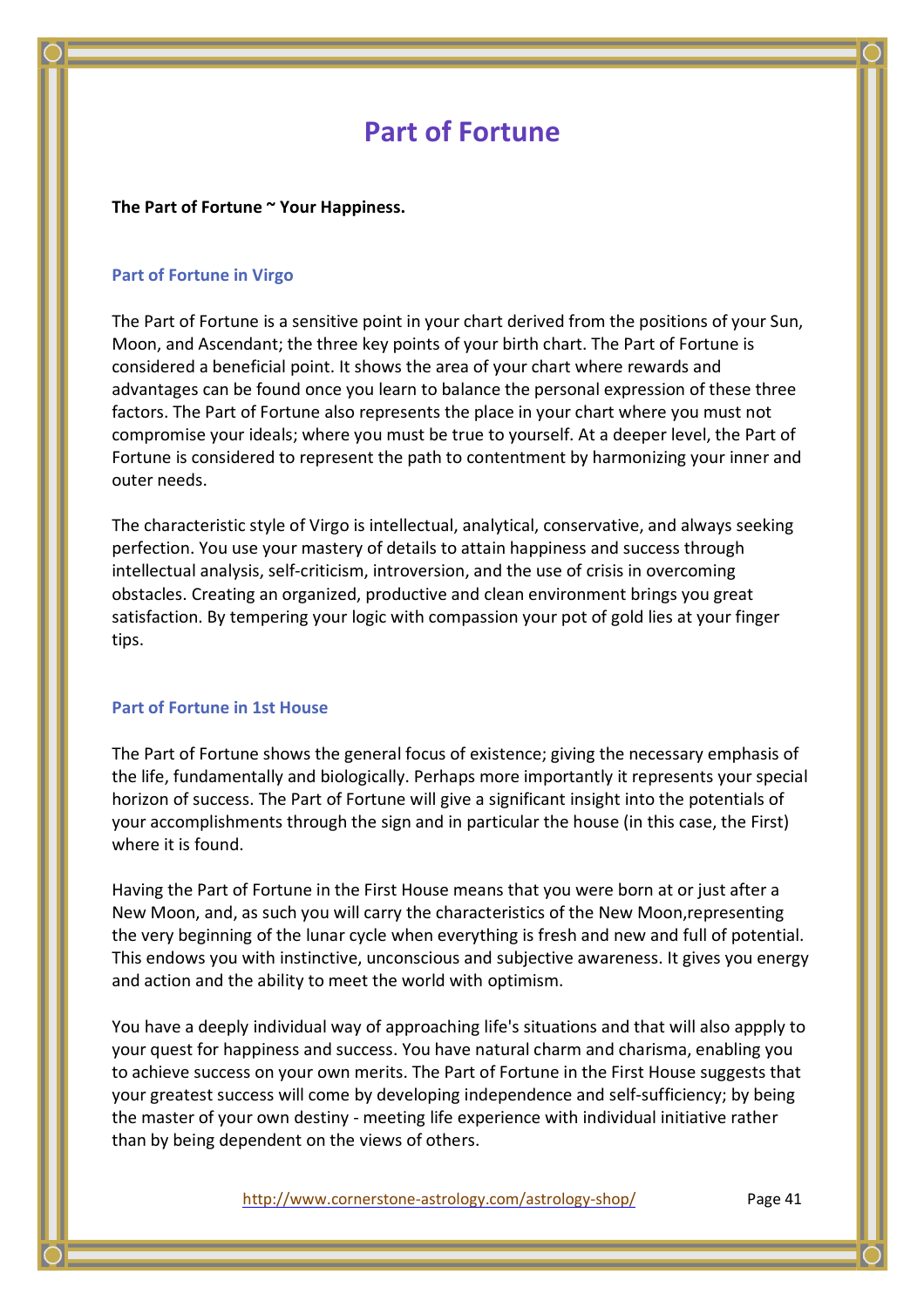## **Signs on the Cusps**

#### **1st House Cusp in Virgo**

Your primary motivation in life is to gain secure material circumstances and to acquire possessions. You have a practical outlook on life, coupled with the desire for an orderly and tidy environment. You are quite cautious when meeting people for the first time and tend to be reserved until a connection has been established. You have a critical attitude, but can be over-critical and fussy. There is a risk of experiencing difficulties with others through faultfinding or nagging. Work and health matters are important to you.

#### **2nd House Cusp in Libra**

You value wealth for the doors it may open for you socially. You like to spend your money on beautiful things, such as fine clothes, jewelry and pieces of art. You may also make money through investing in art. Your financial affairs may be linked to a personal or professional partner.

#### **3rd House Cusp in Libra**

You generally enjoy good relations with your relatives and neighbors. For the main part, you are a pleasant communicator who dislikes arguments and disputes, especially in your personal environment. Possibly, you may have a talent for writing; you certainly enjoy the arts and music. You could have difficulty making up your mind sometimes because you are able to see both sides of an issue.

#### **4th House Cusp in Sagittarius**

Your home is an open house; family members are frank with each other and generally get along well with one another. Your parents tend to be optimists or idealists and of good character, and will try to instill good moral and philosophical standards in you. Your home should preferably be as large and sprawling as you can afford. Your family may move around a lot and be spread far and wide. You may travel or change residence frequently.

#### **5th House Cusp in Capricorn**

Quite simply, you enjoy working. You like to get results and enjoy seeing projects through to their completion. In love matters, you tend to be cautious and slightly aloof; possibly because of a fear of rejection. You tend to avoid risky speculations; preferring to gamble only on sure bets.

**6th House Cusp in Aquarius**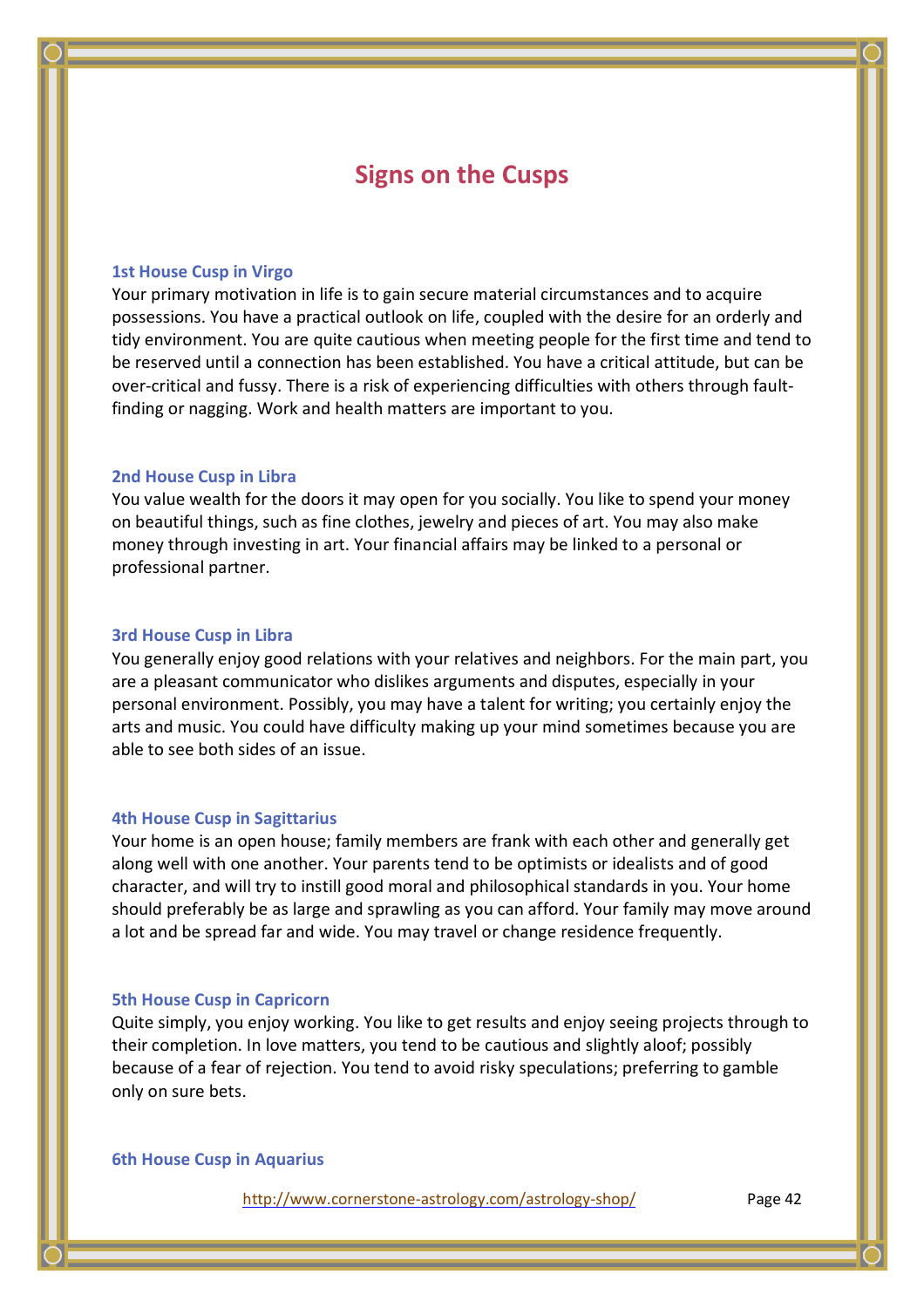You have your own unique take on employment, which may or may not be in step with that of all employers. You have your own way of working. Fixed ideas about work procedures may inhibit your vocational progress. Your work may require a high level of technological ability

#### **7th House Cusp in Pisces**

Although you are quite practical and realistic, it is possible that you don't really know what you want in a relationship. You have romantic notions about your ideal partner and may dream about being swept off your feet by a golden prince or princess. You are sensual and enjoy being pampered and pleasured by a partner. You attract dreamers and visionaries alike.

#### **8th House Cusp in Aries**

You are a survivor, even when the odds are stacked against you. Challenging or risky situations get your adrenaline pumping. You can be reckless and look danger right in the eye, yet you instinctively know how far to take things. You are prone to arguments with partners over money and shared resources. Problems and disputes may arise over legacies and inheritances.

#### **9th House Cusp in Aries**

Your spiritual life is your own affair and you tend to be intolerant of anyone who criticizes your beliefs. You are prepared to fight for what you believe in. Conflicts may arise over outlooks on life and religion. At times, you may prefer to travel alone, as it gives you the freedom to roam at your own pace. Legal disputes are possible. Important teachers and advisers tend to be bold and pioneering, but also contentious and aggressive.

#### **10th House Cusp in Gemini**

You advance in life through being flexible, adaptable and versatile. It is possible that you will hold many jobs, or choose professions that offer a lot of change and variety and mental stimulation. You are well-suited to careers in the literary, education or communication sectors.

#### **11th House Cusp in Cancer**

Your friends tend to be emotional, sensitive and caring. You take pleasure from having them visit your home and, likewise, enjoy socializing at their homes. In general, you are likely to have friendly relations with your family, and if you need their help or support it is usually forthcoming.

#### **12th House Cusp in Leo**

The saying "pride goes before a fall" is nowhere better understood than here. Egotism, arrogance or vanity could lead to your self-undoing. Showing off and boasting may invite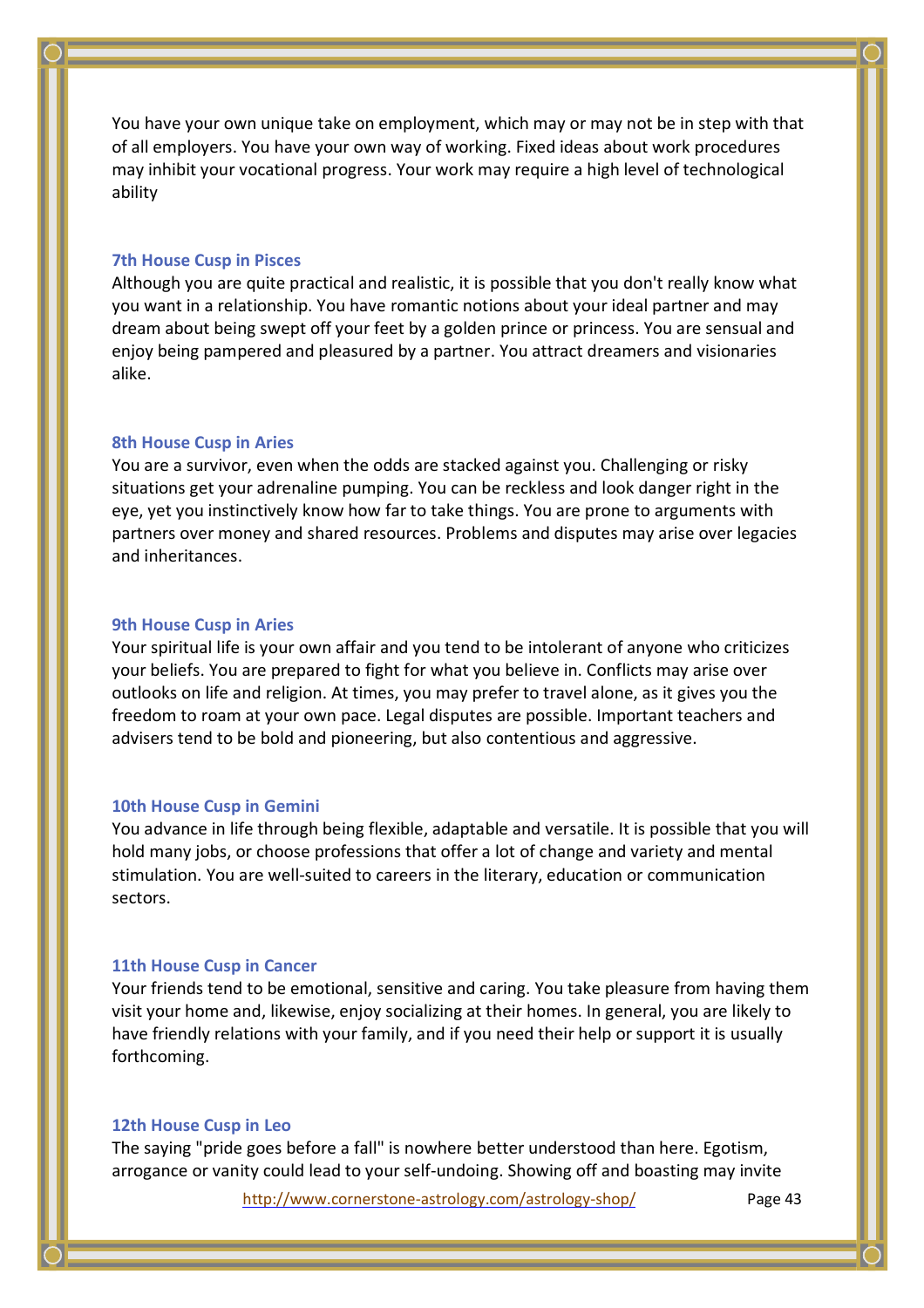negative reactions from those who secretly envy or resent you and wish you harm for whatever reason.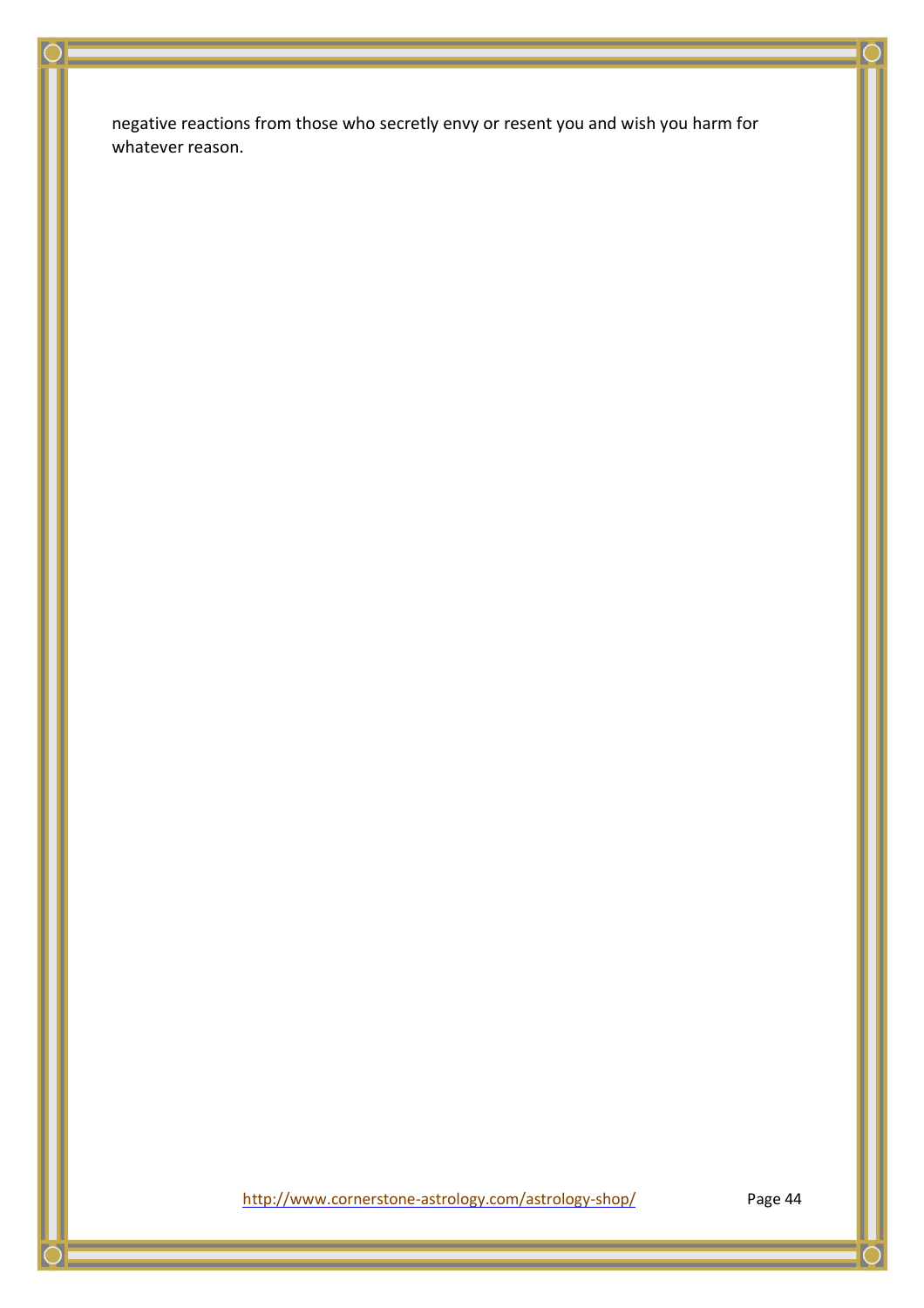## **House Rulers in Houses**

#### **1st House Cusp Ruler, Mercury, in 12th House**

You realize your primary motivation in life by working quietly behind-the-scenes. You are a force to be reckoned with in a subtle way; because you keep your own counsel and others never know exactly what you're capable of. This doesn't mean you are threatening, just private and self-contained. You enjoy your own company and seclusion.

#### **2nd House Cusp Ruler, Venus, in 11th House**

Your friends can help or hinder you financially. Equally, you and your friends may be involved in projects or schemes that bring monetary reward or loss. You could receive financial assistance or sponsorship from people who are well-connected. Also, you may contribute money to causes.

#### **3rd House Cusp Ruler, Venus, in 11th House**

You have a special way of communicating to your friends or groups of people. You have a natural ability for establishing lines of communication with people who can help you to realize your goals and dreams in life.

#### **4th House Cusp Ruler, Jupiter, in 2nd House**

You can make financial profits through real estate or property development. You could earn your living at home, or operate a part time business from home and possibly in conjunction with family members. Family heirlooms and assets may come to you.

#### **5th House Cusp Ruler, Saturn, in 4th House**

You may have an artistically arranged home, with works of art hanging on the walls or sitting on shelves. Your home may be a place where artists and creative people gather. If you are in any way artistic, you will probably be most creative at home. Most of your socializing and entertaining tends to take place at home.

#### **6th House Cusp Ruler, Uranus, in 12th House**

Your work may bring you into contact with institutions, such as hospitals, asylums, rest homes, prisons, refuges or hospices. Equally, you have the tendency to overwork and place your own health at risk. A lot of the work you do is behind-the-scenes, such as for charity and the welfare of others.

**7th House Cusp Ruler, Neptune, in 3rd House**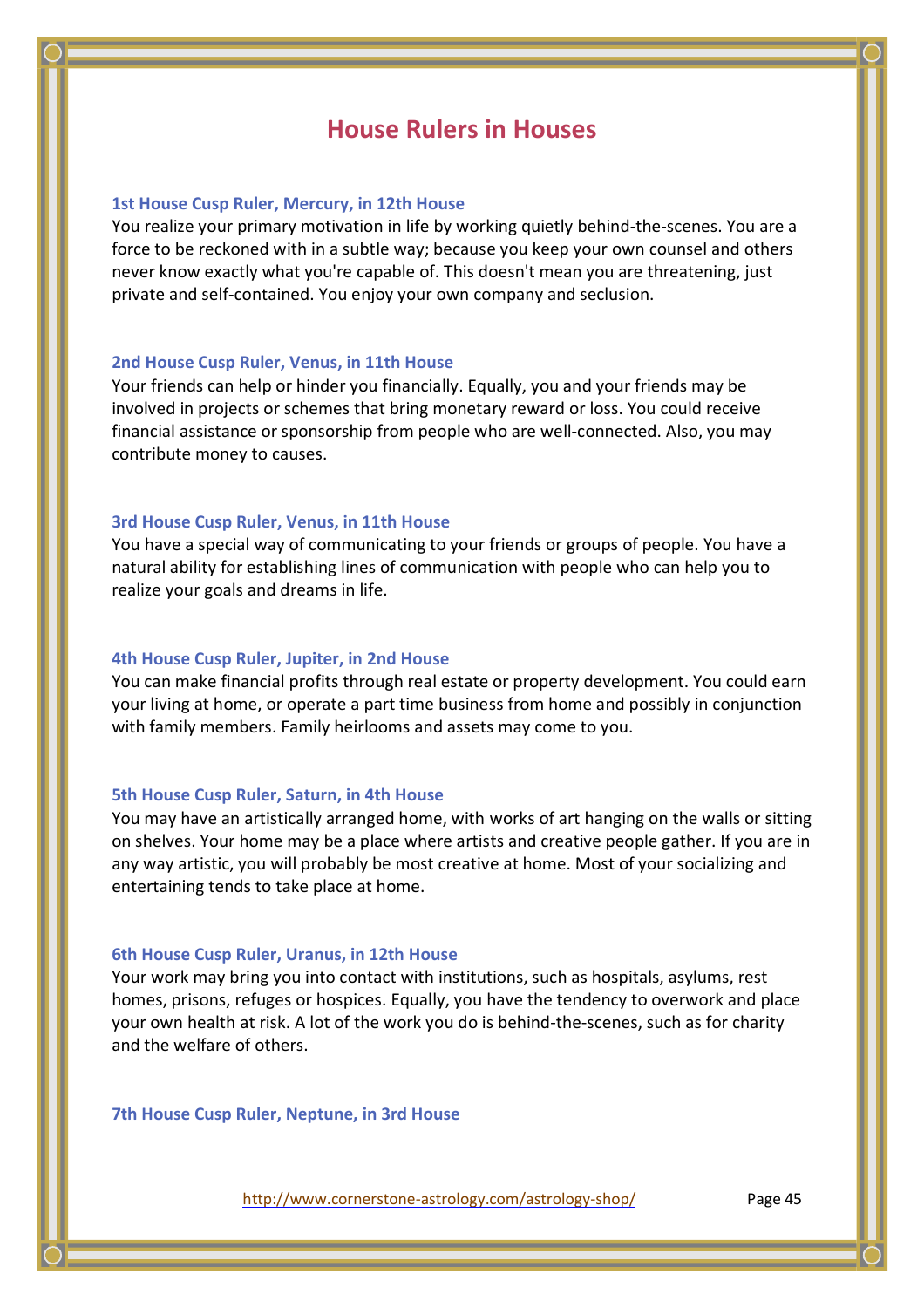One of the most important considerations you place on partnerships - be they personal or professional - is the necessity for clear communication. Your partner may have a background in communication, such as broadcasting, writing, teaching and so forth.

#### **8th House Cusp Ruler, Mars, in 9th House**

An interest in metaphysical subjects may become an academic study for you. Proceeds from joint resources or gains through inheritances may facilitate travel or higher education.

#### **9th House Cusp Ruler, Mars, in 9th House**

You will, in all probability, travel a great deal in life or leave your country of birth. You are interested in broadening your horizons and will probably pursue higher knowledge through tertiary learning. Even if you don't adhere to a particular philosophical or religious discipline, you are innately spiritual in your own way.

#### **10th House Cusp Ruler, Mercury, in 12th House**

You may have some difficulty achieving recognition in your profession. You are a backroom person, content with working behind-the-scenes. You may work with the needy, study the unconscious or work in institutions such as hospitals, hospices, prisons or retreats.

#### **11th House Cusp Ruler, Moon, in 1st House**

As the saying goes, "you are your friends"; hence the character of the people you associate with, tells others something about your personality. Your personal goals and dreams are realized through your own efforts, but also with the assistance of supporters and benefactors.

#### **12th House Cusp Ruler, Sun, in 12th House**

You are quite discreet and can be secretive about your own motivations. You need periodic seclusion in order to re-charge your mental, physical and spiritual batteries.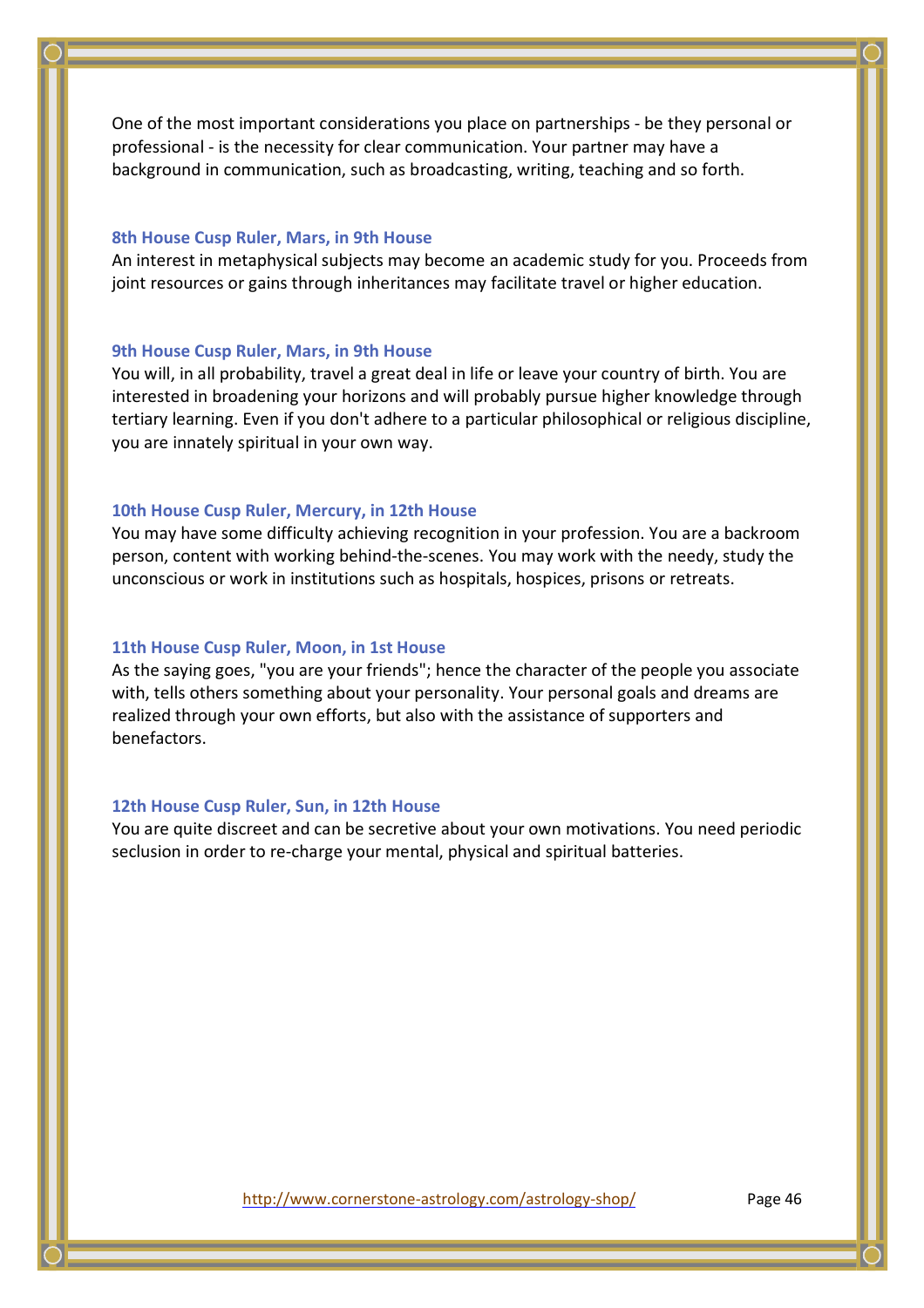## **Astrological Terms & their Meanings**

| <b>The Zodiacal Signs</b> | <b>Principle</b> | <b>Keywords</b>                                     | <b>Ruler</b>    |
|---------------------------|------------------|-----------------------------------------------------|-----------------|
| ARIES                     | l Am             | Motivated to act                                    | Mars            |
| <b>TAURUS</b>             | I Have           | Practical & persevering                             | Venus           |
| <b>GEMINI</b>             | I Think          | Duality. Communicative                              | Mercury         |
| <b>CANCER</b>             | I Feel           | Emotional & nurturing                               | Moon            |
| <b>LEO</b>                | I Will           | Desires recognition                                 | Sun             |
| <b>VIRGO</b>              | I Analyze        | Attention to detail                                 | Mercury         |
| <b>LIBRA</b>              | I Balance        | Relates to others                                   | <b>Venus</b>    |
| <b>SCORPIO</b>            | I Desire         | Intense & forceful                                  | Mars/Pluto      |
| <b>SAGITTARIUS</b>        | I Aspire         | Broad outlook, idealistic                           | Jupiter         |
| <b>CAPRICORN</b>          | I Use            | Realistic & responsible                             | Saturn          |
| <b>AQUARIUS</b>           | I Know           | Human understanding                                 | Saturn/Uranus   |
| <b>PISCES</b>             | I Believe        | Spiritual & sensitive                               | Jupiter/Neptune |
| <b>The Planets</b>        |                  |                                                     |                 |
| <b>CLINE</b>              |                  | Colf octoom identity croativity Masculing principle |                 |

| <b>SUN</b>             | Self esteem, identity, creativity, Masculine principle        |
|------------------------|---------------------------------------------------------------|
| <b>MOON</b>            | Soul, emotions and instincts, Domesticity, Feminine principle |
| <b>MERCURY</b>         | Intellect, communication, logic & reason                      |
| <b>VENUS</b>           | Love, beauty, art and attraction                              |
| <b>MARS</b>            | Energy, action, aggression and conflict                       |
| <b>JUPITER</b>         | Wisdom, expansion, optimism & success                         |
| <b>SATURN</b>          | Structure, organization, authority, challenge                 |
| <b>URANUS</b>          | Change, originality, revolution & eccentricity                |
| <b>NEPTUNE</b>         | Imagination, spirituality, inspiration, illusion & deception  |
| <b>PLUTO</b>           | Power, forces beyond personal control & transformation        |
| <b>NORTH NODE</b>      | Alliances, family ties, the soul's journey                    |
| <b>ASCENDANT</b>       | Face you show the world. Primary motivation in life           |
| <b>MIDHEAVEN</b>       | Aim in life, public persona, social standing                  |
| <b>PART OF FORTUNE</b> | Special area of good luck; your 'pot of gold'                 |

#### **The Houses**

| 1st             | <b>HOUSE</b> | Identity, beginnings, personality, appearance, self-expression |
|-----------------|--------------|----------------------------------------------------------------|
| 2 <sub>nd</sub> | <b>HOUSE</b> | Values, personal assets, wealth and earning ability            |
| 3rd             | <b>HOUSE</b> | Awareness, communication, immediate environment, mind          |
| 4th             | <b>HOUSE</b> | Security, home, family, origins, father and later life         |
| 5th             | <b>HOUSE</b> | Creativity, pleasures, amusements, love & children             |
| 6th             | <b>HOUSE</b> | Duty, service, work & health                                   |
| 7th             | <b>HOUSE</b> | Co-operation, face to face relationships                       |
| 8th             | <b>HOUSE</b> | Regeneration, other people's resources, legacies, endings      |
| 9th             | <b>HOUSE</b> | Aspiration, long journeys, higher learning, religion and law   |
| 10th            | <b>HOUSE</b> | Honor, reputation, substance, career & the mother              |
| 11th            | <b>HOUSE</b> | Consciousness, friends, benefactors and group relations        |
| 12th            | <b>HOUSE</b> | Subconscious, secrets, withdrawal, hidden strength, seclusion  |